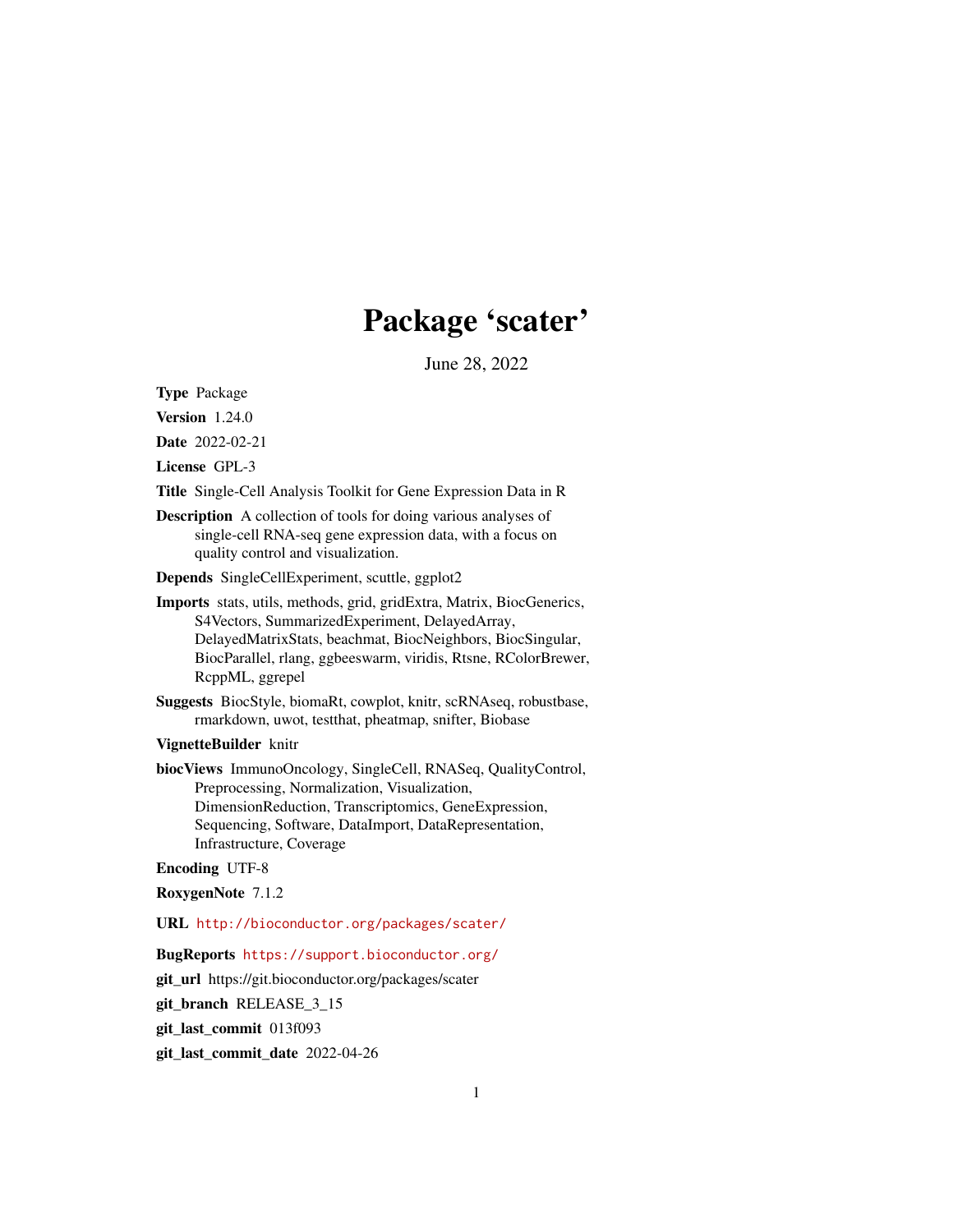# Date/Publication 2022-06-28

Author Davis McCarthy [aut], Kieran Campbell [aut], Aaron Lun [aut, ctb], Quin Wills [aut], Vladimir Kiselev [ctb], Felix G.M. Ernst [ctb], Alan O'Callaghan [ctb, cre]

Maintainer Alan O'Callaghan <alan.ocallaghan@outlook.com>

# R topics documented:

|            | 3              |
|------------|----------------|
| bootstraps | $\overline{4}$ |
|            | $\overline{5}$ |
|            | 8              |
| 11         |                |
| 15         |                |
| 19         |                |
| 22         |                |
| 24         |                |
| 25         |                |
| 26         |                |
| 28         |                |
|            |                |
| 31         |                |
| 32         |                |
| 34         |                |
| 36         |                |
|            |                |
|            |                |
| 41         |                |
| 43         |                |
|            |                |
|            |                |
|            |                |
|            |                |
| 54         |                |
| 55         |                |
| 57         |                |
| 58         |                |
| 60         |                |
| 62         |                |
| 63         |                |
| 66         |                |
| 66         |                |
| 67         |                |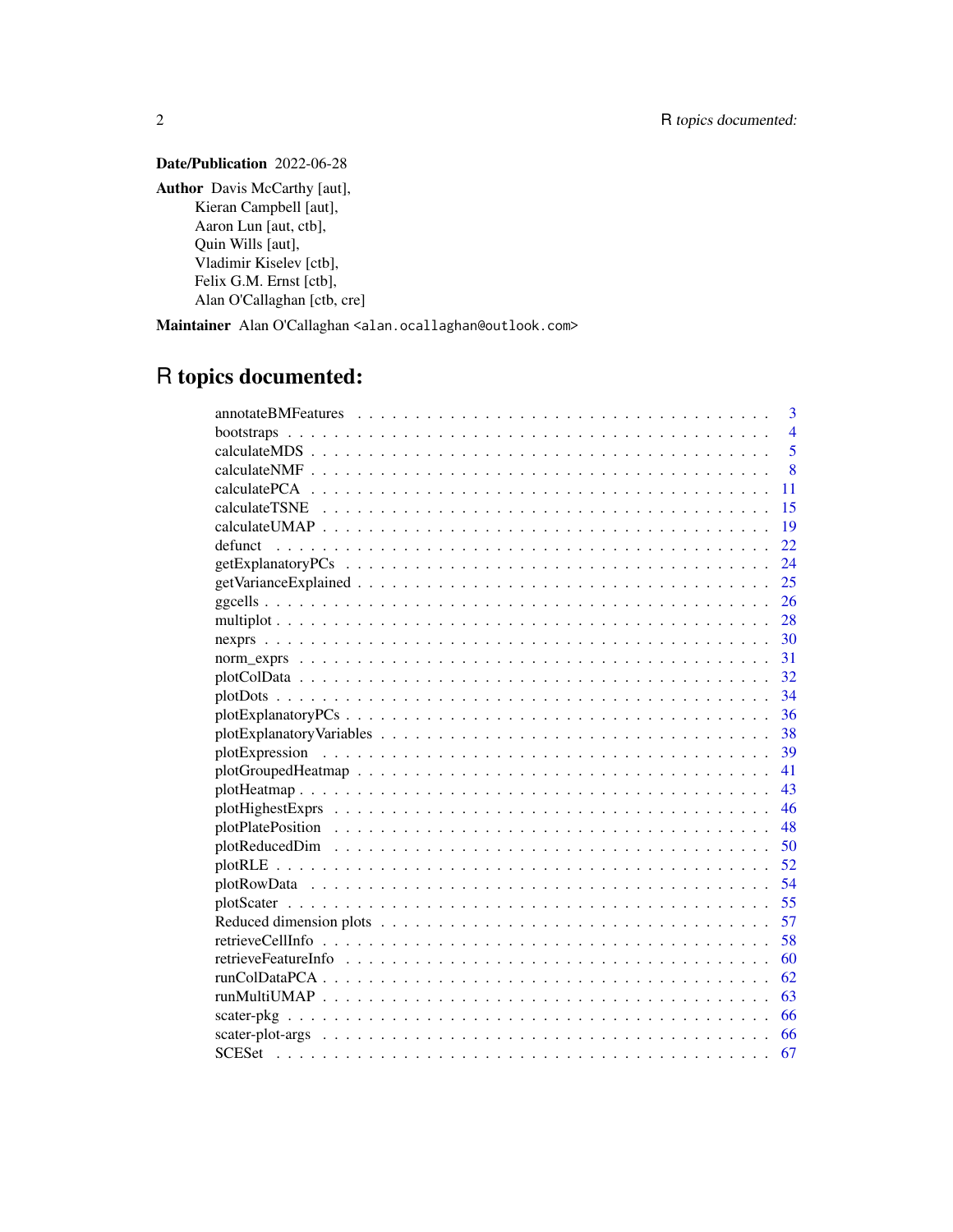<span id="page-2-0"></span>

| Index |  |
|-------|--|

annotateBMFeatures *Get feature annotation information from Biomart*

# Description

Use the **biomaRt** package to add feature annotation information to an [SingleCellExperiment](#page-0-0).

#### Usage

```
annotateBMFeatures(
  ids,
 biomart = "ENSEMBL_MART_ENSEMBL",
  dataset = "mmusculus_gene_ensembl",
  id.type = "ensembl_gene_id",
  symbol.type,
  attributes = c(id.type, symbol.type, "chromosome_name", "gene_biotype",
    "start_position", "end_position"),
  filters = id.type,
  ...
\mathcal{L}
```
 $getBMFeatureAnnos(x, ids = rownames(x), ...)$ 

# Arguments

| ids         | A character vector containing feature identifiers.                                                                                                                                      |
|-------------|-----------------------------------------------------------------------------------------------------------------------------------------------------------------------------------------|
| biomart     | String defining the biomaRt to be used, to be passed to useMart.                                                                                                                        |
| dataset     | String defining the dataset to use, to be passed to useMart.                                                                                                                            |
| id.type     | String specifying the type of identifier in ids.                                                                                                                                        |
| symbol.type | String specifying the type of symbol to retrieve. If missing, this is set to "mgi_symbol"<br>if dataset="mmusculus_gene_ensembl", or to "hgnc_symbol" if dataset="hsapiens_gene_ensembl |
| attributes  | Character vector defining the attributes to pass to getBM.                                                                                                                              |
| filters     | String defining the type of identifier in ids, to be used as a filter in getBM.                                                                                                         |
| $\ddots$    | For annotateBMFeatures, further named arguments to pass to biomaRt: : useMart.                                                                                                          |
|             | For getBMFeatureAnnos, further arguments to pass to annotateBMFeatures.                                                                                                                 |
| X           | A SingleCellExperiment object.                                                                                                                                                          |

#### Details

These functions provide convenient wrappers around biomaRt to quickly obtain annotation in the required format.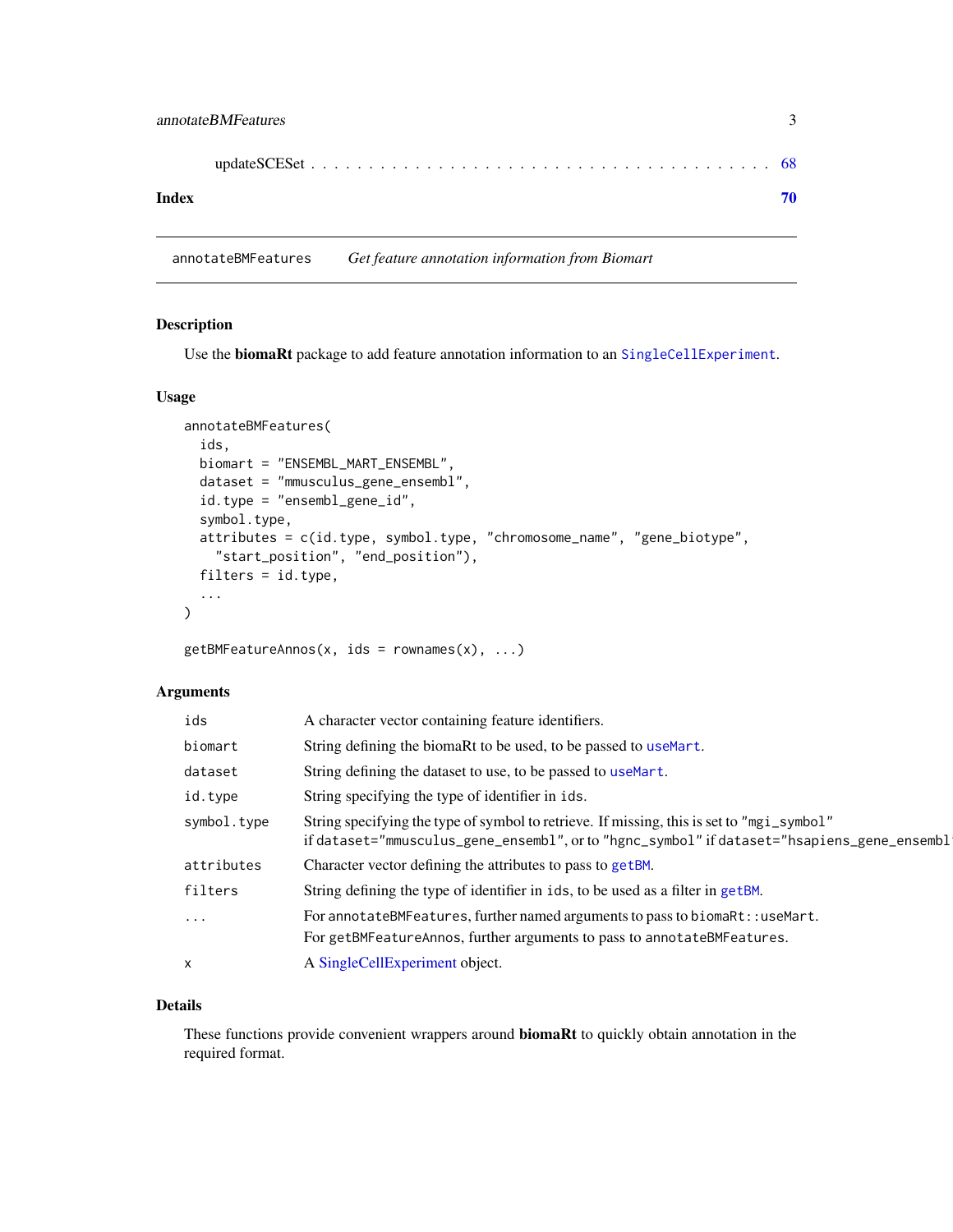# Value

For annotateBMFeatures, a [DataFrame](#page-0-0) containing feature annotation, with one row per value in ids.

For getBMFeatureAnnos, x is returned containing the output of annotateBMFeatures appended to its [rowData](#page-0-0).

#### Author(s)

Aaron Lun, based on code by Davis McCarthy

#### Examples

```
## Not run:
# Making up Ensembl IDs for demonstration purposes.
mock_id <- paste0("ENSMUSG", sprintf("%011d", seq_len(1000)))
anno <- annotateBMFeatures(ids=mock_id)
```
## End(Not run)

| bootstraps |  | Accessor and replacement for bootstrap results in a |  |  |  |
|------------|--|-----------------------------------------------------|--|--|--|
|            |  | SingleCellExperiment object                         |  |  |  |

## Description

[SingleCellExperiment](#page-0-0) objects can contain bootstrap expression values (for example, as generated by the kallisto software for quantifying feature abundance). These functions conveniently access and replace the 'bootstrap' elements in the assays slot with the value supplied, which must be an matrix of the correct size, namely the same number of rows and columns as the SingleCellExperiment object as a whole.

#### Usage

```
bootstraps(object)
```

```
bootstraps(object) <- value
```
## S4 method for signature 'SingleCellExperiment' bootstraps(object)

## S4 replacement method for signature 'SingleCellExperiment,array' bootstraps(object) <- value

# Arguments

| object | a SingleCellExperiment object.                                     |
|--------|--------------------------------------------------------------------|
| value  | an array of class "numeric" containing bootstrap expression values |

<span id="page-3-0"></span>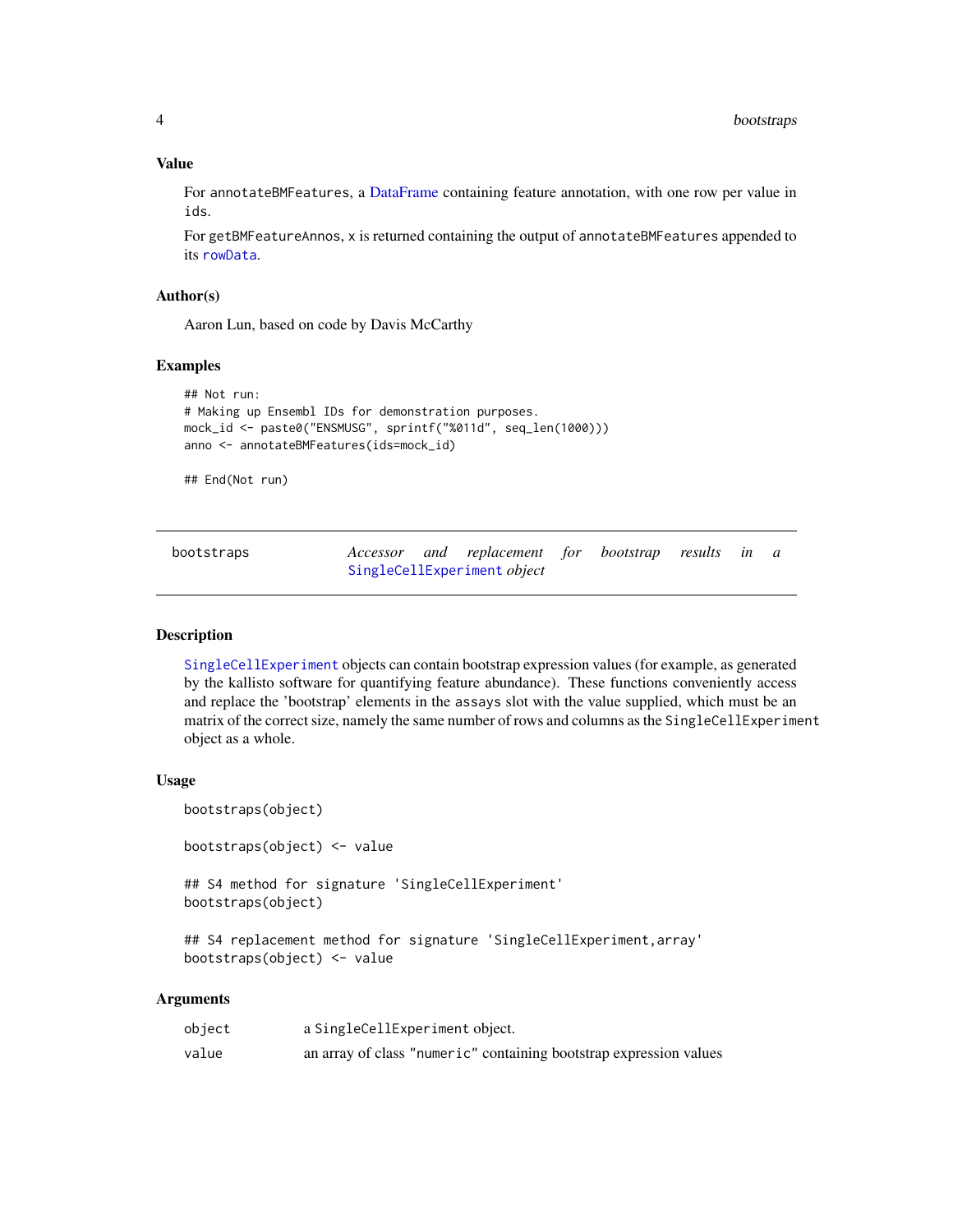#### <span id="page-4-0"></span>calculateMDS 5

# Value

If accessing bootstraps slot of an SingleCellExperiment, then an array with the bootstrap values, otherwise an SingleCellExperiment object containing new bootstrap values.

### Author(s)

Davis McCarthy

# Examples

```
example_sce <- mockSCE()
bootstraps(example_sce)
```
calculateMDS *Perform MDS on cell-level data*

#### Description

Perform multi-dimensional scaling (MDS) on cells, based on the data in a SingleCellExperiment object.

# Usage

```
calculateMDS(x, ...)
## S4 method for signature 'ANY'
calculateMDS(
  x,
  FUN = dist,ncomponents = 2,
  ntop = 500,subset_row = NULL,
  scale = FALSE,
  transposed = FALSE,
  keep_dist = FALSE,
  ...
)
## S4 method for signature 'SummarizedExperiment'
calculateMDS(x, ..., exprs_values = "logcounts")
## S4 method for signature 'SingleCellExperiment'
calculateMDS(
  x,
  ...,
  exprs_values = "logcounts",
```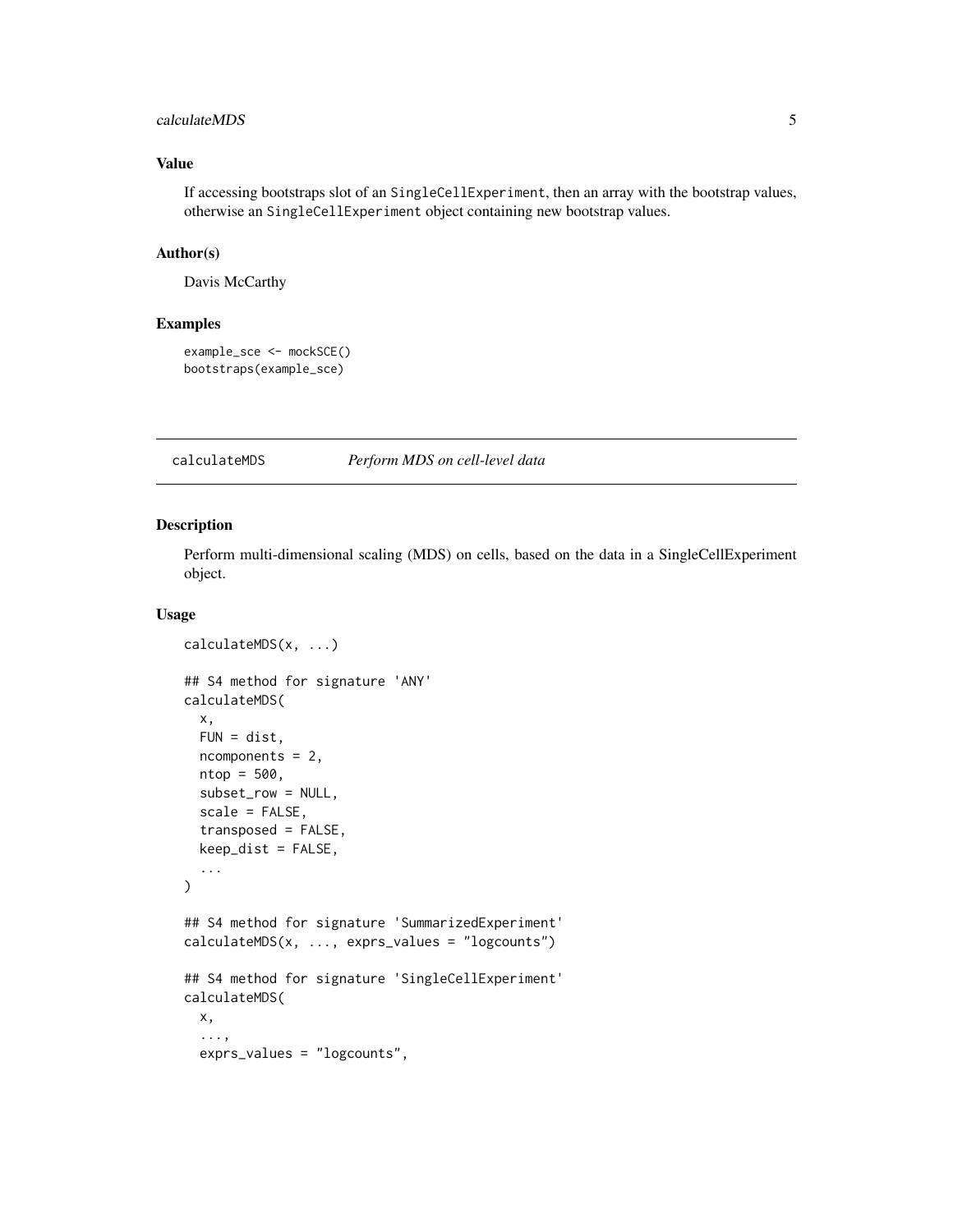```
dimred = NULL,n_dimred = NULL
\mathcal{L}
```
 $runMDS(x, ..., alterp = NULL, name = "MDS")$ 

# Arguments

| х            | For calculateMDS, a numeric matrix of log-expression values where rows are<br>features and columns are cells. Alternatively, a SummarizedExperiment or Sin-<br>gleCellExperiment containing such a matrix.                                       |
|--------------|--------------------------------------------------------------------------------------------------------------------------------------------------------------------------------------------------------------------------------------------------|
|              | For runMDS, a SingleCellExperiment object.                                                                                                                                                                                                       |
|              | For the calculateMDS generic, additional arguments to pass to specific meth-<br>ods. For the SummarizedExperiment and SingleCellExperiment methods, addi-<br>tional arguments to pass to the ANY method.                                         |
|              | For runMDS, additional arguments to pass to calculateMDS.                                                                                                                                                                                        |
| <b>FUN</b>   | A function that accepts a numeric matrix as its first argument, where rows are<br>samples and columns are features; and returns a distance structure such as that<br>returned by dist or a full symmetric matrix containing the dissimilarities. |
| ncomponents  | Numeric scalar indicating the number of MDS?g dimensions to obtain.                                                                                                                                                                              |
| ntop         | Numeric scalar specifying the number of features with the highest variances to<br>use for dimensionality reduction.                                                                                                                              |
| subset_row   | Vector specifying the subset of features to use for dimensionality reduction. This<br>can be a character vector of row names, an integer vector of row indices or a<br>logical vector.                                                           |
| scale        | Logical scalar, should the expression values be standardized?                                                                                                                                                                                    |
| transposed   | Logical scalar, is x transposed with cells in rows?                                                                                                                                                                                              |
| keep_dist    | Logical scalar indicating whether the dist object calculated by FUN should<br>be stored as 'dist' attribute of the matrix returned/stored by calculateMDS or<br>runMDS.                                                                          |
| exprs_values | Integer scalar or string indicating which assay of x contains the expression val-<br>ues.                                                                                                                                                        |
| dimred       | String or integer scalar specifying the existing dimensionality reduction results<br>to use.                                                                                                                                                     |
| n_dimred     | Integer scalar or vector specifying the dimensions to use if dimred is specified.                                                                                                                                                                |
| altexp       | String or integer scalar specifying an alternative experiment containing the input<br>data.                                                                                                                                                      |
| name         | String specifying the name to be used to store the result in the reducedDims of<br>the output.                                                                                                                                                   |

# Details

The function [cmdscale](#page-0-0) is used internally to compute the MDS components with eig = TRUE. The eig and GOF fields of the object returned by [cmdscale](#page-0-0) are stored as attributes "eig" and "GOF" of the MDS matrix calculated.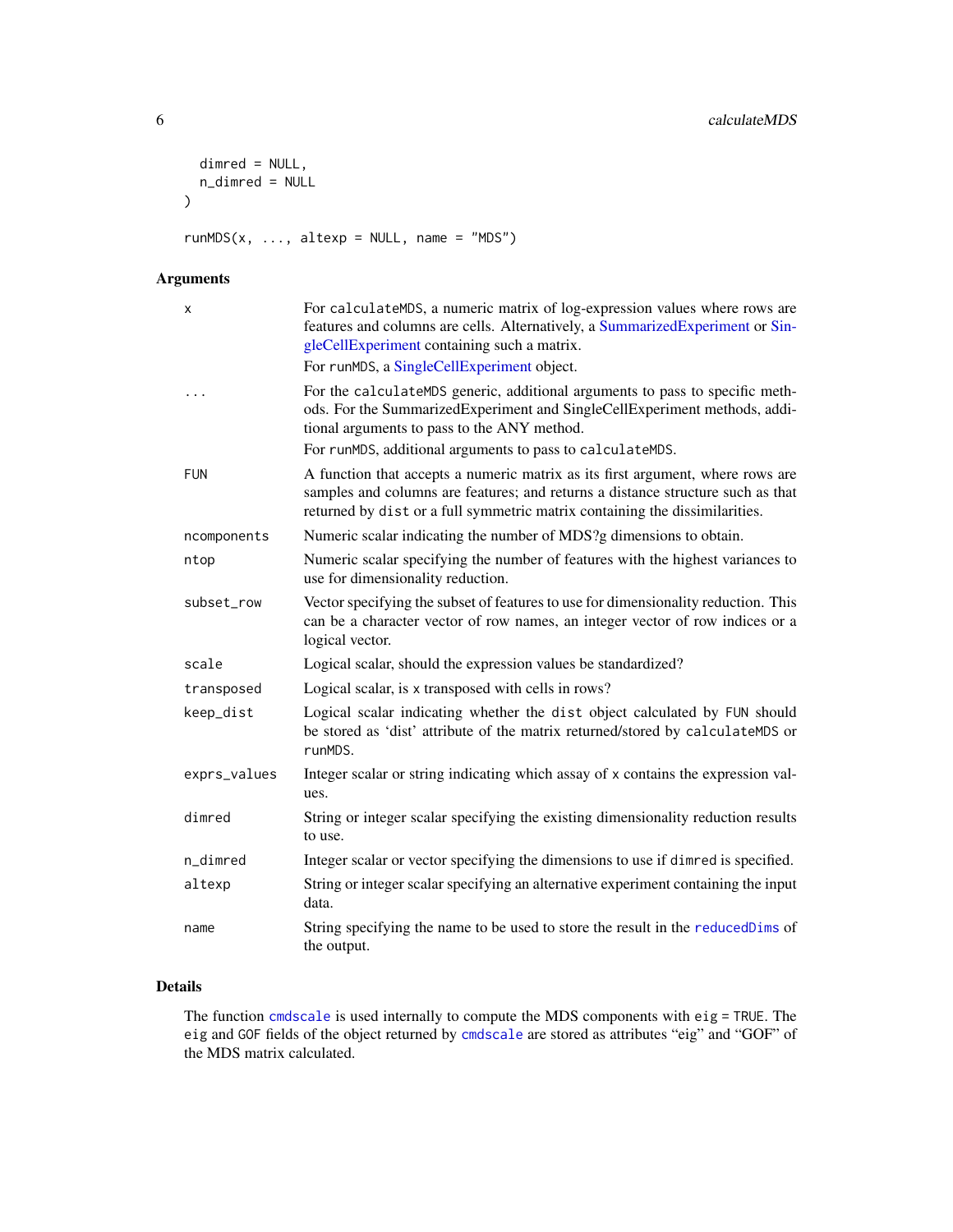#### calculateMDS 7

#### Value

For calculateMDS, a matrix is returned containing the MDS coordinates for each cell (row) and dimension (column).

For runMDS, a modified x is returned that contains the MDS coordinates in [reducedDim\(](#page-0-0)x, name).

#### Feature selection

This section is relevant if  $x$  is a numeric matrix of  $(log$ -)expression values with features in rows and cells in columns; or if x is a [SingleCellExperiment](#page-0-0) and dimred=NULL. In the latter, the expression values are obtained from the assay specified by exprs\_values.

The subset\_row argument specifies the features to use for dimensionality reduction. The aim is to allow users to specify highly variable features to improve the signal/noise ratio, or to specify genes in a pathway of interest to focus on particular aspects of heterogeneity.

If subset\_row=NULL, the ntop features with the largest variances are used instead. We literally compute the variances from the expression values without considering any mean-variance trend, so often a more considered choice of genes is possible, e.g., with scran functions. Note that the value of ntop is ignored if subset\_row is specified.

If scale=TRUE, the expression values for each feature are standardized so that their variance is unity. This will also remove features with standard deviations below 1e-8.

#### Using reduced dimensions

If x is a [SingleCellExperiment,](#page-0-0) the method can be applied on existing dimensionality reduction results in x by setting the dimred argument. This is typically used to run slower non-linear algorithms (t-SNE, UMAP) on the results of fast linear decompositions (PCA). We might also use this with existing reduced dimensions computed from *a priori* knowledge (e.g., gene set scores), where further dimensionality reduction could be applied to compress the data.

The matrix of existing reduced dimensions is taken from reduced  $Dim(x, dimred)$ . By default, all dimensions are used to compute the second set of reduced dimensions. If n\_dimred is also specified, only the first n\_dimred columns are used. Alternatively, n\_dimred can be an integer vector specifying the column indices of the dimensions to use.

When dimred is specified, no additional feature selection or standardization is performed. This means that any settings of ntop, subset\_row and scale are ignored.

If x is a numeric matrix, setting transposed=TRUE will treat the rows as cells and the columns as the variables/diemnsions. This allows users to manually pass in dimensionality reduction results without needing to wrap them in a [SingleCellExperiment.](#page-0-0) As such, no feature selection or standardization is performed, i.e., ntop, subset\_row and scale are ignored.

#### Using alternative Experiments

This section is relevant if x is a [SingleCellExperiment](#page-0-0) and altexp is not NULL. In such cases, the method is run on data from an alternative [SummarizedExperiment](#page-0-0) nested within x. This is useful for performing dimensionality reduction on other features stored in  $altExp(x, altexp)$  $altExp(x, altexp)$ , e.g., antibody tags.

Setting altexp with exprs\_values will use the specified assay from the alternative Summarized-Experiment. If the alternative is a SingleCellExperiment, setting dimred will use the specified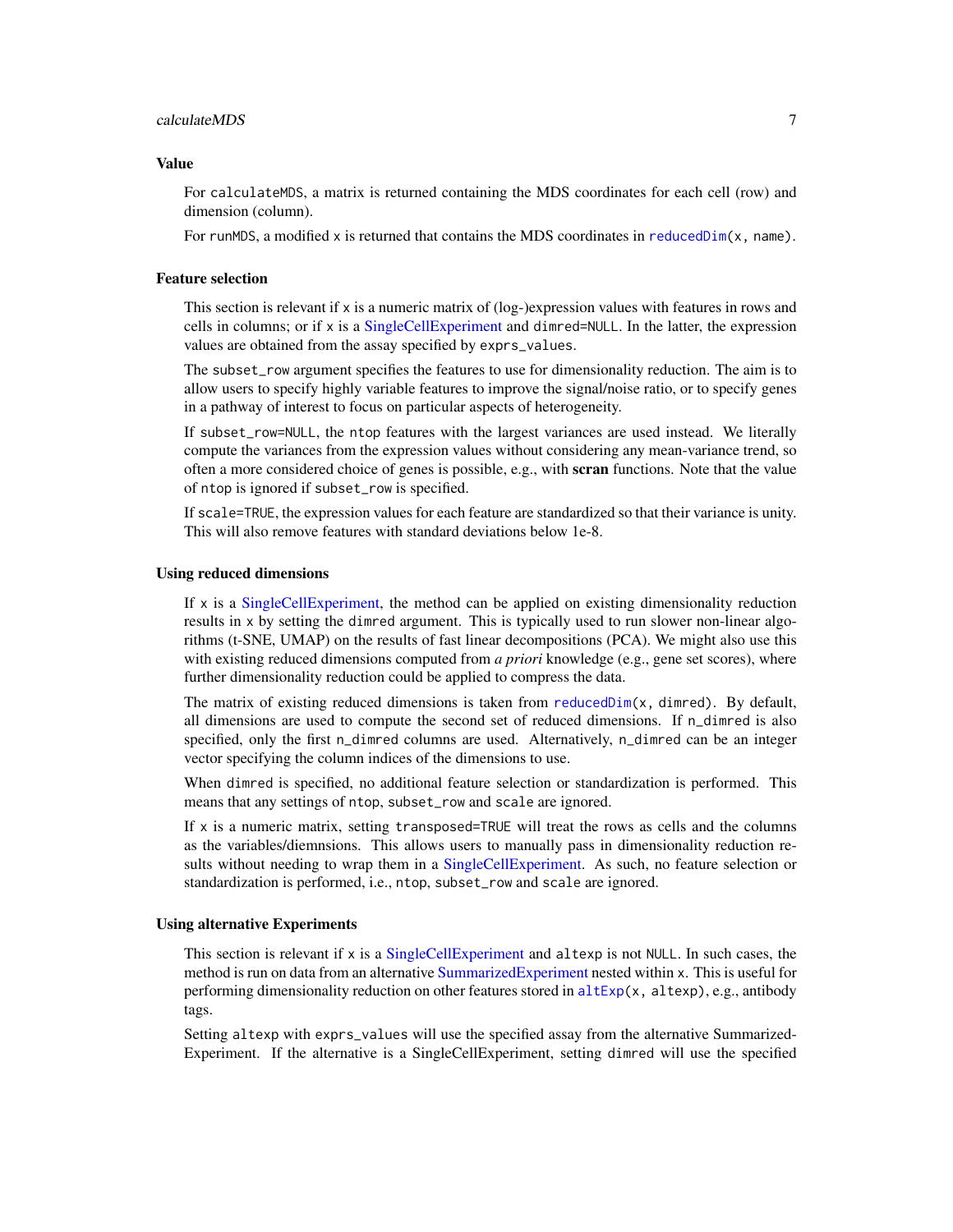<span id="page-7-0"></span>dimensionality reduction results from the alternative. This option will also interact as expected with n\_dimred.

Note that the output is still stored in the [reducedDims](#page-0-0) of the output SingleCellExperiment. It is advisable to use a different name to distinguish this output from the results generated from the main experiment's assay values.

#### Author(s)

Aaron Lun, based on code by Davis McCarthy

#### See Also

[cmdscale](#page-0-0), to perform the underlying calculations.

[dist](#page-0-0) for the function used as default to calculate the dist object.

[plotMDS](#page-56-1), to quickly visualize the results.

#### Examples

```
example_sce <- mockSCE()
example_sce <- logNormCounts(example_sce)
```

```
example_sce <- runMDS(example_sce)
reducedDimNames(example_sce)
head(reducedDim(example_sce))
```
calculateNMF *Perform NMF on cell-level data*

#### Description

Perform non-negative matrix factorization (NMF) for the cells, based on the data in a SingleCell-Experiment object.

#### Usage

```
calculateNMF(x, ...)
## S4 method for signature 'ANY'
calculateNMF(
  x,
  ncomponents = 2,
 ntop = 500,
  subset_row = NULL,
  scale = FALSE,
  transposed = FALSE,
  seed = 1,
  ...
```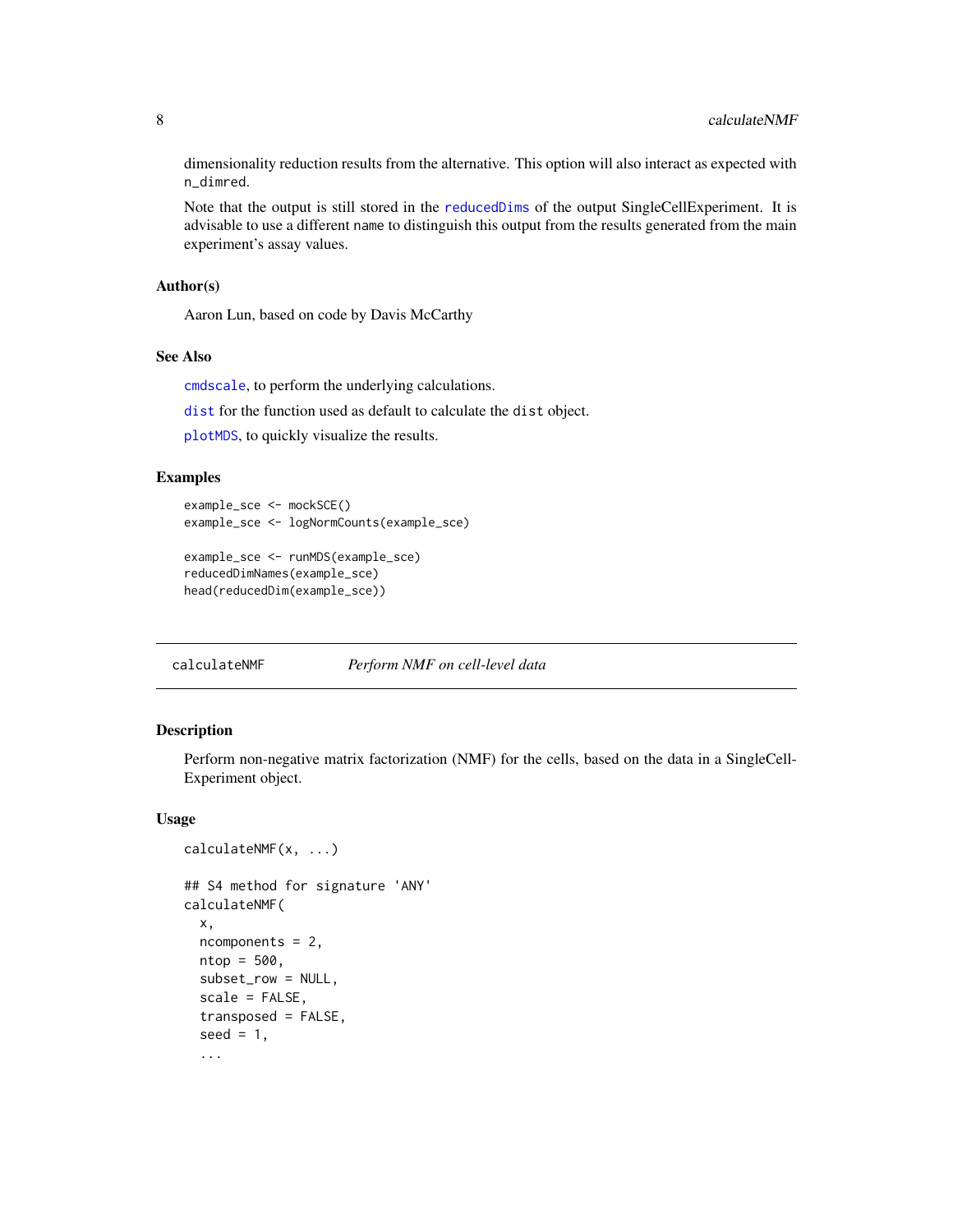# calculateNMF 9

```
\mathcal{L}## S4 method for signature 'SummarizedExperiment'
calculateNMF(x, ..., exprs_values = "logcounts")
## S4 method for signature 'SingleCellExperiment'
calculateNMF(
 x,
  ...,
 exprs_values = "logcounts",
 dimred = NULL,
 n_dimred = NULL
\mathcal{L}
```
 $runNMF(x, ..., alterp = NULL, name = "NMF")$ 

# Arguments

| X            | For calculateNMF, a numeric matrix of log-expression values where rows are<br>features and columns are cells. Alternatively, a SummarizedExperiment or Sin-<br>gleCellExperiment containing such a matrix.<br>For runNMF, a SingleCellExperiment object.                                                                            |
|--------------|-------------------------------------------------------------------------------------------------------------------------------------------------------------------------------------------------------------------------------------------------------------------------------------------------------------------------------------|
|              | For the calculateNMF generic, additional arguments to pass to specific meth-<br>ods. For the ANY method, additional arguments to pass to Rtsne. For the Sum-<br>marizedExperiment and SingleCellExperiment methods, additional arguments<br>to pass to the ANY method.<br>For runNMF, additional arguments to pass to calculateNMF. |
| ncomponents  | Numeric scalar indicating the number of NMF dimensions to obtain.                                                                                                                                                                                                                                                                   |
| ntop         | Numeric scalar specifying the number of features with the highest variances to<br>use for dimensionality reduction.                                                                                                                                                                                                                 |
| subset_row   | Vector specifying the subset of features to use for dimensionality reduction. This<br>can be a character vector of row names, an integer vector of row indices or a<br>logical vector.                                                                                                                                              |
| scale        | Logical scalar, should the expression values be standardized?                                                                                                                                                                                                                                                                       |
| transposed   | Logical scalar, is x transposed with cells in rows?                                                                                                                                                                                                                                                                                 |
| seed         | Random number generation seed to be passed to nmf.                                                                                                                                                                                                                                                                                  |
| exprs_values | Integer scalar or string indicating which assay of x contains the expression val-<br>ues.                                                                                                                                                                                                                                           |
| dimred       | String or integer scalar specifying the existing dimensionality reduction results<br>to use.                                                                                                                                                                                                                                        |
| n_dimred     | Integer scalar or vector specifying the dimensions to use if dimred is specified.                                                                                                                                                                                                                                                   |
| altexp       | String or integer scalar specifying an alternative experiment containing the input<br>data.                                                                                                                                                                                                                                         |
| name         | String specifying the name to be used to store the result in the reducedDims of<br>the output.                                                                                                                                                                                                                                      |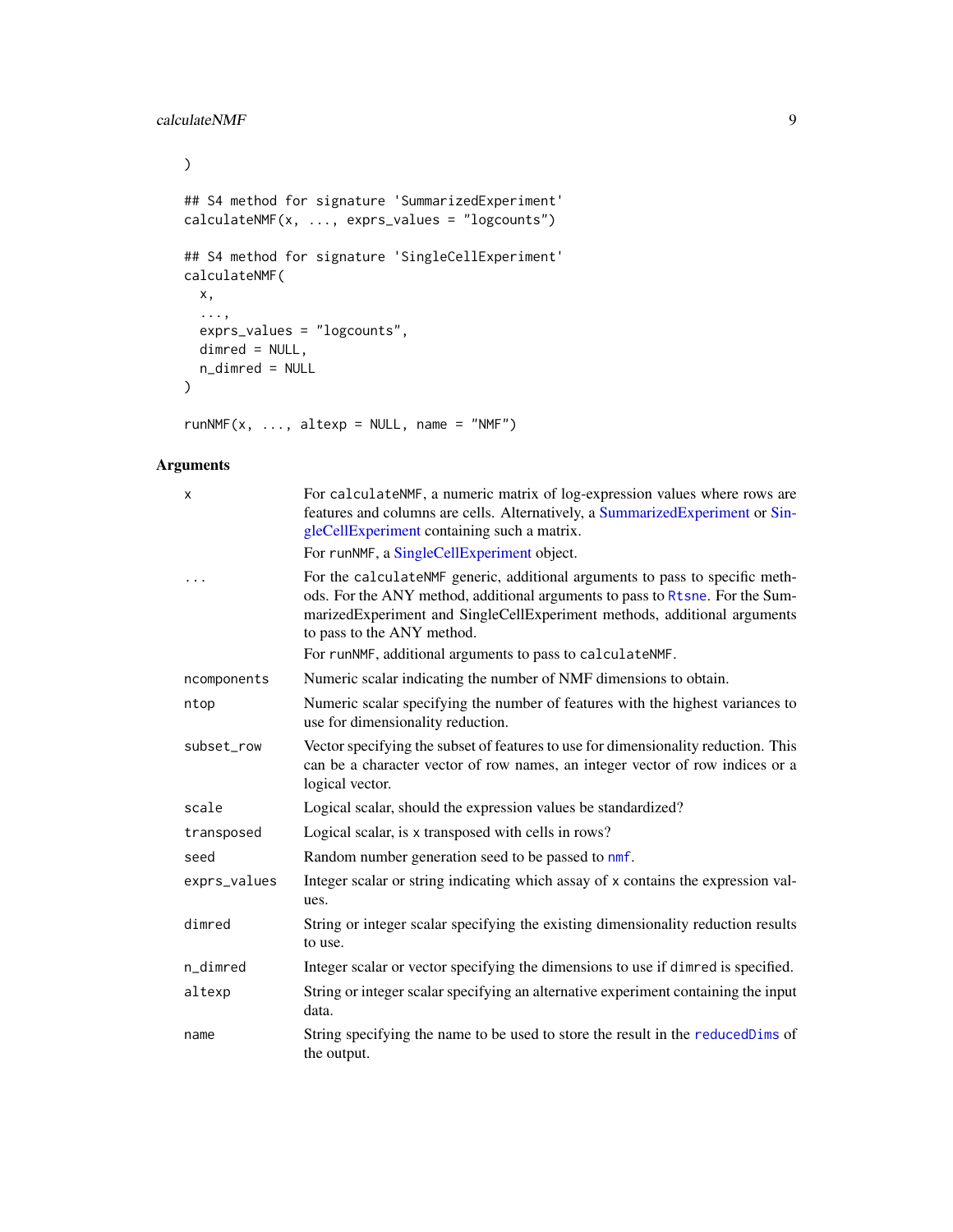#### Details

The function [nmf](#page-0-0) is used internally to compute the NMF. Note that the algorithm is not deterministic, so different runs of the function will produce differing results. Users are advised to test multiple random seeds, and then use set. seed to set a random seed for replicable results.

#### Value

For calculateNMF, a numeric matrix is returned containing the NMF coordinates for each cell (row) and dimension (column).

For runNMF, a modified x is returned that contains the NMF coordinates in [reducedDim\(](#page-0-0)x, name).

In both cases, the matrix will have the attribute "basis" containing the gene-by-factor basis matrix.

#### Feature selection

This section is relevant if x is a numeric matrix of (log-)expression values with features in rows and cells in columns; or if x is a [SingleCellExperiment](#page-0-0) and dimred=NULL. In the latter, the expression values are obtained from the assay specified by exprs\_values.

The subset\_row argument specifies the features to use for dimensionality reduction. The aim is to allow users to specify highly variable features to improve the signal/noise ratio, or to specify genes in a pathway of interest to focus on particular aspects of heterogeneity.

If subset\_row=NULL, the ntop features with the largest variances are used instead. We literally compute the variances from the expression values without considering any mean-variance trend, so often a more considered choice of genes is possible, e.g., with **scran** functions. Note that the value of ntop is ignored if subset\_row is specified.

If scale=TRUE, the expression values for each feature are standardized so that their variance is unity. This will also remove features with standard deviations below 1e-8.

#### Using reduced dimensions

If x is a [SingleCellExperiment,](#page-0-0) the method can be applied on existing dimensionality reduction results in x by setting the dimred argument. This is typically used to run slower non-linear algorithms (t-SNE, UMAP) on the results of fast linear decompositions (PCA). We might also use this with existing reduced dimensions computed from *a priori* knowledge (e.g., gene set scores), where further dimensionality reduction could be applied to compress the data.

The matrix of existing reduced dimensions is taken from [reducedDim\(](#page-0-0) $x$ , dimred). By default, all dimensions are used to compute the second set of reduced dimensions. If n\_dimred is also specified, only the first n\_dimred columns are used. Alternatively, n\_dimred can be an integer vector specifying the column indices of the dimensions to use.

When dimred is specified, no additional feature selection or standardization is performed. This means that any settings of ntop, subset\_row and scale are ignored.

If  $x$  is a numeric matrix, setting transposed=TRUE will treat the rows as cells and the columns as the variables/diemnsions. This allows users to manually pass in dimensionality reduction results without needing to wrap them in a [SingleCellExperiment.](#page-0-0) As such, no feature selection or standardization is performed, i.e., ntop, subset\_row and scale are ignored.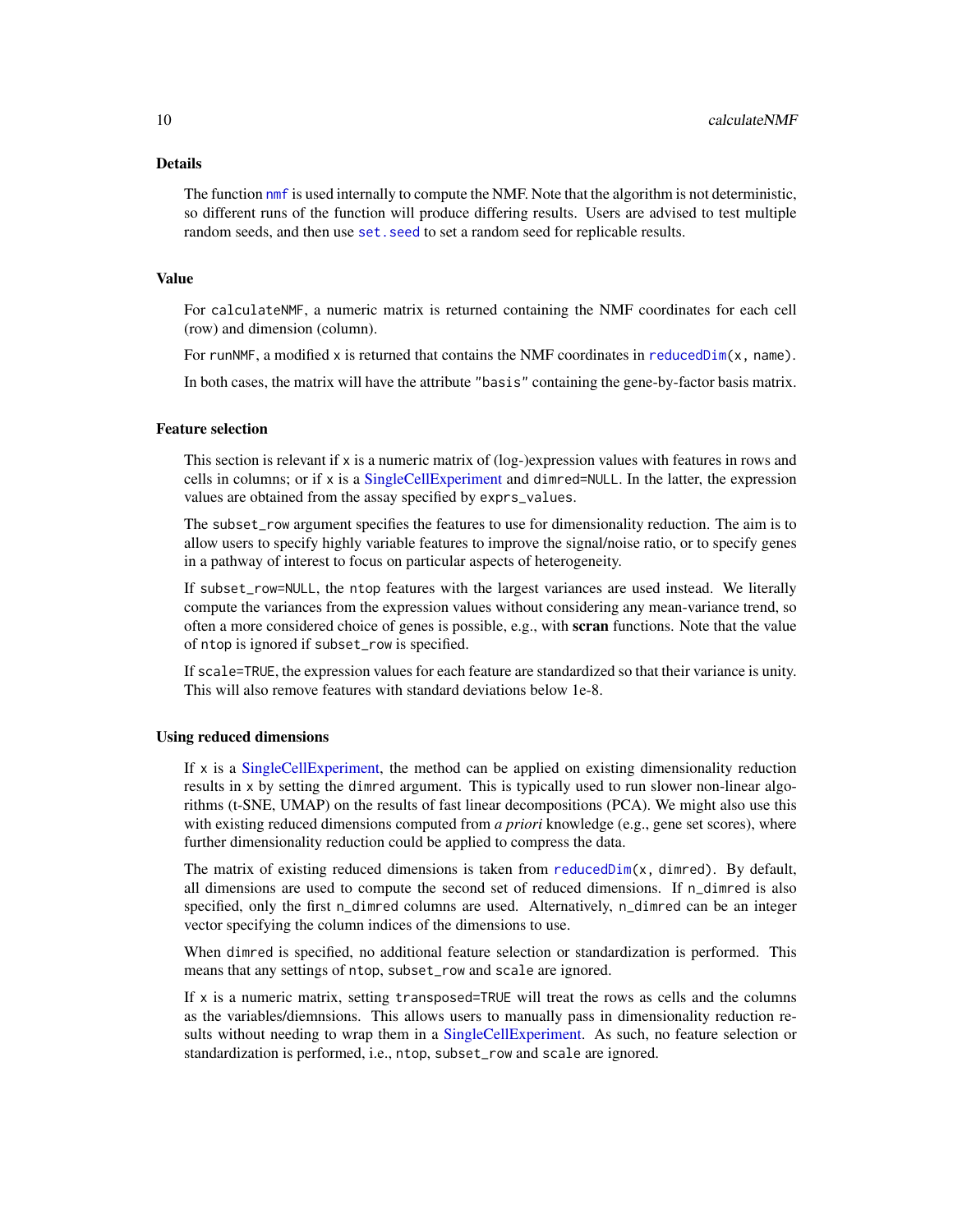#### <span id="page-10-0"></span>calculatePCA 11

#### Using alternative Experiments

This section is relevant if x is a [SingleCellExperiment](#page-0-0) and altexp is not NULL. In such cases, the method is run on data from an alternative [SummarizedExperiment](#page-0-0) nested within x. This is useful for performing dimensionality reduction on other features stored in  $altExp(x, altexp)$  $altExp(x, altexp)$ , e.g., antibody tags.

Setting altexp with exprs\_values will use the specified assay from the alternative Summarized-Experiment. If the alternative is a SingleCellExperiment, setting dimred will use the specified dimensionality reduction results from the alternative. This option will also interact as expected with n\_dimred.

Note that the output is still stored in the [reducedDims](#page-0-0) of the output SingleCellExperiment. It is advisable to use a different name to distinguish this output from the results generated from the main experiment's assay values.

#### Author(s)

Aaron Lun

#### See Also

[nmf](#page-0-0), for the underlying calculations.

[plotNMF](#page-56-1), to quickly visualize the results.

#### Examples

```
example_sce <- mockSCE()
example_sce <- logNormCounts(example_sce)
example_sce <- runNMF(example_sce)
reducedDimNames(example_sce)
```
head(reducedDim(example\_sce))

calculatePCA *Perform PCA on expression data*

#### <span id="page-10-1"></span>**Description**

Perform a principal components analysis (PCA) on cells, based on the expression data in a Single-CellExperiment object.

#### Usage

```
calculatePCA(x, ...)
## S4 method for signature 'ANY'
calculatePCA(
  x,
  ncomponents = 50,
```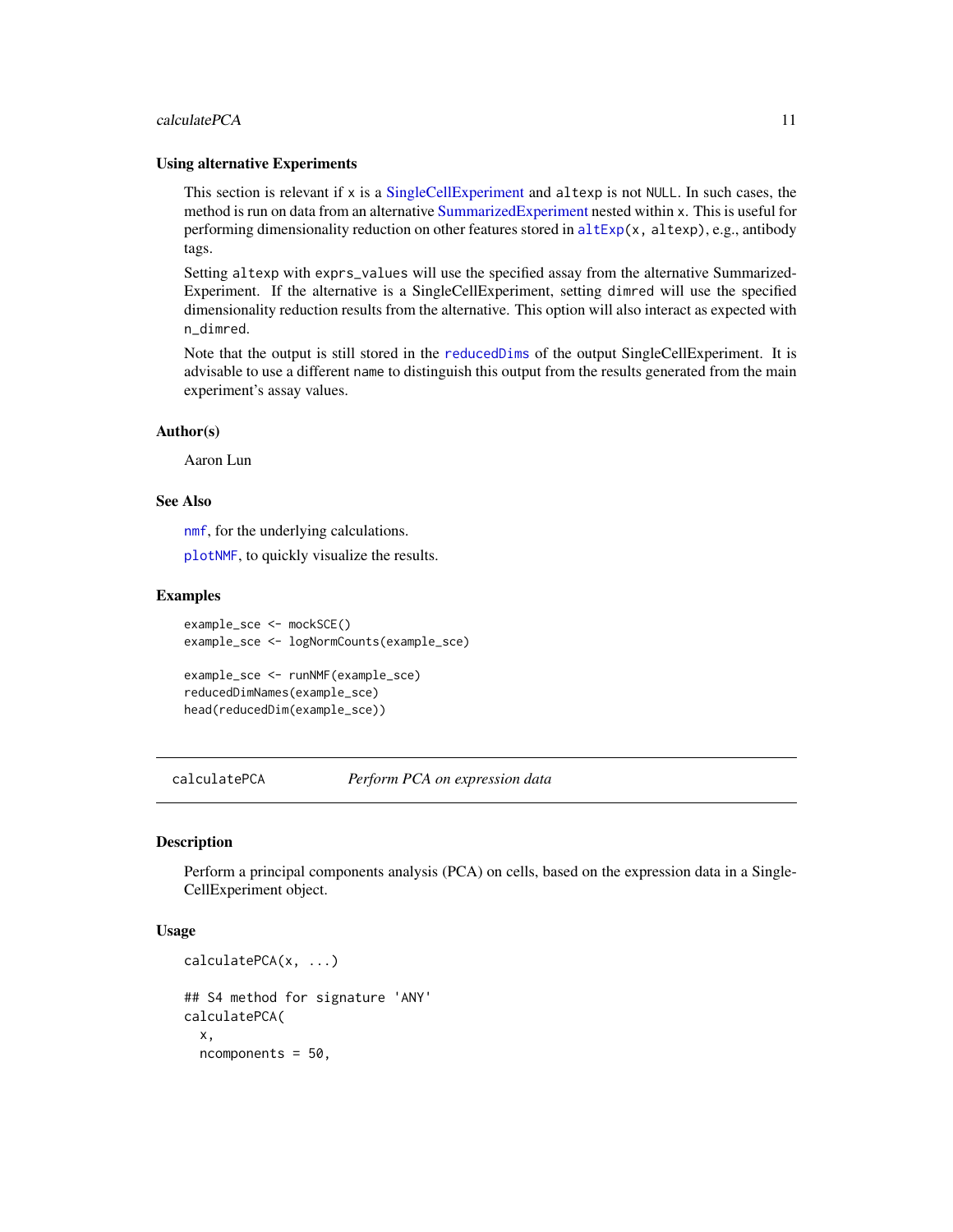```
ntop = 500,
  subset_row = NULL,
  scale = FALSE,
  transposed = FALSE,
 BSPARAM = bsparam(),
 BPPARAM = SerialParam()
\mathcal{L}## S4 method for signature 'SummarizedExperiment'
calculatePCA(x, ..., exprs_values = "logcounts")
## S4 method for signature 'SingleCellExperiment'
calculatePCA(
 x,
  ...,
 exprs_values = "logcounts",
 dimred = NULL,
 n_dimred = NULL
\mathcal{L}## S4 method for signature 'SingleCellExperiment'
```

```
runPCA(x, ..., alterp = NULL, name = "PCA")
```
# Arguments

| $\mathsf{x}$   | For calculatePCA, a numeric matrix of log-expression values where rows are<br>features and columns are cells. Alternatively, a SummarizedExperiment or Sin-<br>gleCellExperiment containing such a matrix.<br>For runPCA, a SingleCellExperiment object containing such a matrix. |
|----------------|-----------------------------------------------------------------------------------------------------------------------------------------------------------------------------------------------------------------------------------------------------------------------------------|
|                | For the calculatePCA generic, additional arguments to pass to specific meth-<br>ods. For the SummarizedExperiment and SingleCellExperiment methods, addi-<br>tional arguments to pass to the ANY method.<br>For runPCA, additional arguments to pass to calculatePCA.             |
| ncomponents    | Numeric scalar indicating the number of principal components to obtain.                                                                                                                                                                                                           |
| ntop           | Numeric scalar specifying the number of features with the highest variances to<br>use for dimensionality reduction.                                                                                                                                                               |
| subset_row     | Vector specifying the subset of features to use for dimensionality reduction. This<br>can be a character vector of row names, an integer vector of row indices or a<br>logical vector.                                                                                            |
| scale          | Logical scalar, should the expression values be standardized?                                                                                                                                                                                                                     |
| transposed     | Logical scalar, is x transposed with cells in rows?                                                                                                                                                                                                                               |
| <b>BSPARAM</b> | A BiocSingularParam object specifying which algorithm should be used to per-<br>form the PCA.                                                                                                                                                                                     |
| <b>BPPARAM</b> | A BiocParallelParam object specifying whether the PCA should be parallelized.                                                                                                                                                                                                     |
| exprs_values   | Integer scalar or string indicating which assay of x contains the expression val-<br>ues.                                                                                                                                                                                         |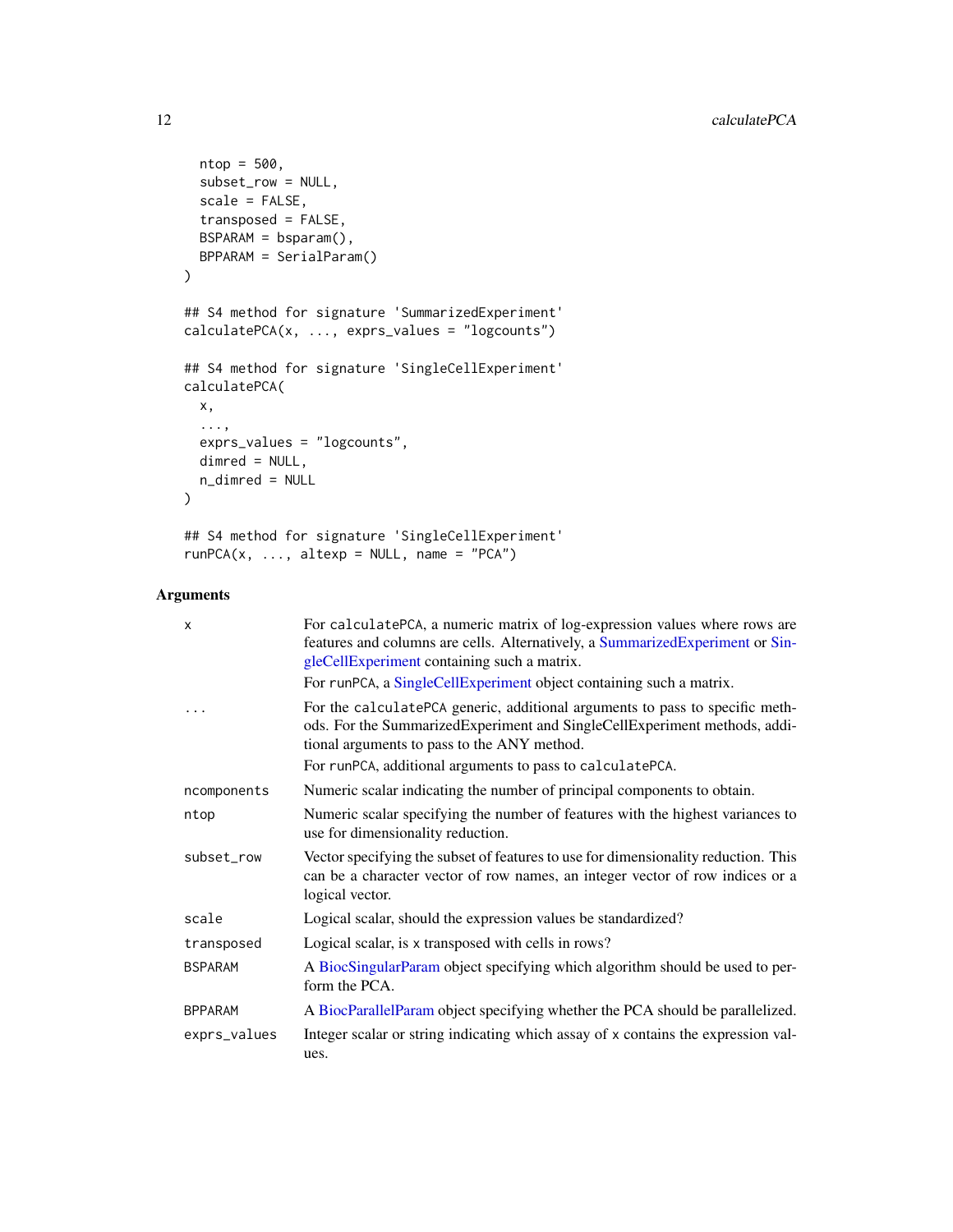#### calculatePCA 13

| dimred   | String or integer scalar specifying the existing dimensionality reduction results<br>to use.    |
|----------|-------------------------------------------------------------------------------------------------|
| n_dimred | Integer scalar or vector specifying the dimensions to use if dimred is specified.               |
| altexp   | String or integer scalar specifying an alternative experiment containing the input<br>data.     |
| name     | String specifying the name to be used to store the result in the reduced Dims of<br>the output. |

## **Details**

Fast approximate SVD algorithms like BSPARAM=IrlbaParam() or RandomParam() use a random initialization, after which they converge towards the exact PCs. This means that the result will change slightly across different runs. For full reproducibility, users should call [set.seed](#page-0-0) prior to running runPCA with such algorithms. (Note that this includes BSPARAM[=bsparam\(](#page-0-0)), which uses approximate algorithms by default.)

#### Value

For calculatePCA, a numeric matrix of coordinates for each cell (row) in each of ncomponents PCs (column).

For runPCA, a SingleCellExperiment object is returned containing this matrix in reduced  $Dim(...$ name).

In both cases, the attributes of the PC coordinate matrix contain the following elements:

- "percentVar", the percentage of variance explained by each PC. This may not sum to 100 if not all PCs are reported.
- "varExplained", the actual variance explained by each PC.
- "rotation", the rotation matrix containing loadings for all genes used in the analysis and for each PC.

#### Feature selection

This section is relevant if x is a numeric matrix of (log-)expression values with features in rows and cells in columns; or if x is a [SingleCellExperiment](#page-0-0) and dimred=NULL. In the latter, the expression values are obtained from the assay specified by exprs\_values.

The subset\_row argument specifies the features to use for dimensionality reduction. The aim is to allow users to specify highly variable features to improve the signal/noise ratio, or to specify genes in a pathway of interest to focus on particular aspects of heterogeneity.

If subset\_row=NULL, the ntop features with the largest variances are used instead. We literally compute the variances from the expression values without considering any mean-variance trend, so often a more considered choice of genes is possible, e.g., with **scran** functions. Note that the value of ntop is ignored if subset\_row is specified.

If scale=TRUE, the expression values for each feature are standardized so that their variance is unity. This will also remove features with standard deviations below 1e-8.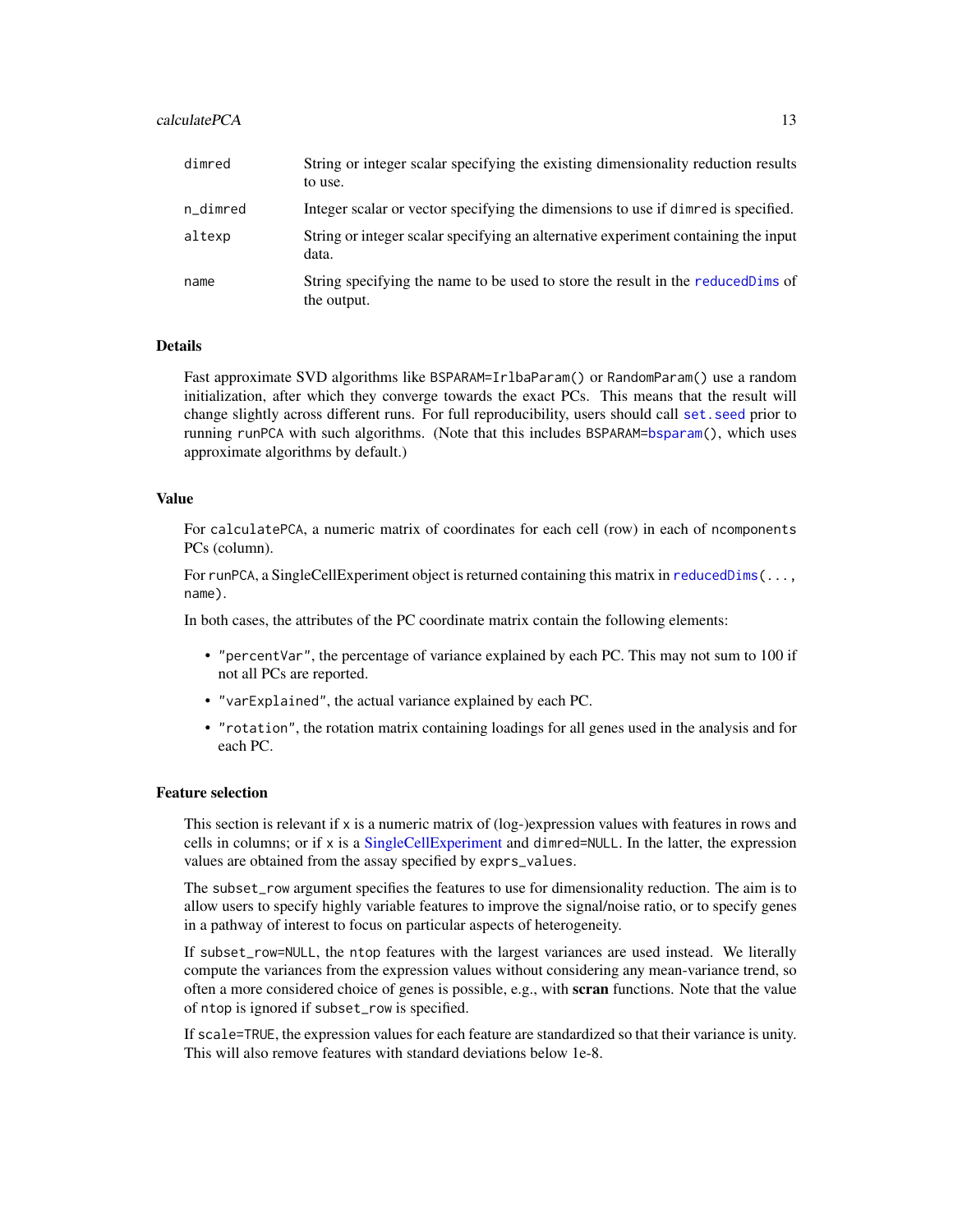#### Using reduced dimensions

If x is a [SingleCellExperiment,](#page-0-0) the method can be applied on existing dimensionality reduction results in x by setting the dimred argument. This is typically used to run slower non-linear algorithms (t-SNE, UMAP) on the results of fast linear decompositions (PCA). We might also use this with existing reduced dimensions computed from *a priori* knowledge (e.g., gene set scores), where further dimensionality reduction could be applied to compress the data.

The matrix of existing reduced dimensions is taken from reduced  $Dim(x, dimred)$ . By default, all dimensions are used to compute the second set of reduced dimensions. If n\_dimred is also specified, only the first n\_dimred columns are used. Alternatively, n\_dimred can be an integer vector specifying the column indices of the dimensions to use.

When dimred is specified, no additional feature selection or standardization is performed. This means that any settings of ntop, subset\_row and scale are ignored.

If x is a numeric matrix, setting transposed=TRUE will treat the rows as cells and the columns as the variables/diemnsions. This allows users to manually pass in dimensionality reduction re-sults without needing to wrap them in a [SingleCellExperiment.](#page-0-0) As such, no feature selection or standardization is performed, i.e., ntop, subset\_row and scale are ignored.

#### Using alternative Experiments

This section is relevant if x is a [SingleCellExperiment](#page-0-0) and altexp is not NULL. In such cases, the method is run on data from an alternative [SummarizedExperiment](#page-0-0) nested within x. This is useful for performing dimensionality reduction on other features stored in  $altExp(x, altexp), e.g., antibody$  $altExp(x, altexp), e.g., antibody$ tags.

Setting altexp with exprs\_values will use the specified assay from the alternative Summarized-Experiment. If the alternative is a SingleCellExperiment, setting dimred will use the specified dimensionality reduction results from the alternative. This option will also interact as expected with n\_dimred.

Note that the output is still stored in the [reducedDims](#page-0-0) of the output SingleCellExperiment. It is advisable to use a different name to distinguish this output from the results generated from the main experiment's assay values.

#### Author(s)

Aaron Lun, based on code by Davis McCarthy

#### See Also

[runPCA](#page-10-1), for the underlying calculations.

[plotPCA](#page-56-1), to conveniently visualize the results.

#### Examples

```
example_sce <- mockSCE()
example_sce <- logNormCounts(example_sce)
example_sce <- runPCA(example_sce)
reducedDimNames(example_sce)
head(reducedDim(example_sce))
```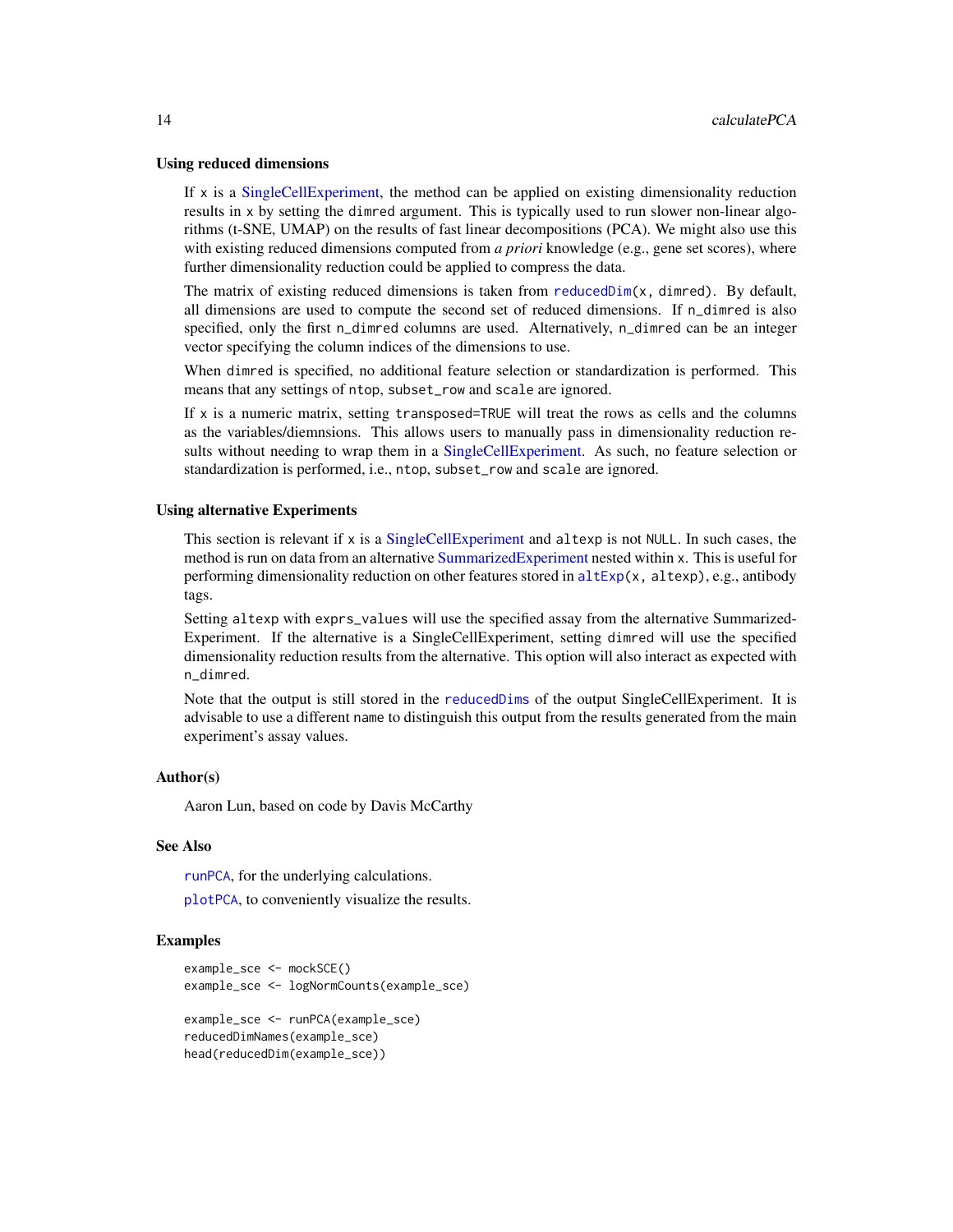<span id="page-14-0"></span>

#### Description

Perform t-stochastic neighbour embedding (t-SNE) for the cells, based on the data in a SingleCell-Experiment object.

#### Usage

```
calculateTSNE(x, ...)
## S4 method for signature 'ANY'
calculateTSNE(
  x,
  ncomponents = 2,
 ntop = 500,
  subset_row = NULL,
  scale = FALSE,
  transposed = FALSE,
  perplexity = NULL,
  normalize = TRUE,
  theta = 0.5,
  num_threads = NULL,
  ...,
  external_neighbors = FALSE,
 BNPARAM = KmknnParam(),
 BPPARAM = SerialParam(),
  use_fitsne = FALSE
)
## S4 method for signature 'SummarizedExperiment'
calculateTSNE(x, ..., exprs_values = "logcounts")
## S4 method for signature 'SingleCellExperiment'
calculateTSNE(
 x,
  ...,
 pca = is.null(dimred),
 exprs_values = "logcounts",
 dimred = NULL,
 n_dimred = NULL
)
runTSNE(x, ..., alterp = NULL, name = "TSNE")
```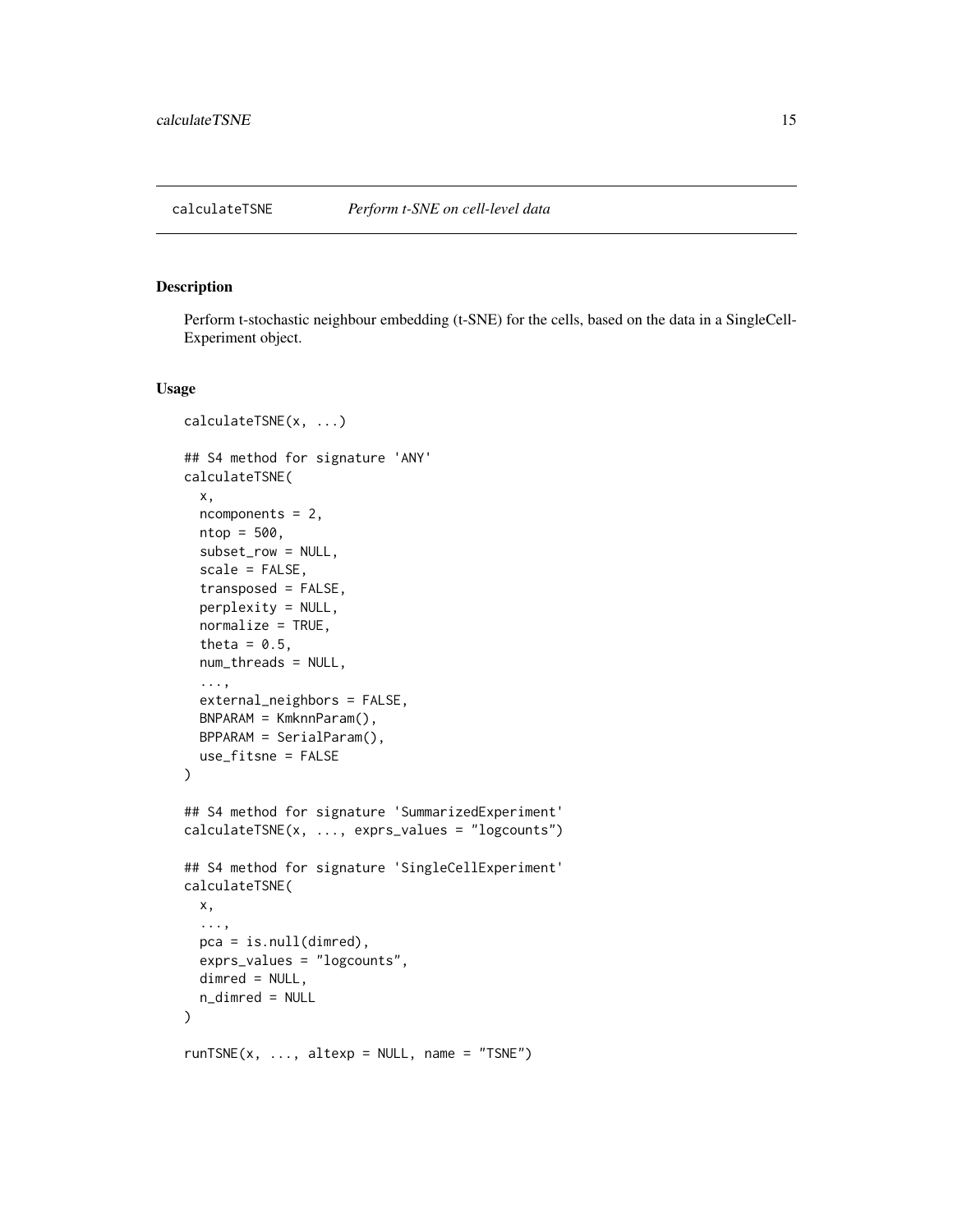# Arguments

| x                  | For calculateTSNE, a numeric matrix of log-expression values where rows are<br>features and columns are cells. Alternatively, a SummarizedExperiment or Sin-<br>gleCellExperiment containing such a matrix.                                                             |
|--------------------|-------------------------------------------------------------------------------------------------------------------------------------------------------------------------------------------------------------------------------------------------------------------------|
|                    | For runTSNE, a SingleCellExperiment object.                                                                                                                                                                                                                             |
| $\cdots$           | For the calculateTSNE generic, additional arguments to pass to specific meth-<br>ods. For the ANY method, additional arguments to pass to Rtsne. For the Sum-<br>marizedExperiment and SingleCellExperiment methods, additional arguments<br>to pass to the ANY method. |
|                    | For runTSNE, additional arguments to pass to calculateTSNE.                                                                                                                                                                                                             |
| ncomponents        | Numeric scalar indicating the number of t-SNE dimensions to obtain.                                                                                                                                                                                                     |
| ntop               | Numeric scalar specifying the number of features with the highest variances to<br>use for dimensionality reduction.                                                                                                                                                     |
| subset_row         | Vector specifying the subset of features to use for dimensionality reduction. This<br>can be a character vector of row names, an integer vector of row indices or a<br>logical vector.                                                                                  |
| scale              | Logical scalar, should the expression values be standardized?                                                                                                                                                                                                           |
| transposed         | Logical scalar, is x transposed with cells in rows?                                                                                                                                                                                                                     |
| perplexity         | Numeric scalar defining the perplexity parameter, see ?Rtsne for more details.                                                                                                                                                                                          |
| normalize          | Logical scalar indicating if input values should be scaled for numerical preci-<br>sion, see normalize_input.                                                                                                                                                           |
| theta              | Numeric scalar specifying the approximation accuracy of the Barnes-Hut algo-<br>rithm, see Rtsne for details.                                                                                                                                                           |
| num_threads        | Integer scalar specifying the number of threads to use in Rtsne. If NULL and<br>BPPARAM is a MulticoreParam, it is set to the number of workers in BPPARAM;<br>otherwise, the Rtsne defaults are used.                                                                  |
| external_neighbors |                                                                                                                                                                                                                                                                         |
|                    | Logical scalar indicating whether a nearest neighbors search should be com-<br>puted externally with findKNN.                                                                                                                                                           |
| <b>BNPARAM</b>     | A BiocNeighborParam object specifying the neighbor search algorithm to use<br>when external_neighbors=TRUE.                                                                                                                                                             |
| <b>BPPARAM</b>     | A BiocParallelParam object specifying how the neighbor search should be par-<br>allelized when external_neighbors=TRUE.                                                                                                                                                 |
| use_fitsne         | Logical scalar indicating whether fitsne should be used to perform t-SNE.                                                                                                                                                                                               |
| exprs_values       | Integer scalar or string indicating which assay of x contains the expression val-                                                                                                                                                                                       |
| рса                | Logical scalar indicating whether a PCA step should be performed inside Rtsne.                                                                                                                                                                                          |
| dimred             | String or integer scalar specifying the existing dimensionality reduction results<br>to use.                                                                                                                                                                            |
| n_dimred           | Integer scalar or vector specifying the dimensions to use if dimred is specified.                                                                                                                                                                                       |
| altexp             | String or integer scalar specifying an alternative experiment containing the input<br>data.                                                                                                                                                                             |
| name               | String specifying the name to be used to store the result in the reducedDims of<br>the output.                                                                                                                                                                          |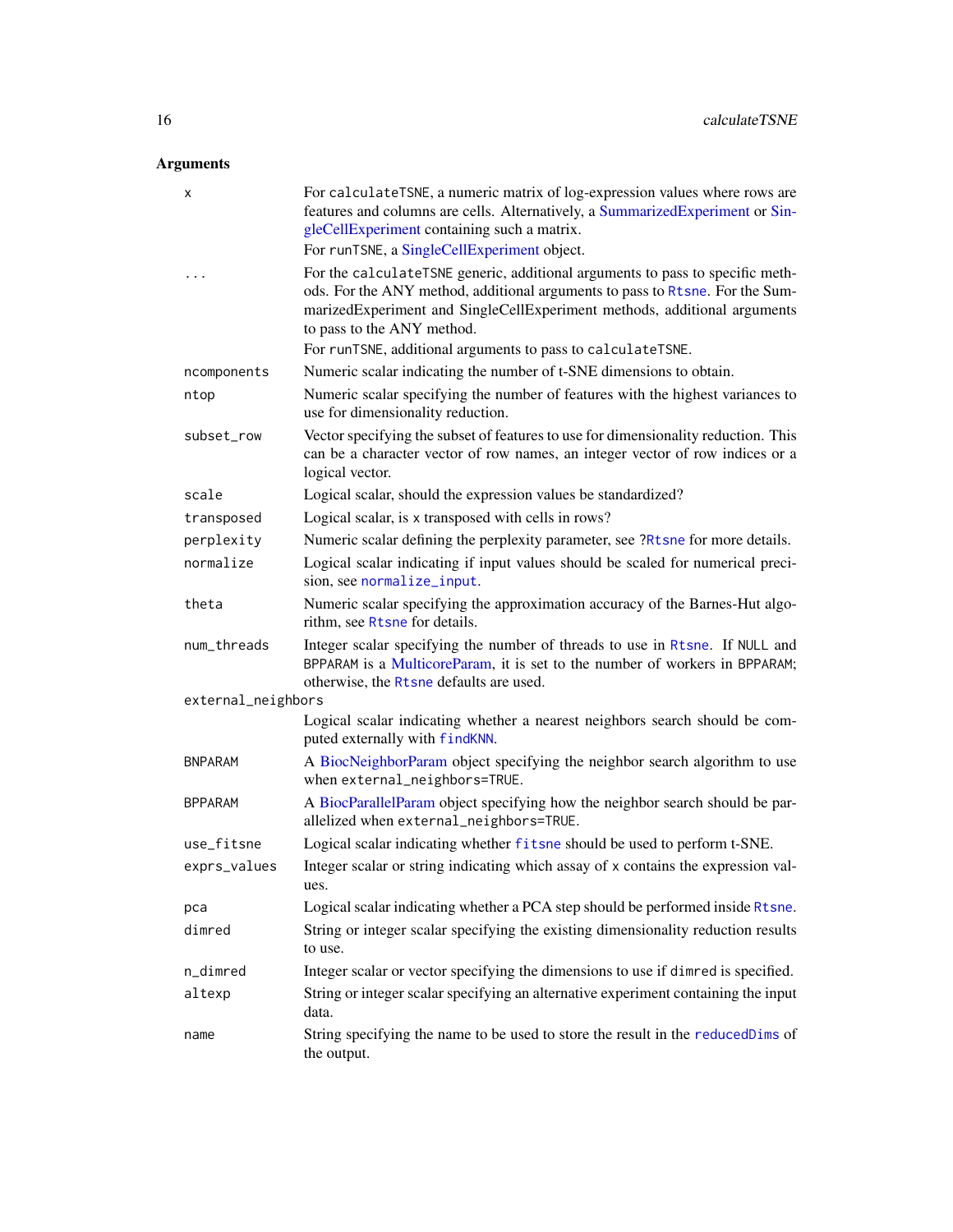#### Details

The function [Rtsne](#page-0-0) is used internally to compute the t-SNE. Note that the algorithm is not deterministic, so different runs of the function will produce differing results. Users are advised to test multiple random seeds, and then use set. seed to set a random seed for replicable results.

The value of the perplexity parameter can have a large effect on the results. By default, the function will set a "reasonable" perplexity that scales with the number of cells in x. (Specifically, it is the number of cells divided by 5, capped at a maximum of 50.) However, it is often worthwhile to manually try multiple values to ensure that the conclusions are robust.

If external\_neighbors=TRUE, the nearest neighbor search step will use a different algorithm to that in the [Rtsne](#page-0-0) function. This can be parallelized or approximate to achieve greater speed for large data sets. The neighbor search results are then used for t-SNE via the [Rtsne\\_neighbors](#page-0-0) function.

If dimred is specified, the PCA step of the Rtsne function is automatically turned off by default. This presumes that the existing dimensionality reduction is sufficient such that an additional PCA is not required.

#### Value

For calculateTSNE, a numeric matrix is returned containing the t-SNE coordinates for each cell (row) and dimension (column).

For runTSNE, a modified  $x$  is returned that contains the t-SNE coordinates in [reducedDim\(](#page-0-0)x, name).

#### Feature selection

This section is relevant if  $x$  is a numeric matrix of  $(log$ -)expression values with features in rows and cells in columns; or if x is a [SingleCellExperiment](#page-0-0) and dimred=NULL. In the latter, the expression values are obtained from the assay specified by exprs\_values.

The subset\_row argument specifies the features to use for dimensionality reduction. The aim is to allow users to specify highly variable features to improve the signal/noise ratio, or to specify genes in a pathway of interest to focus on particular aspects of heterogeneity.

If subset\_row=NULL, the ntop features with the largest variances are used instead. We literally compute the variances from the expression values without considering any mean-variance trend, so often a more considered choice of genes is possible, e.g., with scran functions. Note that the value of ntop is ignored if subset\_row is specified.

If scale=TRUE, the expression values for each feature are standardized so that their variance is unity. This will also remove features with standard deviations below 1e-8.

#### Using reduced dimensions

If  $x$  is a [SingleCellExperiment,](#page-0-0) the method can be applied on existing dimensionality reduction results in x by setting the dimred argument. This is typically used to run slower non-linear algorithms (t-SNE, UMAP) on the results of fast linear decompositions (PCA). We might also use this with existing reduced dimensions computed from *a priori* knowledge (e.g., gene set scores), where further dimensionality reduction could be applied to compress the data.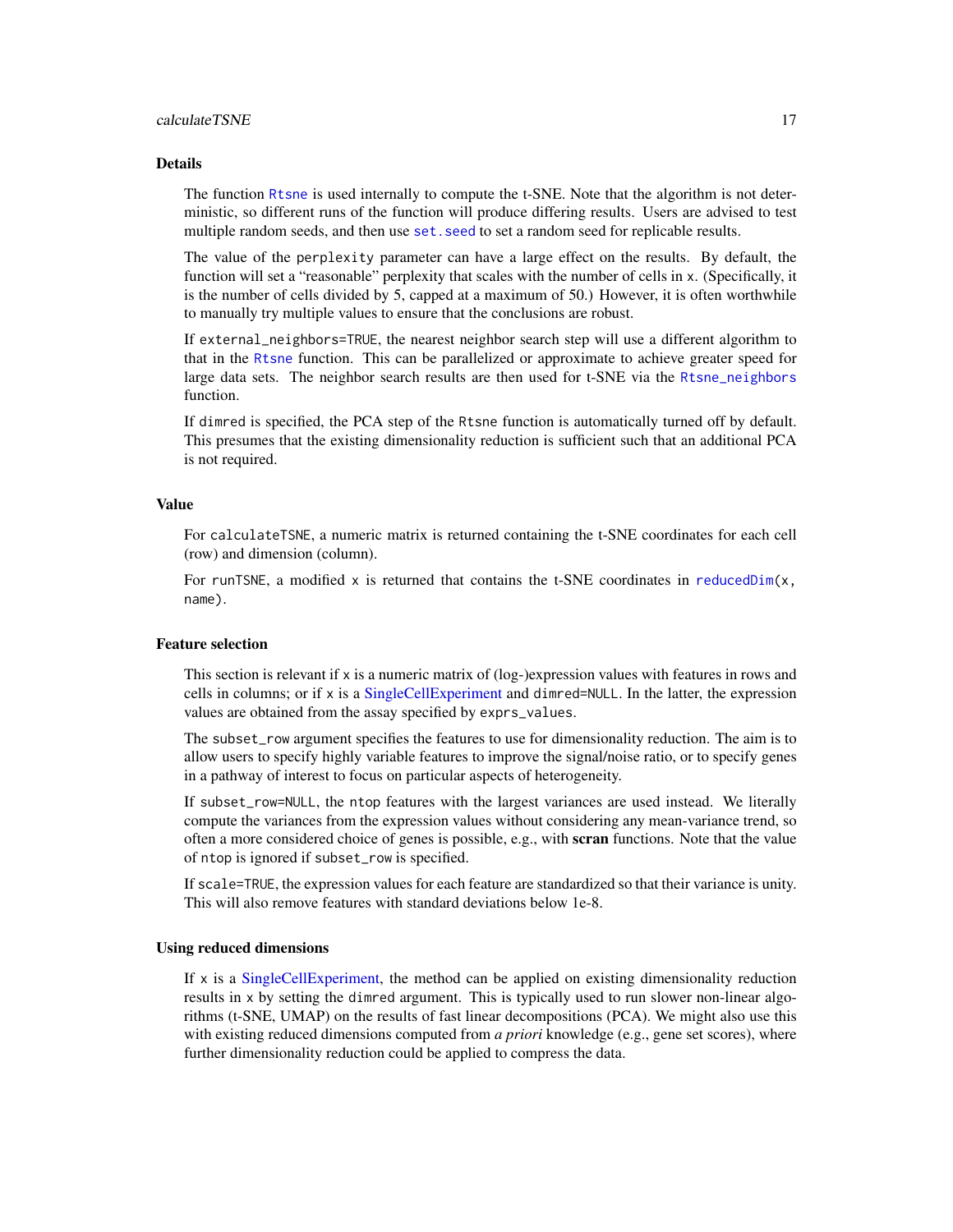The matrix of existing reduced dimensions is taken from reduced  $Dim(x, dimred)$ . By default, all dimensions are used to compute the second set of reduced dimensions. If n\_dimred is also specified, only the first n\_dimred columns are used. Alternatively, n\_dimred can be an integer vector specifying the column indices of the dimensions to use.

When dimred is specified, no additional feature selection or standardization is performed. This means that any settings of ntop, subset\_row and scale are ignored.

If x is a numeric matrix, setting transposed=TRUE will treat the rows as cells and the columns as the variables/diemnsions. This allows users to manually pass in dimensionality reduction results without needing to wrap them in a [SingleCellExperiment.](#page-0-0) As such, no feature selection or standardization is performed, i.e., ntop, subset\_row and scale are ignored.

#### Using alternative Experiments

This section is relevant if x is a [SingleCellExperiment](#page-0-0) and altexp is not NULL. In such cases, the method is run on data from an alternative [SummarizedExperiment](#page-0-0) nested within x. This is useful for performing dimensionality reduction on other features stored in  $altExp(x, altexp)$  $altExp(x, altexp)$ , e.g., antibody tags.

Setting altexp with exprs\_values will use the specified assay from the alternative Summarized-Experiment. If the alternative is a SingleCellExperiment, setting dimred will use the specified dimensionality reduction results from the alternative. This option will also interact as expected with n\_dimred.

Note that the output is still stored in the [reducedDims](#page-0-0) of the output SingleCellExperiment. It is advisable to use a different name to distinguish this output from the results generated from the main experiment's assay values.

# Author(s)

Aaron Lun, based on code by Davis McCarthy

# References

van der Maaten LJP, Hinton GE (2008). Visualizing High-Dimensional Data Using t-SNE. *J. Mach. Learn. Res.* 9, 2579-2605.

# See Also

[Rtsne](#page-0-0), for the underlying calculations.

[plotTSNE](#page-56-1), to quickly visualize the results.

#### Examples

```
example_sce <- mockSCE()
example_sce <- logNormCounts(example_sce)
example_sce <- runTSNE(example_sce)
reducedDimNames(example_sce)
```

```
head(reducedDim(example_sce))
```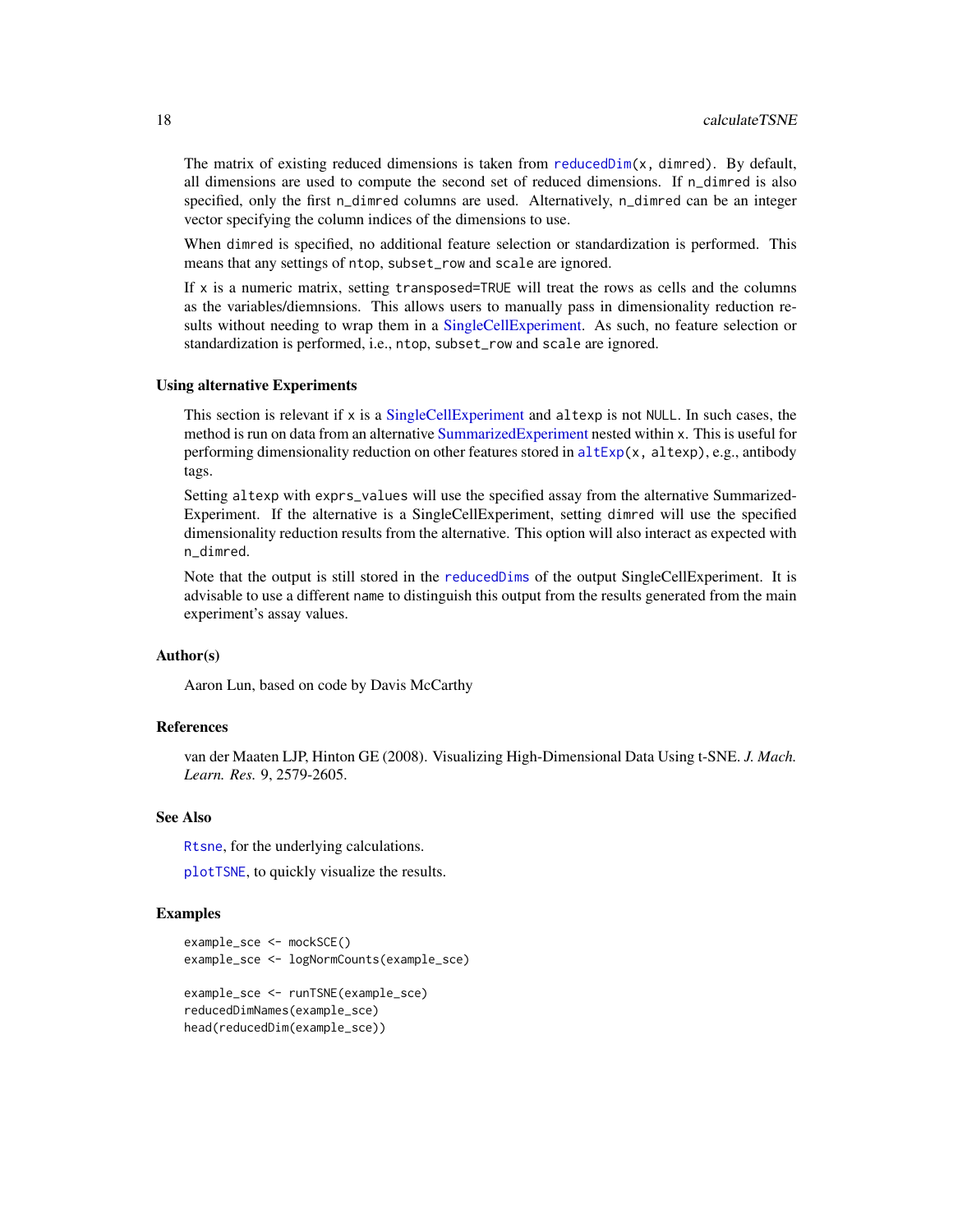<span id="page-18-0"></span>

#### **Description**

Perform uniform manifold approximation and projection (UMAP) for the cells, based on the data in a SingleCellExperiment object.

# Usage

```
calculateUMAP(x, ...)
## S4 method for signature 'ANY'
calculateUMAP(
  x,
  ncomponents = 2,
  ntop = 500,subset_row = NULL,
  scale = FALSE,
  transposed = FALSE,
  pca = if (transposed) NULL else 50,
  n_neighbors = 15,
  n_threads = NULL,
  ...,
  external_neighbors = FALSE,
  BNPARAM = KmknnParam(),
  BPPARAM = SerialParam()
\lambda## S4 method for signature 'SummarizedExperiment'
calculateUMAP(x, ..., exprs_values = "logcounts")
## S4 method for signature 'SingleCellExperiment'
calculateUMAP(
  x,
  ...,
  pca = if (!is.null(dimred)) NULL else 50,
  exprs_values = "logcounts",
  dimred = NULL,n_dimred = NULL
)
```
 $runUMAP(x, ..., alterp = NULL, name = "UMAP")$ 

# Arguments

|  | S |   |  |
|--|---|---|--|
|  |   | I |  |
|  |   | ٦ |  |

x For calculateUMAP, a numeric matrix of log-expression values where rows are features and columns are cells. Alternatively, a [SummarizedExperiment](#page-0-0) or [Sin-](#page-0-0)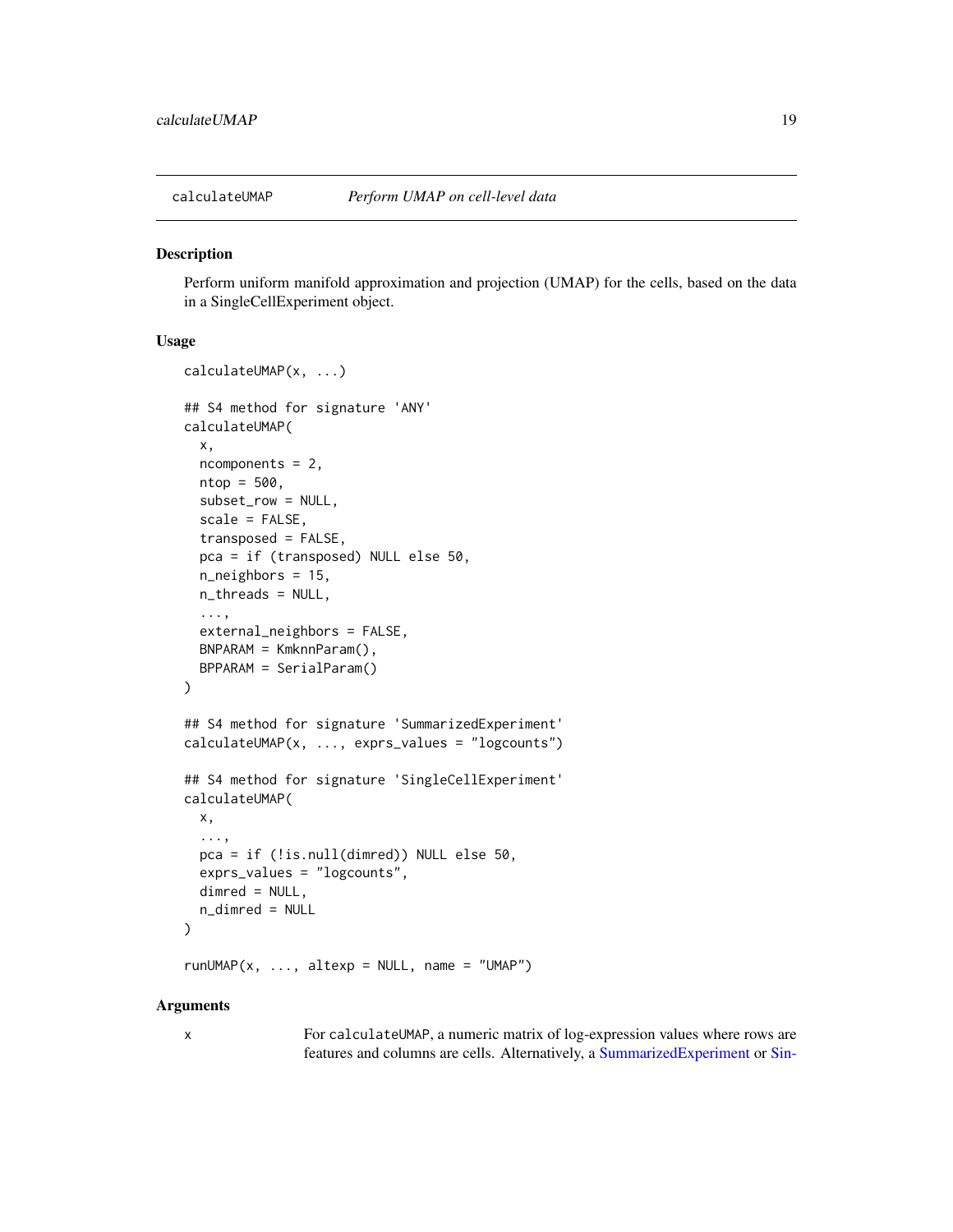|                    | gleCellExperiment containing such a matrix.                                                                                                                                                                                                                            |
|--------------------|------------------------------------------------------------------------------------------------------------------------------------------------------------------------------------------------------------------------------------------------------------------------|
|                    | For runTSNE, a SingleCellExperiment object containing such a matrix.                                                                                                                                                                                                   |
| .                  | For the calculateUMAP generic, additional arguments to pass to specific meth-<br>ods. For the ANY method, additional arguments to pass to umap. For the Sum-<br>marizedExperiment and SingleCellExperiment methods, additional arguments<br>to pass to the ANY method. |
|                    | For runUMAP, additional arguments to pass to calculateUMAP.                                                                                                                                                                                                            |
| ncomponents        | Numeric scalar indicating the number of UMAP dimensions to obtain.                                                                                                                                                                                                     |
| ntop               | Numeric scalar specifying the number of features with the highest variances to<br>use for dimensionality reduction.                                                                                                                                                    |
| subset_row         | Vector specifying the subset of features to use for dimensionality reduction. This<br>can be a character vector of row names, an integer vector of row indices or a<br>logical vector.                                                                                 |
| scale              | Logical scalar, should the expression values be standardized?                                                                                                                                                                                                          |
| transposed         | Logical scalar, is x transposed with cells in rows?                                                                                                                                                                                                                    |
| рса                | Integer scalar specifying how many PCs should be used as input into the UMAP<br>algorithm. By default, no PCA is performed if the input is a dimensionality<br>reduction result.                                                                                       |
| n_neighbors        | Integer scalar, number of nearest neighbors to identify when constructing the<br>initial graph.                                                                                                                                                                        |
| n_threads          | Integer scalar specifying the number of threads to use in umap. If NULL and<br>BPPARAM is a MulticoreParam, it is set to the number of workers in BPPARAM;<br>otherwise, the umap defaults are used.                                                                   |
| external_neighbors |                                                                                                                                                                                                                                                                        |
|                    | Logical scalar indicating whether a nearest neighbors search should be com-<br>puted externally with findKNN.                                                                                                                                                          |
| <b>BNPARAM</b>     | A BiocNeighborParam object specifying the neighbor search algorithm to use<br>when external_neighbors=TRUE.                                                                                                                                                            |
| <b>BPPARAM</b>     | A BiocParallelParam object specifying whether the PCA should be parallelized.                                                                                                                                                                                          |
| exprs_values       | Integer scalar or string indicating which assay of x contains the expression val-<br>ues.                                                                                                                                                                              |
| dimred             | String or integer scalar specifying the existing dimensionality reduction results<br>to use.                                                                                                                                                                           |
| n_dimred           | Integer scalar or vector specifying the dimensions to use if dimred is specified.                                                                                                                                                                                      |
| altexp             | String or integer scalar specifying an alternative experiment containing the input<br>data.                                                                                                                                                                            |
| name               | String specifying the name to be used to store the result in the reducedDims of<br>the output.                                                                                                                                                                         |

# Details

The function [umap](#page-0-0) is used internally to compute the UMAP. Note that the algorithm is not deterministic, so different runs of the function will produce differing results. Users are advised to test multiple random seeds, and then use set. seed to set a random seed for replicable results.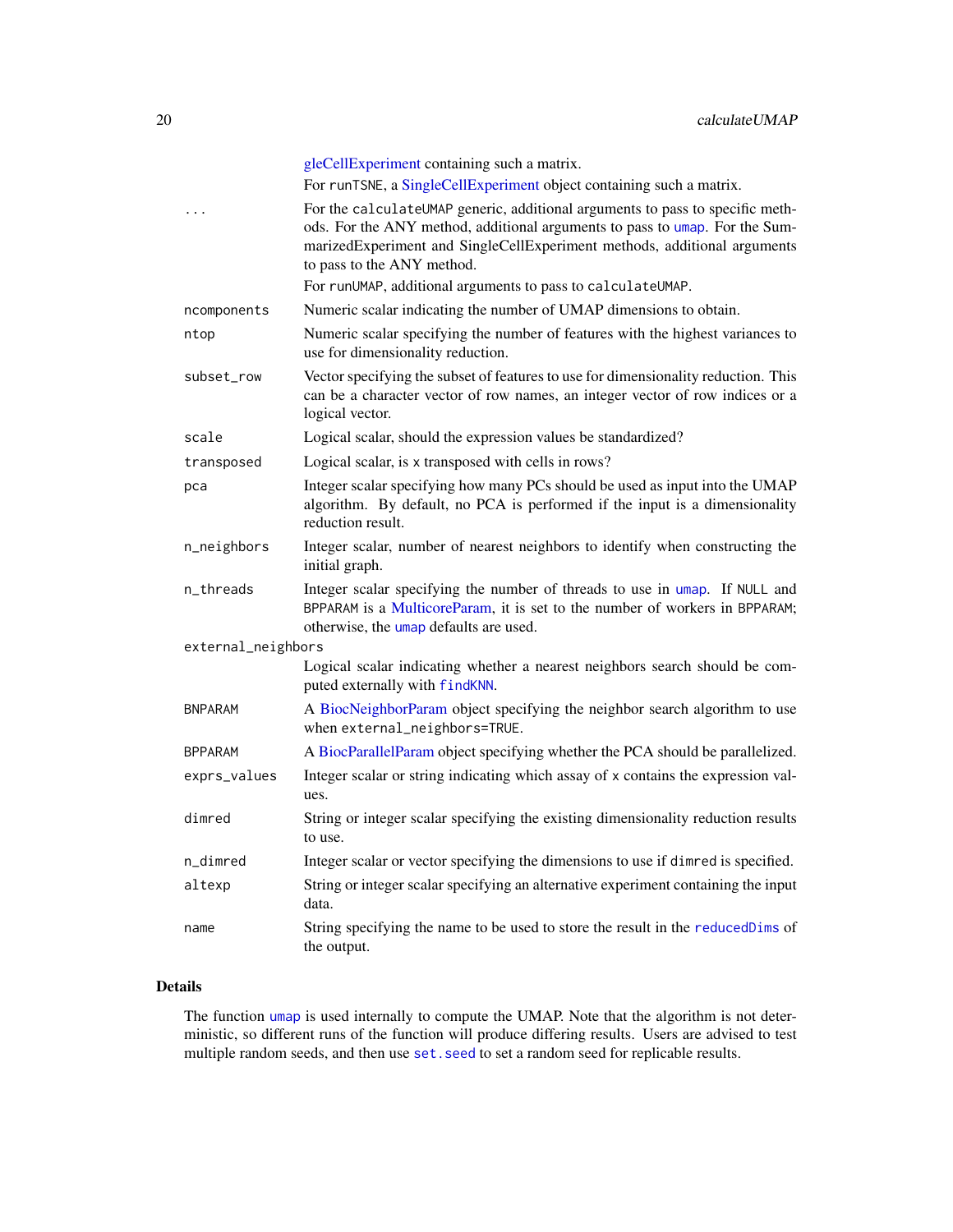# calculateUMAP 21

If external\_neighbors=TRUE, the nearest neighbor search is conducted using a different algorithm to that in the [umap](#page-0-0) function. This can be parallelized or approximate to achieve greater speed for large data sets. The neighbor search results are then used directly to create the UMAP embedding.

#### Value

For calculateUMAP, a matrix is returned containing the UMAP coordinates for each cell (row) and dimension (column).

For runUMAP, a modified  $x$  is returned that contains the UMAP coordinates in [reducedDim\(](#page-0-0) $x$ , name).

#### Feature selection

This section is relevant if x is a numeric matrix of (log-)expression values with features in rows and cells in columns; or if x is a [SingleCellExperiment](#page-0-0) and dimred=NULL. In the latter, the expression values are obtained from the assay specified by exprs\_values.

The subset\_row argument specifies the features to use for dimensionality reduction. The aim is to allow users to specify highly variable features to improve the signal/noise ratio, or to specify genes in a pathway of interest to focus on particular aspects of heterogeneity.

If subset\_row=NULL, the ntop features with the largest variances are used instead. We literally compute the variances from the expression values without considering any mean-variance trend, so often a more considered choice of genes is possible, e.g., with scran functions. Note that the value of ntop is ignored if subset\_row is specified.

If scale=TRUE, the expression values for each feature are standardized so that their variance is unity. This will also remove features with standard deviations below 1e-8.

#### Using reduced dimensions

If x is a [SingleCellExperiment,](#page-0-0) the method can be applied on existing dimensionality reduction results in x by setting the dimred argument. This is typically used to run slower non-linear algorithms (t-SNE, UMAP) on the results of fast linear decompositions (PCA). We might also use this with existing reduced dimensions computed from *a priori* knowledge (e.g., gene set scores), where further dimensionality reduction could be applied to compress the data.

The matrix of existing reduced dimensions is taken from [reducedDim\(](#page-0-0)x, dimred). By default, all dimensions are used to compute the second set of reduced dimensions. If n\_dimred is also specified, only the first n\_dimred columns are used. Alternatively, n\_dimred can be an integer vector specifying the column indices of the dimensions to use.

When dimred is specified, no additional feature selection or standardization is performed. This means that any settings of ntop, subset\_row and scale are ignored.

If  $x$  is a numeric matrix, setting transposed=TRUE will treat the rows as cells and the columns as the variables/diemnsions. This allows users to manually pass in dimensionality reduction results without needing to wrap them in a [SingleCellExperiment.](#page-0-0) As such, no feature selection or standardization is performed, i.e., ntop, subset\_row and scale are ignored.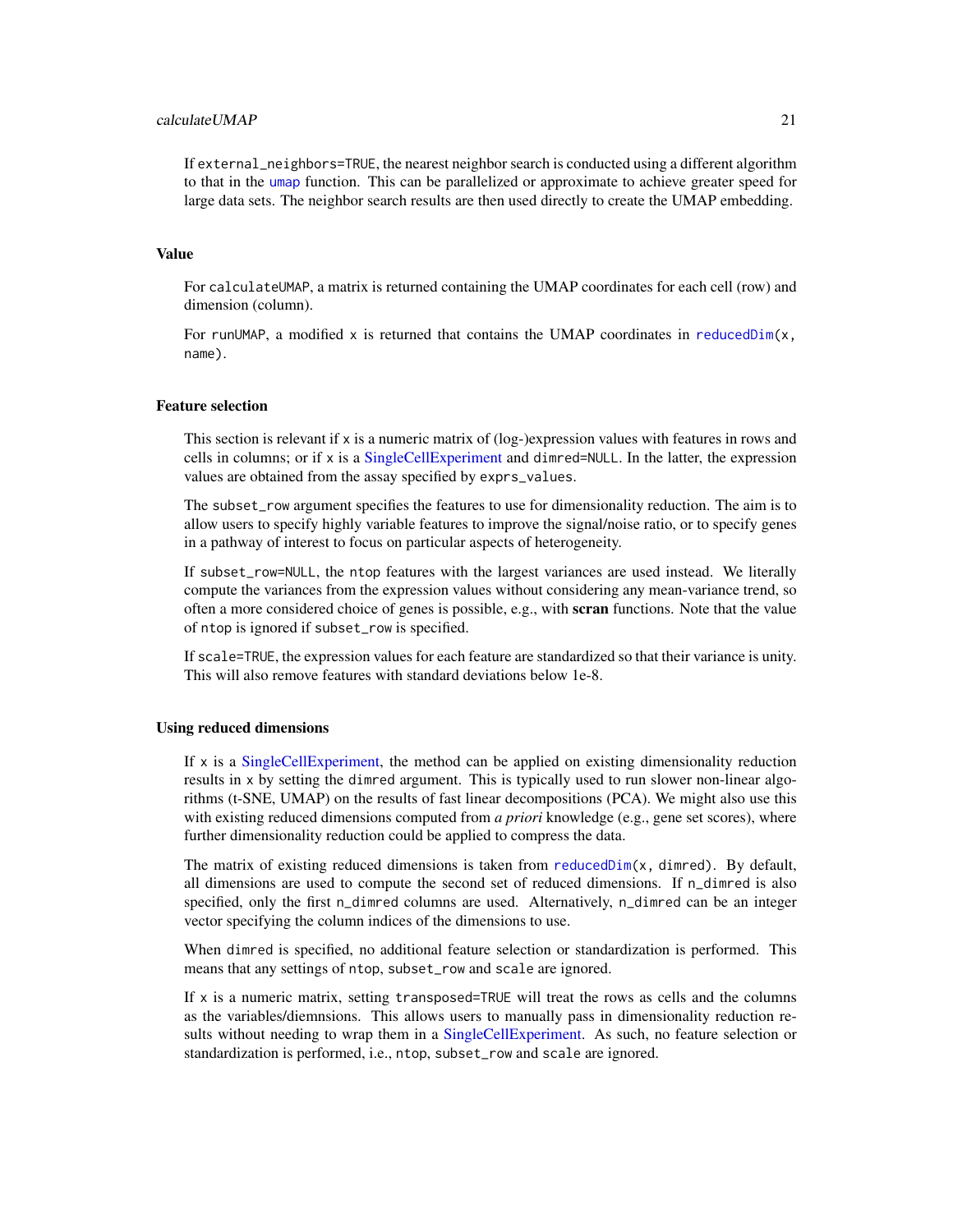#### <span id="page-21-0"></span>Using alternative Experiments

This section is relevant if x is a [SingleCellExperiment](#page-0-0) and altexp is not NULL. In such cases, the method is run on data from an alternative [SummarizedExperiment](#page-0-0) nested within x. This is useful for performing dimensionality reduction on other features stored in [altExp\(](#page-0-0)x, altexp), e.g., antibody tags.

Setting altexp with exprs\_values will use the specified assay from the alternative Summarized-Experiment. If the alternative is a SingleCellExperiment, setting dimred will use the specified dimensionality reduction results from the alternative. This option will also interact as expected with n\_dimred.

Note that the output is still stored in the [reducedDims](#page-0-0) of the output SingleCellExperiment. It is advisable to use a different name to distinguish this output from the results generated from the main experiment's assay values.

#### Author(s)

Aaron Lun

## References

McInnes L, Healy J, Melville J (2018). UMAP: uniform manifold approximation and projection for dimension reduction. arXiv.

# See Also

[umap](#page-0-0), for the underlying calculations.

[plotUMAP](#page-56-1), to quickly visualize the results.

#### Examples

```
example_sce <- mockSCE()
example_sce <- logNormCounts(example_sce)
example_sce <- runUMAP(example_sce)
reducedDimNames(example_sce)
head(reducedDim(example_sce))
```
defunct *Defunct functions*

#### Description

Functions that have passed on to the function afterlife. Their successors are also listed.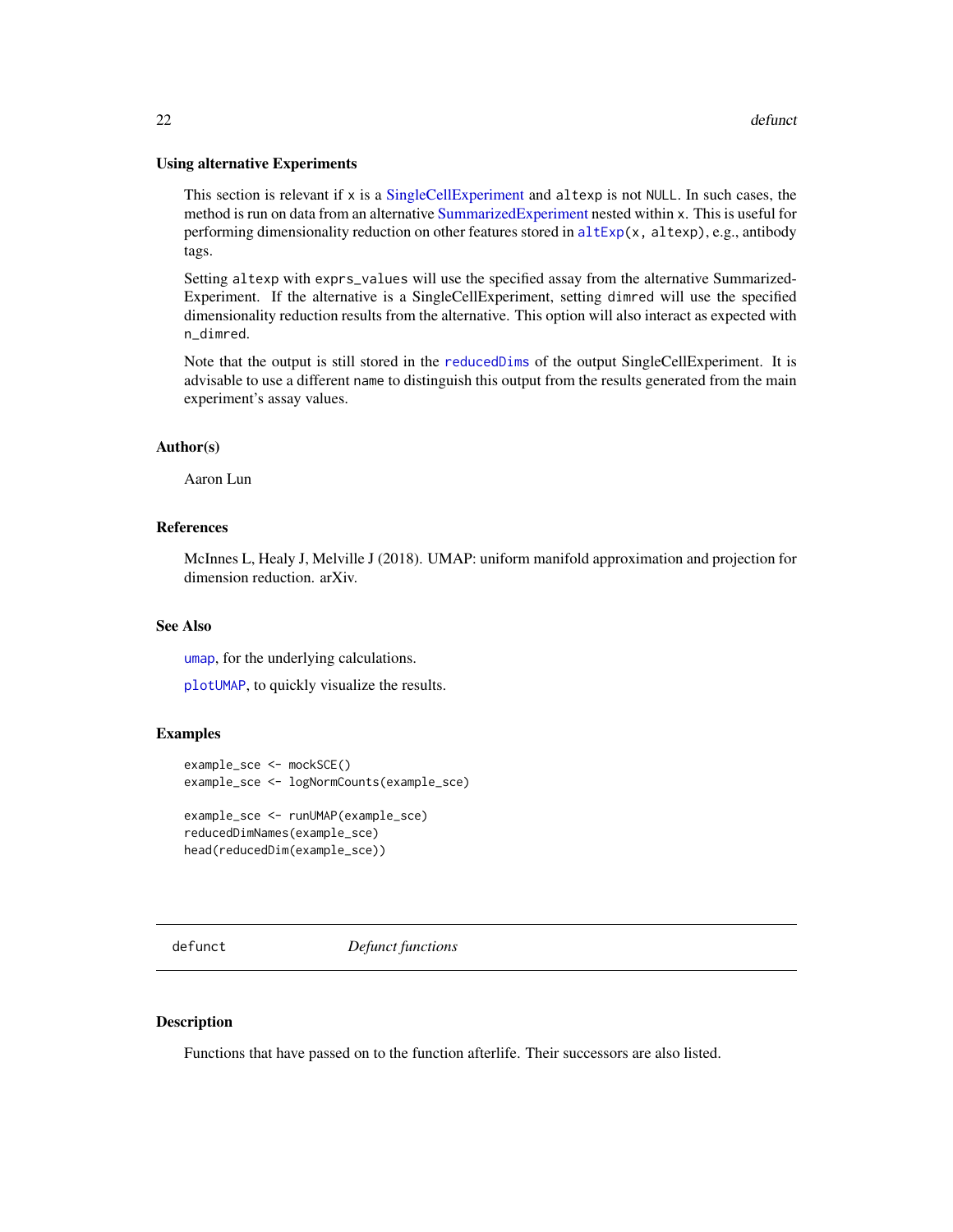#### defunct 23

# Usage

```
calculateQCMetrics(...)
## S4 method for signature 'SingleCellExperiment'
normalize(object, ...)
centreSizeFactors(...)
calculateDiffusionMap(x, ...)
## S4 method for signature 'ANY'
calculateDiffusionMap(x, ...)
runDiffusionMap(...)
```
# Arguments

object, x, ... Ignored arguments.

# Details

calculateQCMetrics is succeeded by [perCellQCMetrics](#page-0-0) and [perFeatureQCMetrics](#page-0-0).

normalize is succeeded by [logNormCounts](#page-0-0).

centreSizeFactors has no replacement - the SingleCellExperiment is removing support for multiple size factors, so this function is now trivial.

runDiffusionMap and calculateDiffusionMap have no replacement. destiny is no longer on Bioconductor. You can calculate a diffusion map yourself, and add it to a reducedDim field, if you so wish.

#### Value

All functions error out with a defunct message pointing towards its descendent (if available).

#### Author(s)

Aaron Lun

# Examples

try(calculateQCMetrics())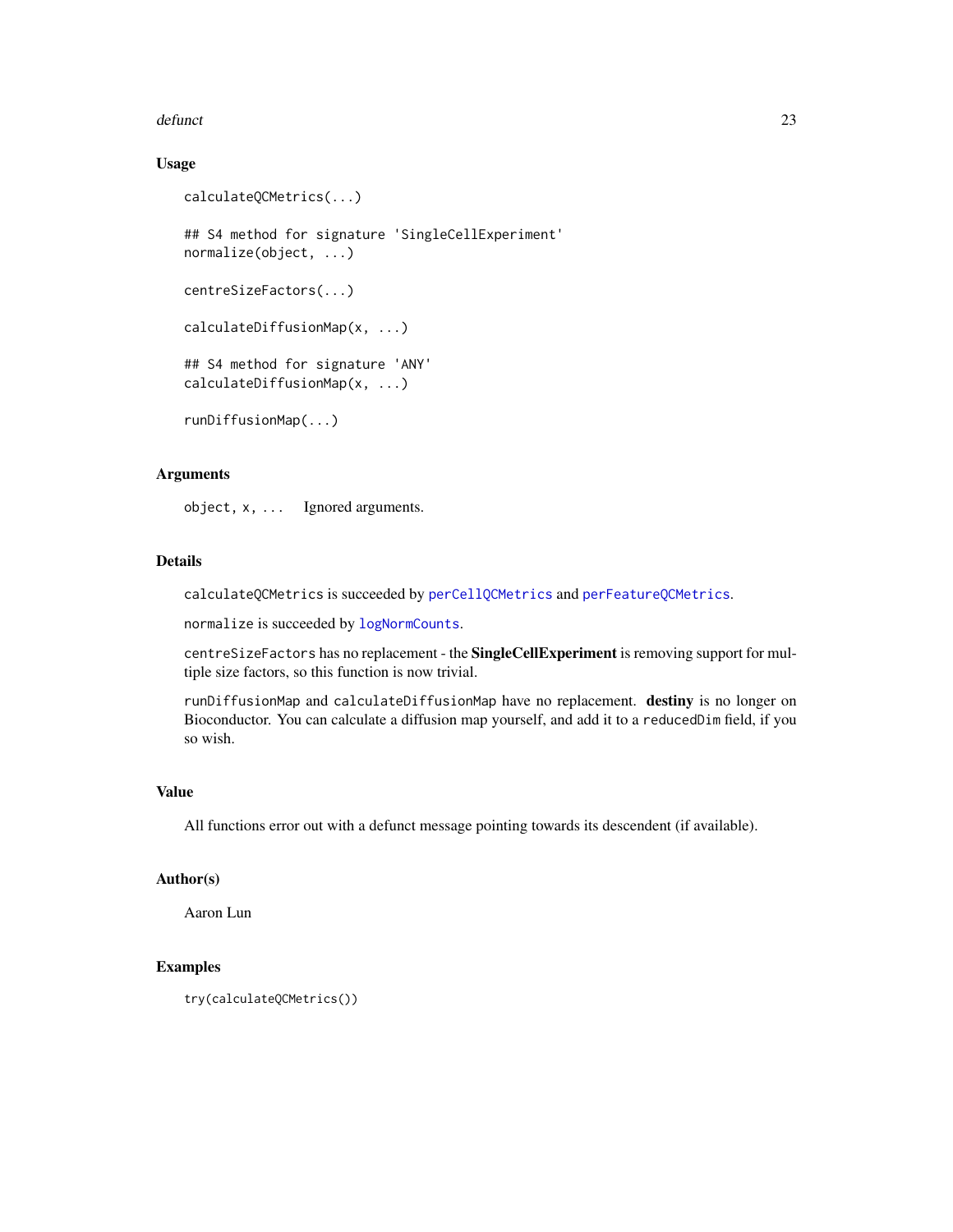<span id="page-23-1"></span><span id="page-23-0"></span>getExplanatoryPCs *Per-PC variance explained by a variable*

#### **Description**

Compute, for each principal component, the percentage of variance that is explained by one or more variables of interest.

# Usage

```
getExplanatoryPCs(x, dimred = "PCA", n_dimred = 10, ...)
```
# Arguments

| X        | A Single Cell Experiment object containing dimensionality reduction results.                       |
|----------|----------------------------------------------------------------------------------------------------|
| dimred   | String or integer scalar specifying the field in $reducedDim(s)$ that contains the<br>PCA results. |
| n_dimred | Integer scalar specifying the number of the top principal components to use.                       |
| $\cdots$ | Additional arguments passed to getVarianceExplained.                                               |

#### Details

This function computes the percentage of variance in PC scores that is explained by variables in the sample-level metadata. It allows identification of important PCs that are driven by known experimental conditions, e.g., treatment, disease. PCs correlated with technical factors (e.g., batch effects, library size) can also be detected and removed prior to further analysis.

By default, the function will attempt to use pre-computed PCA results in object. This is done by taking the top n\_dimred PCs from the matrix specified by dimred. If these are not available or if rerun=TRUE, the function will rerun the PCA using [runPCA](#page-10-1); however, this mode is deprecated and users are advised to explicitly call runPCA themselves.

#### Value

A matrix containing the percentage of variance explained by each factor (column) and for each PC (row).

#### Author(s)

Aaron Lun

#### See Also

[plotExplanatoryPCs](#page-35-1), to plot the results.

[getVarianceExplained](#page-24-1), to compute the variance explained.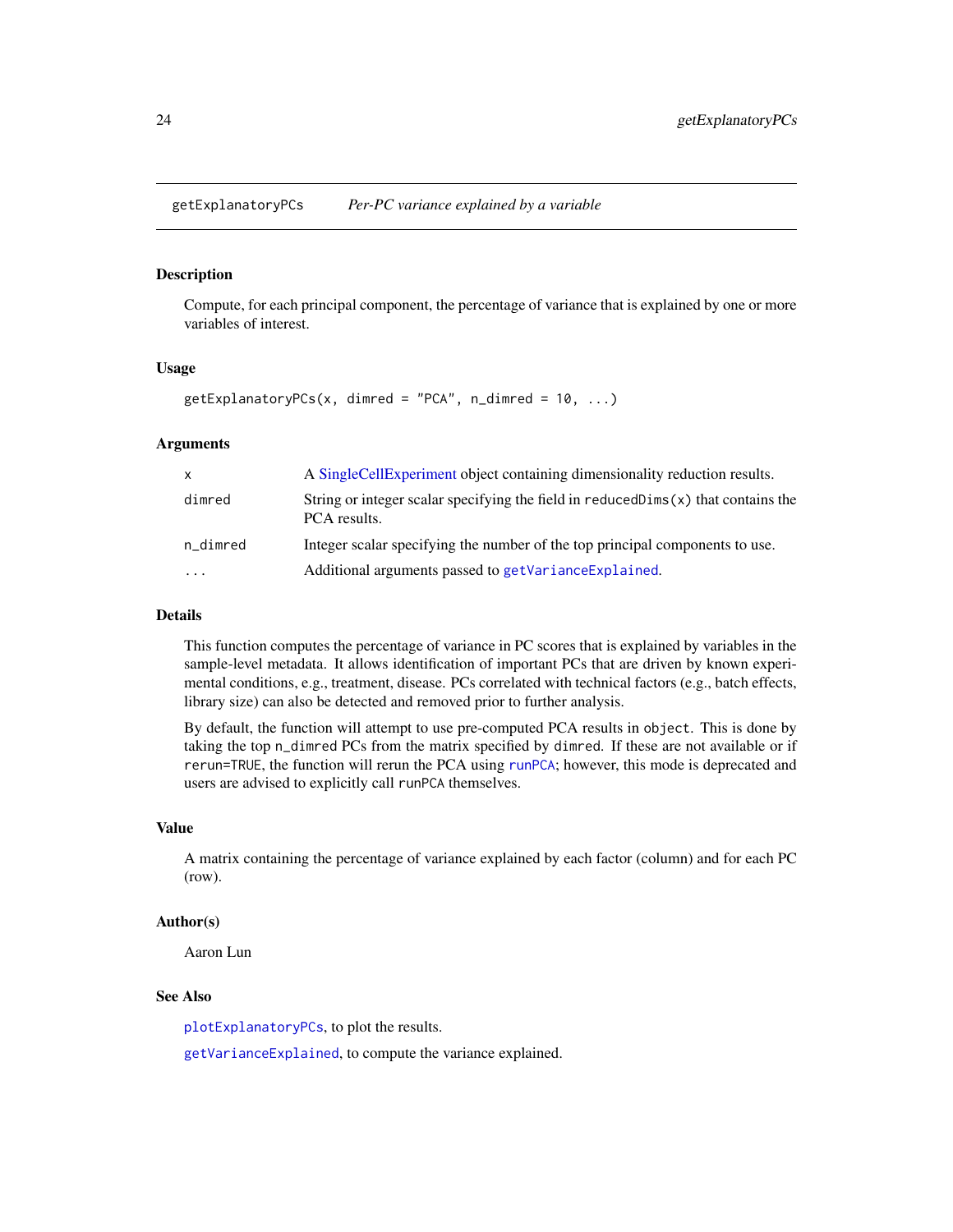# <span id="page-24-0"></span>getVarianceExplained 25

# Examples

```
example_sce <- mockSCE()
example_sce <- logNormCounts(example_sce)
example_sce <- runPCA(example_sce)
r2mat <- getExplanatoryPCs(example_sce)
```
<span id="page-24-1"></span>getVarianceExplained *Per-gene variance explained by a variable*

# Description

Compute, for each gene, the percentage of variance that is explained by one or more variables of interest.

# Usage

```
getVarianceExplained(x, ...)
## S4 method for signature 'ANY'
getVarianceExplained(x, variables, subset_row = NULL, BPPARAM = SerialParam())
## S4 method for signature 'SummarizedExperiment'
```

```
getVarianceExplained(x, variables = NULL, ..., exprs_values = "logcounts")
```
## Arguments

| $\mathsf{x}$   | A numeric matrix of expression values, usually log-transformed and normalized.                                                                                                                  |
|----------------|-------------------------------------------------------------------------------------------------------------------------------------------------------------------------------------------------|
|                | Alternatively, a SummarizedExperiment containing such a matrix.                                                                                                                                 |
|                | For the generic, arguments to be passed to specific methods. For the Summa-<br>rizedExperiment method, arguments to be passed to the ANY method.                                                |
| variables      | A DataFrame or data.frame containing one or more variables of interest. This<br>should have number of rows equal to the number of columns in x.                                                 |
|                | For the Summarized Experiment method, this can also be a character vector spec-<br>if ying column names of $colData(x)$ to use; or NULL, in which case all columns<br>in $colData(x)$ are used. |
| subset_row     | A vector specifying the subset of rows of x for which to return a result.                                                                                                                       |
| <b>BPPARAM</b> | A BiocParallelParam object specifying whether the calculations should be par-<br>allelized.                                                                                                     |
| exprs_values   | String or integer scalar specifying the expression values for which to compute<br>the variance.                                                                                                 |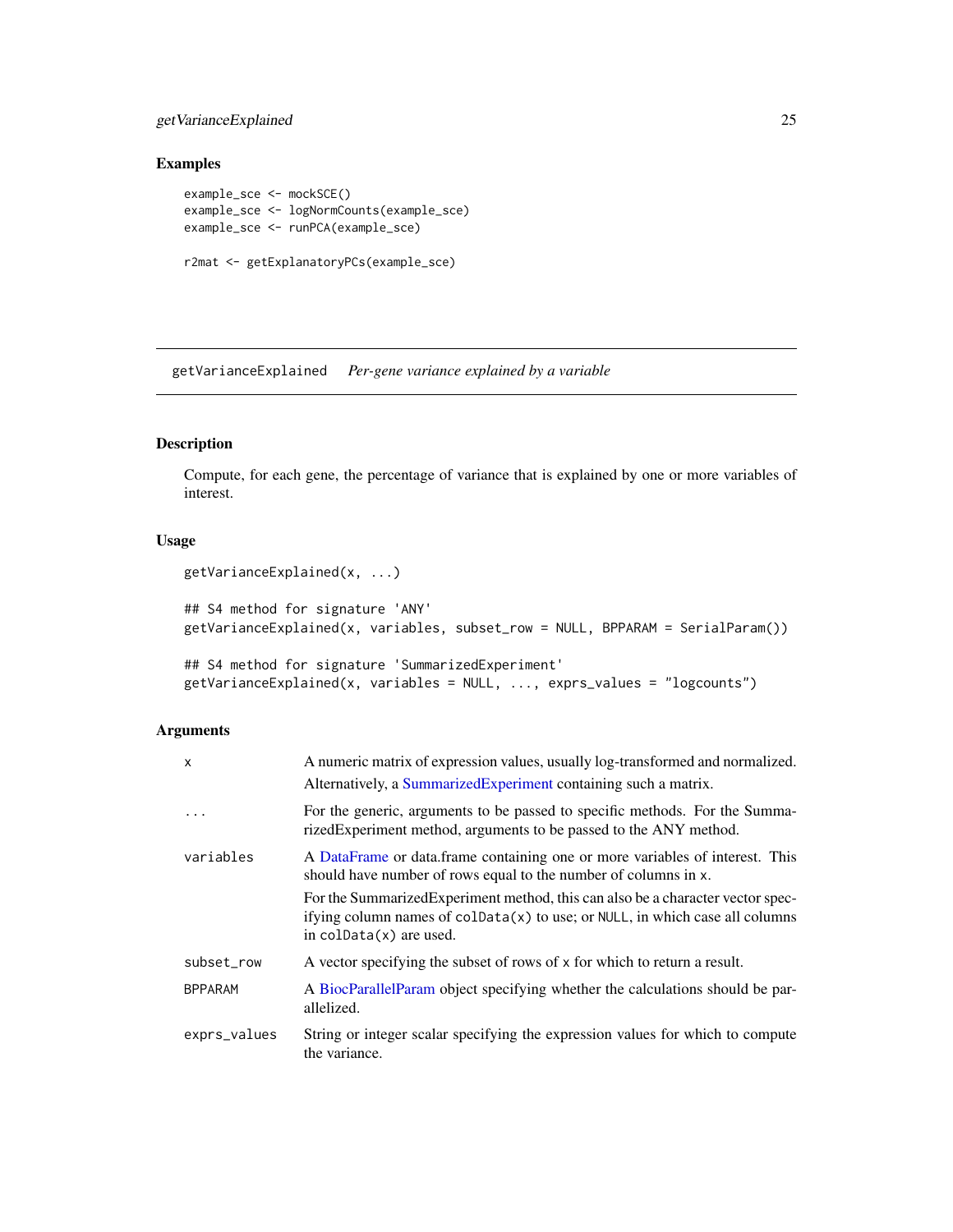# <span id="page-25-0"></span>Details

This function computes the percentage of variance in gene expression that is explained by variables in the sample-level metadata. It allows problematic factors to be quickly identified, as well as the genes that are most affected.

#### Value

A numeric matrix containing the percentage of variance explained by each factor (column) and for each gene (row).

#### Author(s)

Aaron Lun

# See Also

[getExplanatoryPCs](#page-23-1), which calls this function.

[plotExplanatoryVariables](#page-37-1), to plot the results.

#### Examples

```
example_sce <- mockSCE()
example_sce <- logNormCounts(example_sce)
```

```
r2mat <- getVarianceExplained(example_sce)
```
# ggcells *Create a ggplot from a SingleCellExperiment*

#### Description

Create a base [ggplot](#page-0-0) object from a [SingleCellExperiment,](#page-0-0) the contents of which can be directly referenced in subsequent layers without prior specification.

# Usage

```
ggcells(
  x,
  mapping = acs(),features = NULL,
  exprs_values = "logcounts",
  use\_dimred = TRUE,
  use_altexps = FALSE,
  prefix_altexps = FALSE,
  check_names = TRUE,
  extract_mapping = TRUE,
  ...
```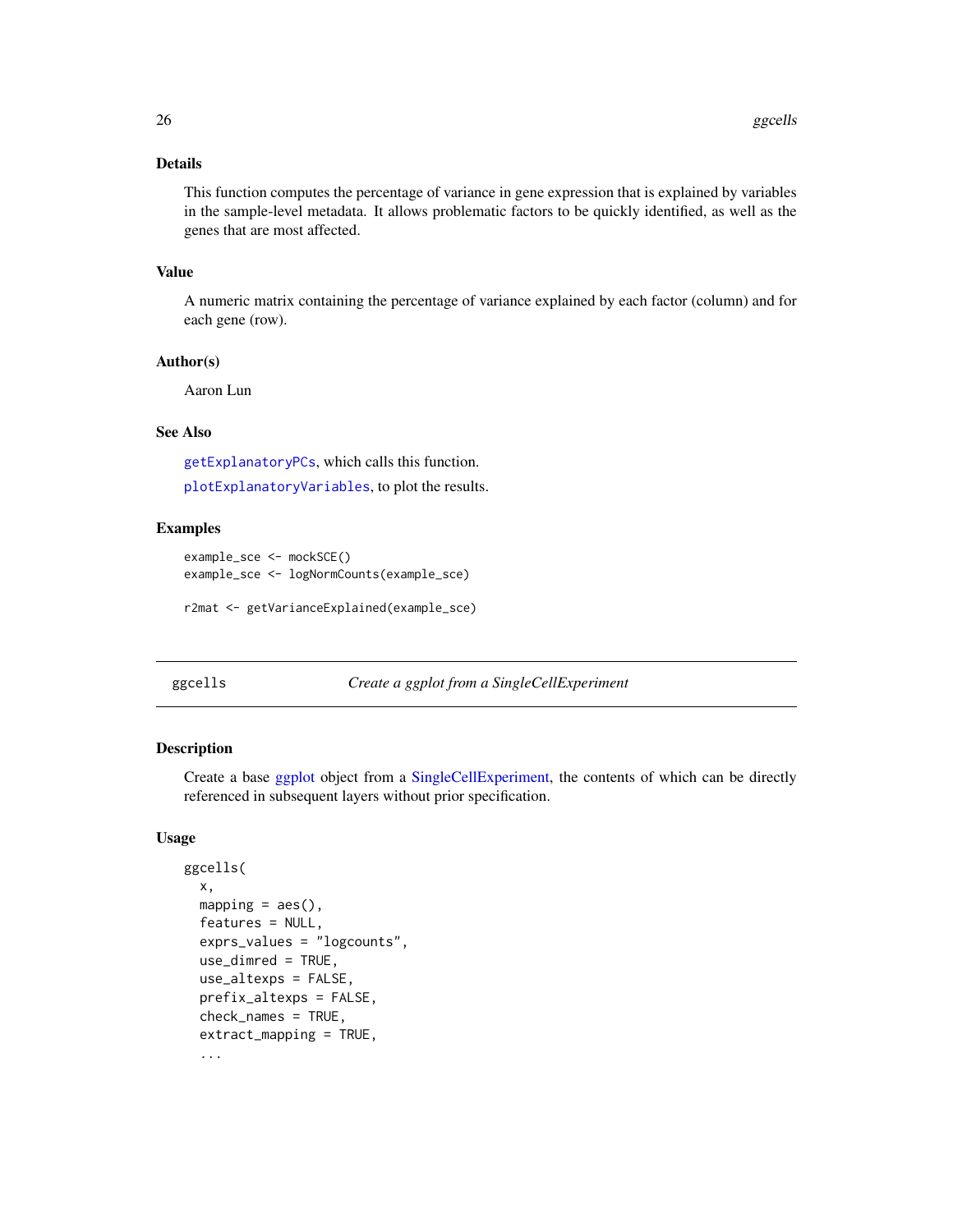ggcells 27

```
)
ggfeatures(
 x,
 mapping = aes(),
 cells = NULL,
  exprs_values = "logcounts",
  check_names = TRUE,
  extract_mapping = TRUE,
  ...
)
```
# Arguments

| $\mathsf{x}$    | A Single Cell Experiment object. This is expected to have row names for ggcells<br>and column names for ggfeatures.                                                                     |  |
|-----------------|-----------------------------------------------------------------------------------------------------------------------------------------------------------------------------------------|--|
| mapping         | A list containing aesthetic mappings, usually the output of aes or related func-<br>tions.                                                                                              |  |
| features        | Character vector specifying the features for which to extract expression profiles<br>across cells. May also include features in alternative Experiments if permitted<br>by use_altexps. |  |
| exprs_values    | Soft-deprecated equivalents of the arguments described above.                                                                                                                           |  |
| use_dimred      | Soft-deprecated equivalents of the arguments described above.                                                                                                                           |  |
| use_altexps     | Soft-deprecated equivalents of the arguments described above.                                                                                                                           |  |
| prefix_altexps  | Soft-deprecated equivalents of the arguments described above.                                                                                                                           |  |
| check names     | Soft-deprecated equivalents of the arguments described above.                                                                                                                           |  |
| extract_mapping |                                                                                                                                                                                         |  |
|                 | Logical scalar indicating whether features or cells should be automatically<br>expanded to include variables referenced in mapping.                                                     |  |
| $\cdots$        | Further arguments to pass to ggplot.                                                                                                                                                    |  |
| cells           | Character vector specifying the features for which to extract expression profiles<br>across cells.                                                                                      |  |

# Details

These functions generate a data.frame from the contents of a [SingleCellExperiment](#page-0-0) and pass it to [ggplot](#page-0-0). Rows, columns or metadata fields in the x can then be referenced in subsequent ggplot2 commands.

ggcells treats cells as the data values so users can reference row names of x (if provided in features), column metadata variables and dimensionality reduction results. They can also reference row names and metadata variables for alternative Experiments.

ggfeatures treats features as the data values so users can reference column names of x (if provided in cells) and row metadata variables.

If mapping is supplied, the function will automatically expand features or cells for any features or cells requested in the mapping. This is convenient as features/cells do not have to specified twice (once in data.frame construction and again in later geom or stat layers). Developers may wish to turn this off with extract\_mapping=FALSE for greater control.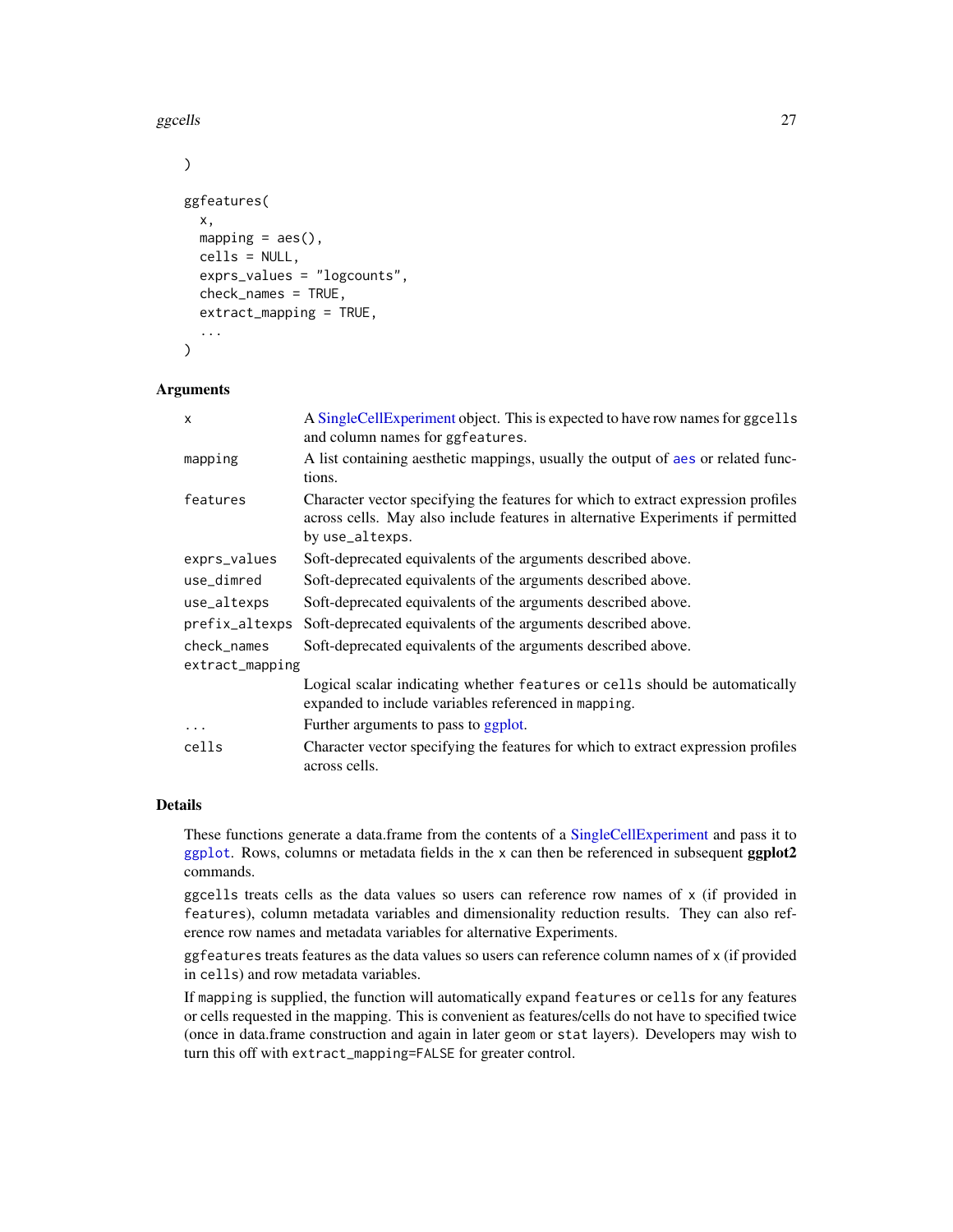#### <span id="page-27-0"></span>28 multiplot

# Value

A [ggplot](#page-0-0) object containing the specified contents of x.

#### Author(s)

Aaron Lun

# See Also

[makePerCellDF](#page-0-0) and [makePerFeatureDF](#page-0-0), for the construction of the data.frame.

#### Examples

```
example_sce <- mockSCE()
example_sce <- logNormCounts(example_sce)
example_sce <- runPCA(example_sce)
ggcells(example_sce, aes(x=PCA.1, y=PCA.2, color=Gene_0001)) +
   geom_point()
ggcells(example_sce, aes(x=Mutation_Status, y=Gene_0001)) +
   geom_violin() +
   facet_wrap(~Cell_Cycle)
rowData(example_sce)$GC <- runif(nrow(example_sce))
ggfeatures(example_sce, aes(x=GC, y=Cell_001)) +
   geom_point() +
   stat_smooth()
```
multiplot *Multiple plot function for ggplot2 plots*

#### Description

Place multiple [ggplot](#page-0-0) plots on one page. This function is deprecated in favour of [grid.arrange](#page-0-0). It will be defunct in the next release.

# Usage

 $multiplot(..., plotlist = NULL, cols = 1, layout = NULL)$ 

# Arguments

| $\cdots$ | One or more ggplot objects.                                  |
|----------|--------------------------------------------------------------|
| plotlist | A list of ggplot objects, as an alternative to $\dots$       |
| cols     | A numeric scalar giving the number of columns in the layout. |
| layout   | A matrix specifying the layout. If present, cols is ignored. |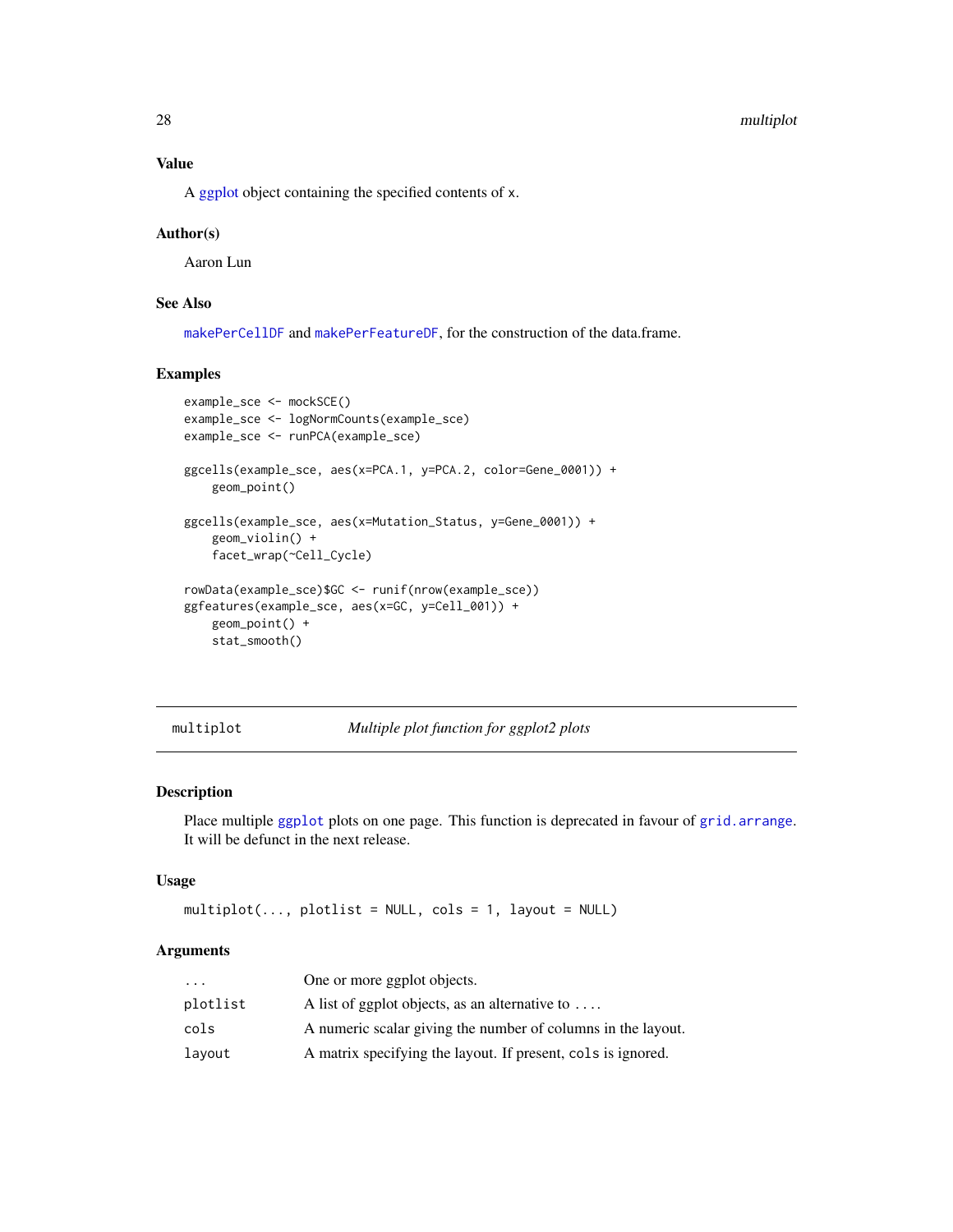#### multiplot 29

# Details

If the layout is something like matrix( $c(1,2,3,3)$ , nrow=2, byrow=TRUE), then:

- plot 1 will go in the upper left;
- plot 2 will go in the upper right;
- and plot 3 will go all the way across the bottom.

There is no way to tweak the relative heights or widths of the plots with this simple function. It was adapted from [http://www.cookbook-r.com/Graphs/Multiple\\_graphs\\_on\\_one\\_page\\_\(ggplot2](http://www.cookbook-r.com/Graphs/Multiple_graphs_on_one_page_(ggplot2)/)) [/](http://www.cookbook-r.com/Graphs/Multiple_graphs_on_one_page_(ggplot2)/)

# Value

A ggplot object if one plot is supplied, otherwise an object of class "gtable" returned by [grid.arrange](#page-0-0).

#### Examples

#### library(ggplot2)

```
## This example uses the ChickWeight dataset, which comes with ggplot2
## First plot
p1 <- ggplot(ChickWeight, aes(x = Time, y = weight, colour = Diet, group = Chick)) +
  geom_line() +
   ggtitle("Growth curve for individual chicks")
## Second plot
p2 <- ggplot(ChickWeight, aes(x = Time, y = weight, colour = Diet)) +
  geom_point(alpha = .3) +
  geom\_smooth(alpha = .2, size = 1) +ggtitle("Fitted growth curve per diet")
## Third plot
p3 <- ggplot(subset(ChickWeight, Time == 21), aes(x = weight, colour = Diet)) +
  geom_density() +
  ggtitle("Final weight, by diet")
## Fourth plot
p4 <- ggplot(subset(ChickWeight, Time == 21), aes(x = weight, fill = Diet)) +
    geom_histogram(colour = "black", binwidth = 50) +
   facet_grid(Diet \sim .) +
   ggtitle("Final weight, by diet") +
   theme(legend.position = "none") # No legend (redundant in this graph)
## Not run:
 ## Combine plots and display
 multiplot(p1, p2, p3, p4, cols = 2)
 g \leftarrow \text{multiplot}(p1, p2, p3, p4, \text{cols} = 2)grid::grid.draw(g)
## End(Not run)
```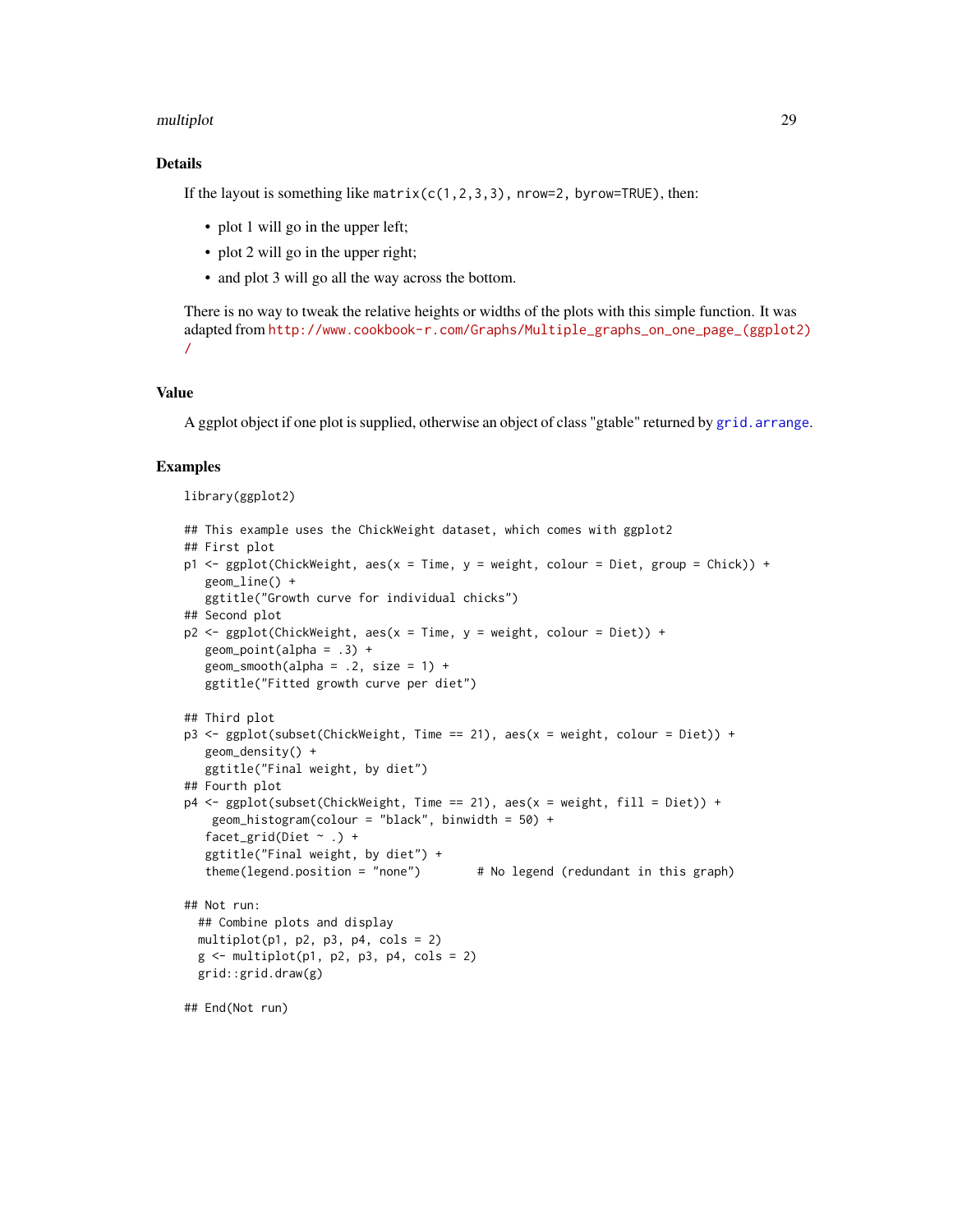# <span id="page-29-0"></span>Description

Counting the number of non-zero counts in each row (per feature) or column (per cell).

# Usage

```
nexprs(x, ...)
## S4 method for signature 'ANY'
nexprs(
 x,
 byrow = FALSE,
 detection\_limit = 0,subset_row = NULL,
  subset_col = NULL,
 BPPARAM = SerialParam()
)
```
## S4 method for signature 'SummarizedExperiment' nexprs(x, ..., exprs\_values = "counts")

#### Arguments

| $\mathsf{x}$    | A numeric matrix of counts where features are rows and cells are columns.                                                                                             |
|-----------------|-----------------------------------------------------------------------------------------------------------------------------------------------------------------------|
|                 | Alternatively, a SummarizedExperiment containing such counts.                                                                                                         |
| $\ddots$        | For the generic, further arguments to pass to specific methods.                                                                                                       |
|                 | For the SummarizedExperiment method, further arguments to pass to the ANY<br>method.                                                                                  |
| byrow           | Logical scalar indicating whether to count the number of detected cells per fea-<br>ture. If FALSE, the function will count the number of detected features per cell. |
| detection_limit |                                                                                                                                                                       |
|                 | Numeric scalar providing the value above which observations are deemed to be<br>expressed.                                                                            |
| subset_row      | Logical, integer or character vector indicating which rows (i.e. features) to use.                                                                                    |
| subset_col      | Logical, integer or character vector indicating which columns (i.e., cells) to use.                                                                                   |
| <b>BPPARAM</b>  | A BiocParallelParam object specifying whether the calculations should be par-<br>allelized. Only relevant when x is a DelayedMatrix.                                  |
| exprs_values    | String or integer specifying the assay of x to obtain the count matrix from.                                                                                          |

# Value

An integer vector containing counts per gene or cell, depending on the provided arguments.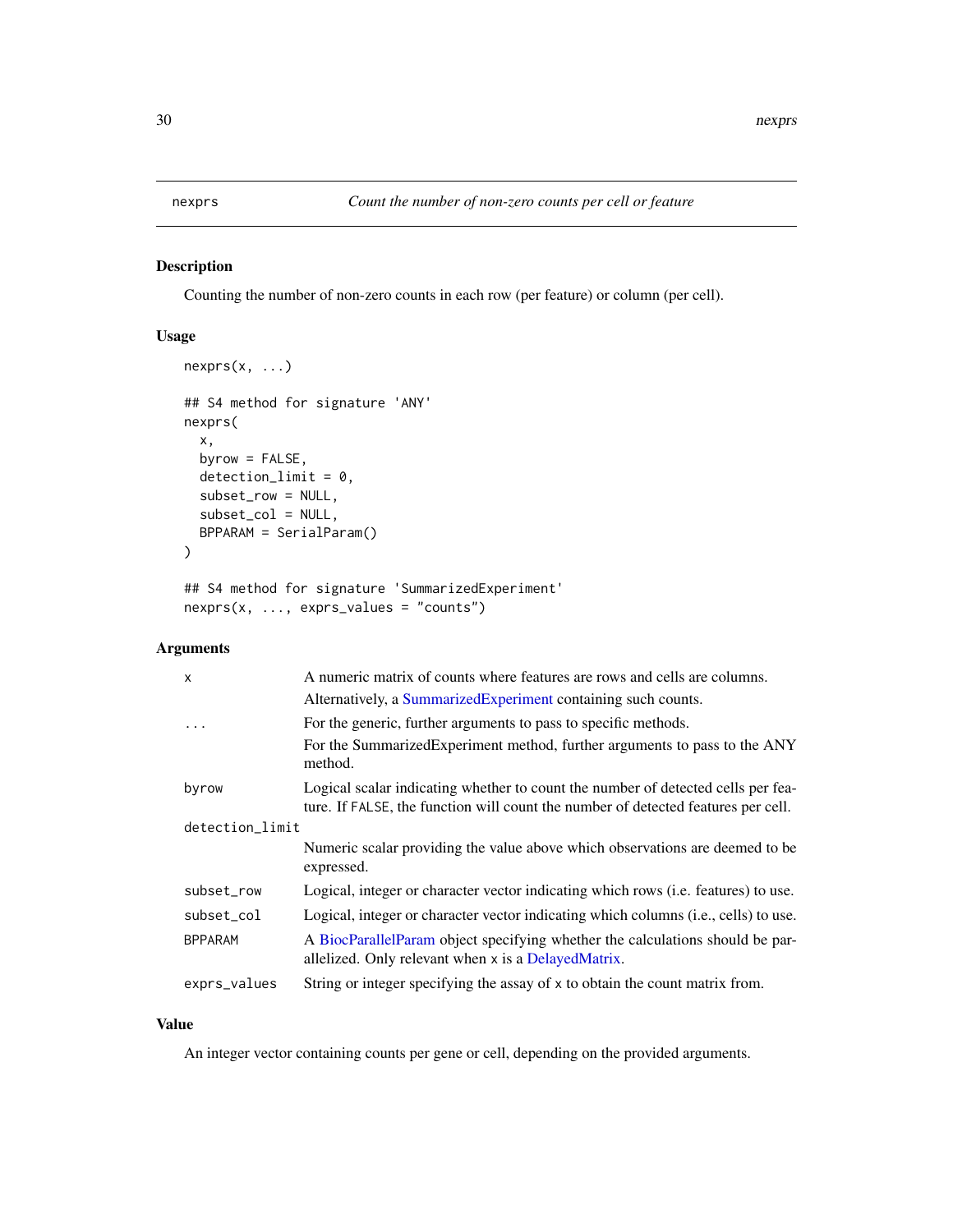# <span id="page-30-0"></span>norm\_exprs 31

# Author(s)

Aaron Lun

# See Also

[numDetectedAcrossFeatures](#page-0-0) and [numDetectedAcrossCells](#page-0-0), to do this calculation for each group of features or cells, respectively.

# Examples

```
example_sce <- mockSCE()
nexprs(example_sce)[1:10]
nexprs(example_sce, byrow = TRUE)[1:10]
```

| norm_exprs | Additional accessors for the typical elements of a SingleCellExperi- |
|------------|----------------------------------------------------------------------|
|            | <i>ment object.</i>                                                  |

# Description

Convenience functions to access commonly-used assays of the [SingleCellExperiment](#page-0-0) object.

#### Usage

```
norm_exprs(object)
norm_exprs(object) <- value
stand_exprs(object)
```
stand\_exprs(object) <- value

fpkm(object)

fpkm(object) <- value

# Arguments

| obiect | SingleCellExperiment class object from which to access or to which to as-   |
|--------|-----------------------------------------------------------------------------|
|        | sign assay values. Namely: "exprs", norm_exprs", "stand_exprs", "fpkm". The |
|        | following are imported from SingleCellExperiment: "counts", "normcounts",   |
|        | "logcounts", "cpm", "tpm".                                                  |
|        |                                                                             |

value a numeric matrix (e.g. for exprs)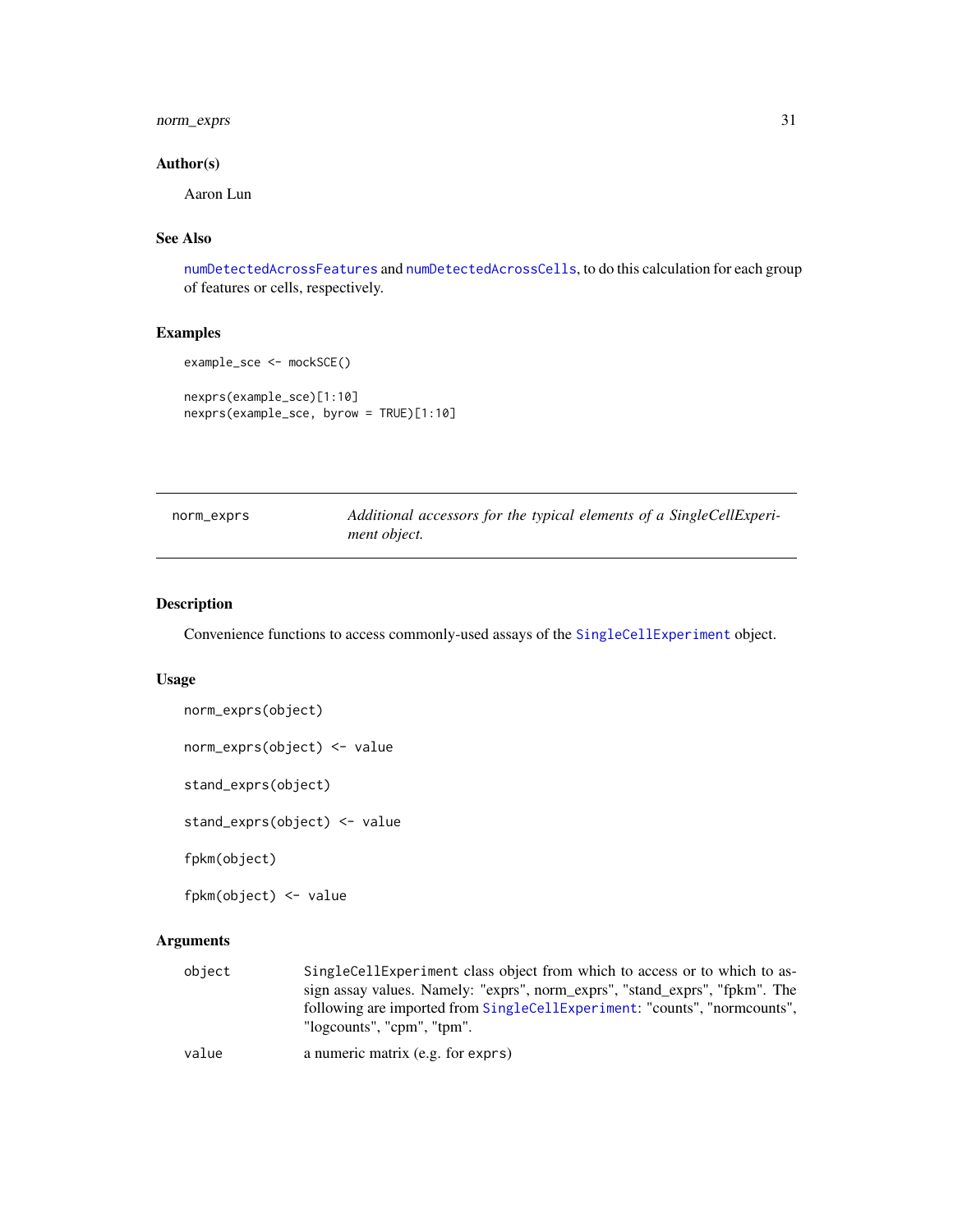# Value

a matrix of normalised expression data

a matrix of standardised expressiond data

a matrix of FPKM values

A matrix of numeric, integer or logical values.

# Author(s)

Davis McCarthy

# Examples

```
example_sce <- mockSCE()
example_sce <- logNormCounts(example_sce)
head(logcounts(example_sce)[,1:10])
head(exprs(example_sce)[,1:10]) # identical to logcounts()
norm_exprs(example_sce) <- log2(calculateCPM(example_sce) + 1)
stand_exprs(example_sce) <- log2(calculateCPM(example_sce) + 1)
tpm(example_sce) <- calculateTPM(example_sce, lengths = 5e4)
cpm(example_sce) <- calculateCPM(example_sce)
fpkm(example_sce)
```
plotColData *Plot column metadata*

## Description

Plot column-level (i.e., cell) metadata in an SingleCellExperiment object.

# Usage

```
plotColData(
 object,
 y,
  x = NULL,colour_by = NULL,
  shape_by = NULL,
  size_by = NULL,
 by_exprs_values = "logcounts",
  other_fields = list(),
  swap_rownames = NULL,
  ...
)
```
<span id="page-31-0"></span>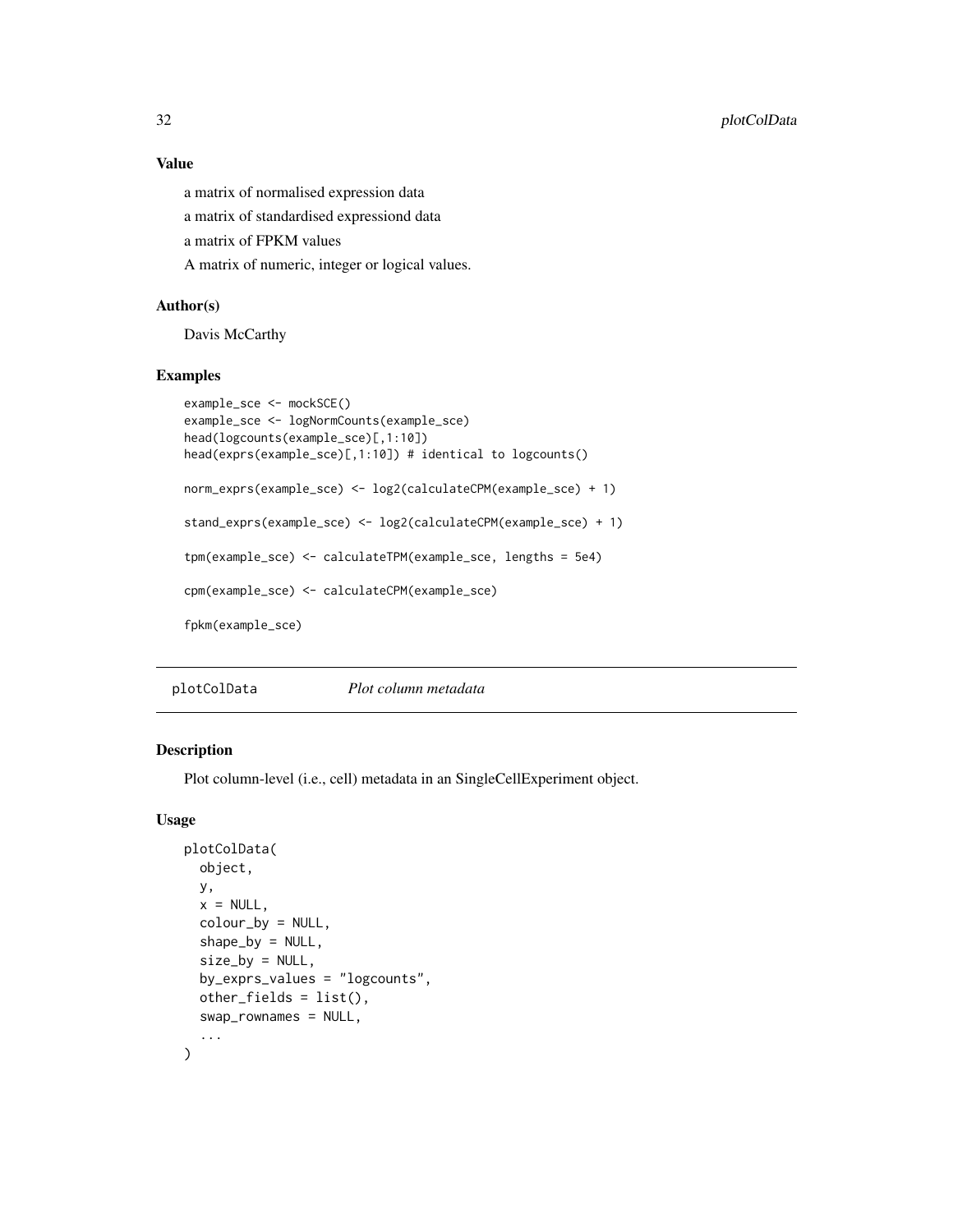# plotColData 33

# Arguments

| object          | A SingleCellExperiment object containing expression values and experimental<br>information.                                                                                             |  |
|-----------------|-----------------------------------------------------------------------------------------------------------------------------------------------------------------------------------------|--|
| У               | String specifying the column-level metadata field to show on the y-axis. Alter-<br>natively, an AsIs vector or data.frame, see ?retrieveCellInfo.                                       |  |
| X               | String specifying the column-level metadata to show on the x-axis. Alterna-<br>tively, an AsIs vector or data.frame, see ?retrieveCellInfo. If NULL, nothing<br>is shown on the x-axis. |  |
| colour_by       | Specification of a column metadata field or a feature to colour by, see the by<br>argument in ?retrieveCellInfo for possible values.                                                    |  |
| shape_by        | Specification of a column metadata field or a feature to shape by, see the by<br>argument in ?retrieveCellInfo for possible values.                                                     |  |
| size_by         | Specification of a column metadata field or a feature to size by, see the by argu-<br>ment in ?retrieveCellInfo for possible values.                                                    |  |
| by_exprs_values |                                                                                                                                                                                         |  |
|                 | A string or integer scalar specifying which assay to obtain expression values<br>from, for use in point aesthetics - see ?retrieveCellInfo for details.                                 |  |
| other_fields    | Additional cell-based fields to include in the data.frame, see ?"scater-plot-args"<br>for details.                                                                                      |  |
| swap_rownames   | Column name of rowData(object) to be used to identify features instead of<br>rownames (object) when labelling plot elements.                                                            |  |
| .               | Additional arguments for visualization, see ?"scater-plot-args" for details.                                                                                                            |  |

# Details

If y is continuous and x=NULL, a violin plot is generated. If x is categorical, a grouped violin plot will be generated, with one violin for each level of x. If x is continuous, a scatter plot will be generated.

If y is categorical and x is continuous, horizontal violin plots will be generated. If x is missing or categorical, rectangule plots will be generated where the area of a rectangle is proportional to the number of points for a combination of factors.

# Value

A [ggplot](#page-0-0) object.

## Author(s)

Davis McCarthy, with modifications by Aaron Lun

# Examples

```
example_sce <- mockSCE()
example_sce <- logNormCounts(example_sce)
colData(example_sce) <- cbind(colData(example_sce),
   perCellQCMetrics(example_sce))
```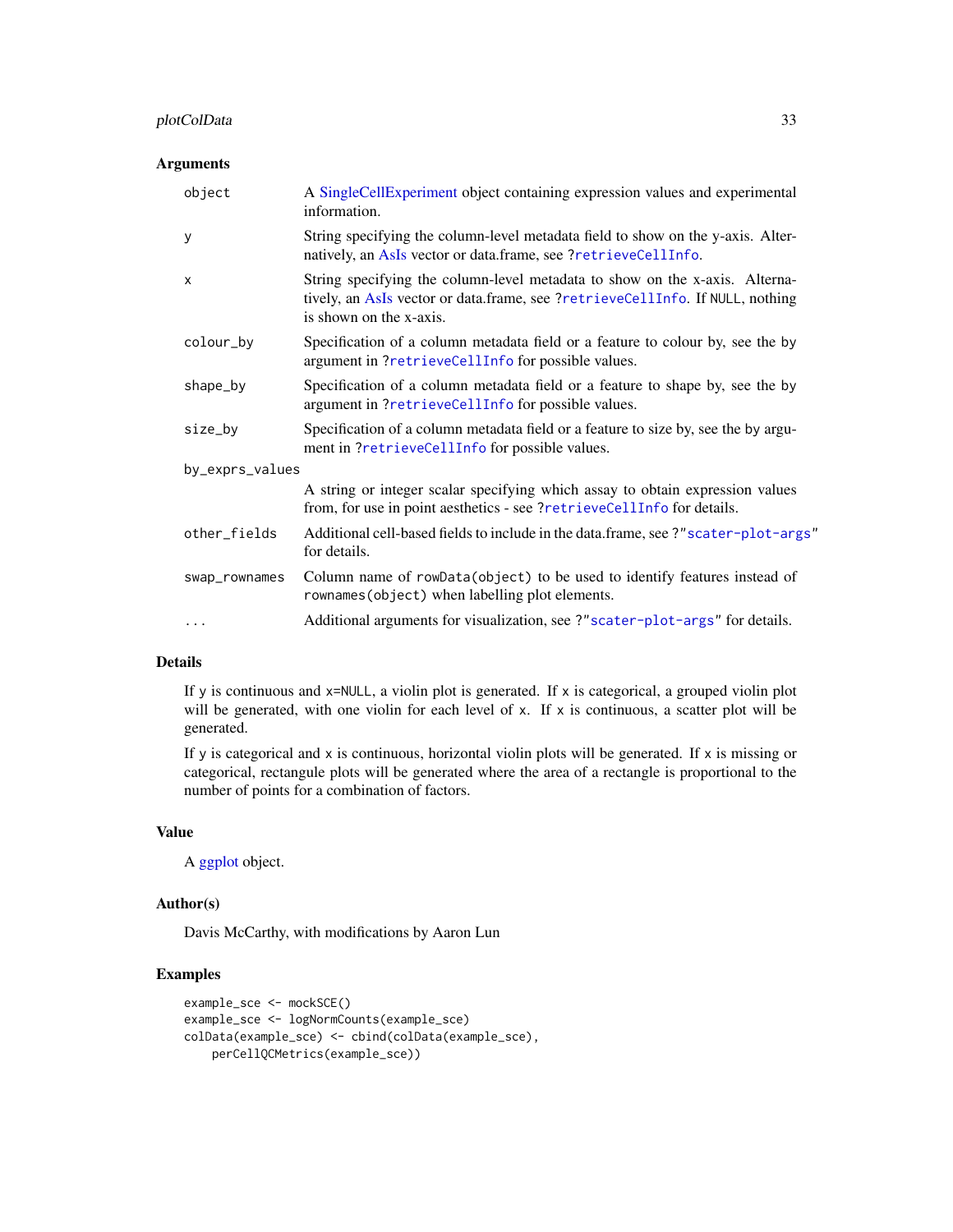```
plotColData(example_sce, y = "detected", x = "sum",
  colour_by = "Mutation_Status") + scale_x_log10()
plotColData(example_sce, y = "detected", x = "sum",
  colour_by = "Mutation_Status", size_by = "Gene_0001",
   shape_by = "Treatment") + scale_x_log10()
plotCollData(example\_sce, y = "Treatment", x = "sum",colour_by = "Mutation_Status") + scale_y_log10() # flipped violin.
plotColData(example_sce, y = "detected",
  x = "Cell_Cycle", colour_by = "Mutation_Status")
```
plotDots *Create a dot plot of expression values*

#### Description

Create a dot plot of expression values for a grouping of cells, where the size and color of each dot represents the proportion of detected expression values and the average expression, respectively, for each feature in each group of cells.

#### Usage

```
plotDots(
  object,
  features,
  group = NULL,block = NULL,
  exprs_values = "logcounts",
  detection_limit = 0,
  zlim = NULL,color = NULL,
  max_detected = NULL,
  other_fields = list(),
  by_exprs_values = exprs_values,
  swap_rownames = NULL,
  center = FALSE,
  scale = FALSE,
  low_color = NULL,
  high_color = NULL,
  max_ave = NULL)
```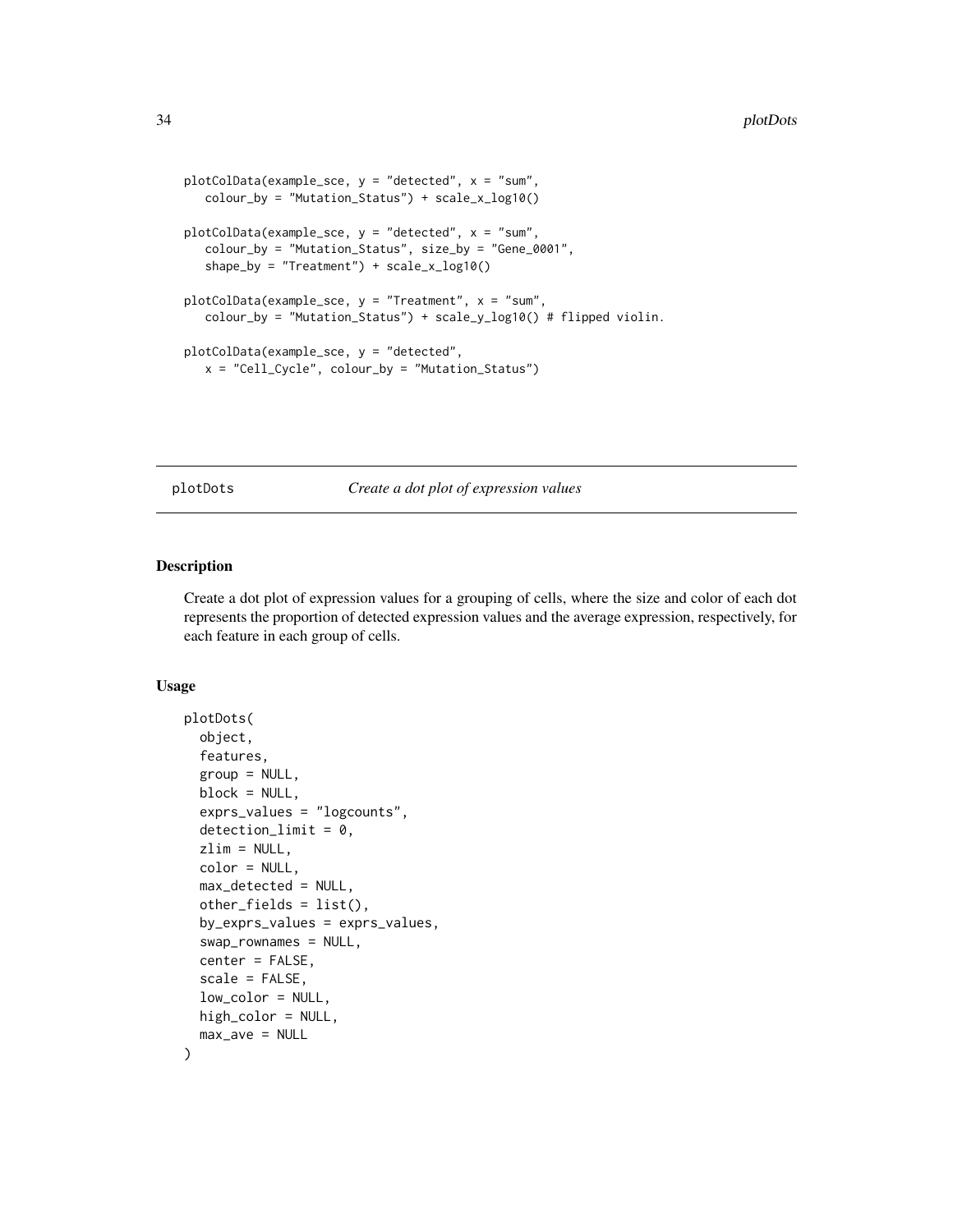#### plotDots 35

# Arguments

| object                         | A SingleCellExperiment object.                                                                                                                                                                                                                                                                                                                             |
|--------------------------------|------------------------------------------------------------------------------------------------------------------------------------------------------------------------------------------------------------------------------------------------------------------------------------------------------------------------------------------------------------|
| features                       | A character vector of row names, a logical vector, or integer vector of indices<br>specifying rows of object to visualize.                                                                                                                                                                                                                                 |
| group                          | String specifying the field of colData(object) containing the grouping factor,<br>e.g., cell types or clusters. Alternatively, any value that can be used in the by<br>argument to retrieveCellInfo.                                                                                                                                                       |
| block                          | String specifying the field of colData(object) containing a blocking factor<br>(e.g., batch of origin). Alternatively, any value that can be used in the by argu-<br>ment to retrieveCellInfo.                                                                                                                                                             |
| exprs_values                   | A string or integer scalar indicating which assay of object should be used as<br>expression values.                                                                                                                                                                                                                                                        |
| detection_limit                |                                                                                                                                                                                                                                                                                                                                                            |
|                                | Numeric scalar providing the value above which observations are deemed to be<br>expressed.                                                                                                                                                                                                                                                                 |
| zlim                           | A numeric vector of length 2, specifying the upper and lower bounds for color<br>mapping of expression values. Values outside this range are set to the most<br>extreme color. If NULL, it defaults to the range of the expression matrix. If<br>center=TRUE, this defaults to the range of the centered expression matrix, made<br>symmetric around zero. |
| color                          | A vector of colours specifying the palette to use for increasing expression. This<br>defaults to viridis if center=FALSE, and the the "RdY1Bu" color palette from<br>brewer.pal otherwise.                                                                                                                                                                 |
| max_detected                   | Numeric value specifying the cap on the proportion of detected expression val-<br>ues.                                                                                                                                                                                                                                                                     |
| other_fields                   | Additional feature-based fields to include in the data.frame, see ?"scater-plot-args"<br>for details. Note that any AsIs vectors or data.frames must be of length equal to<br>nrow(object), not features.                                                                                                                                                  |
| by_exprs_values                |                                                                                                                                                                                                                                                                                                                                                            |
|                                | A string or integer scalar specifying which assay to obtain expression values<br>from, for entries of other_fields.                                                                                                                                                                                                                                        |
| swap_rownames                  | Column name of rowData(object) to be used to identify features instead of<br>rownames(object) when labelling plot elements.                                                                                                                                                                                                                                |
| center                         | A logical scalar indicating whether each feature should have its mean expression<br>(specifically, the mean of averages across all groups) centered at zero prior to<br>plotting.                                                                                                                                                                          |
| scale                          | A logical scalar specifying whether each row should have its average expression<br>values scaled to unit variance prior to plotting.                                                                                                                                                                                                                       |
| low_color, high_color, max_ave |                                                                                                                                                                                                                                                                                                                                                            |
|                                | Deprecated arguments.                                                                                                                                                                                                                                                                                                                                      |

# Details

This implements a Seurat-style "dot plot" that creates a dot for each feature (row) in each group of cells (column). The proportion of detected expression values and the average expression for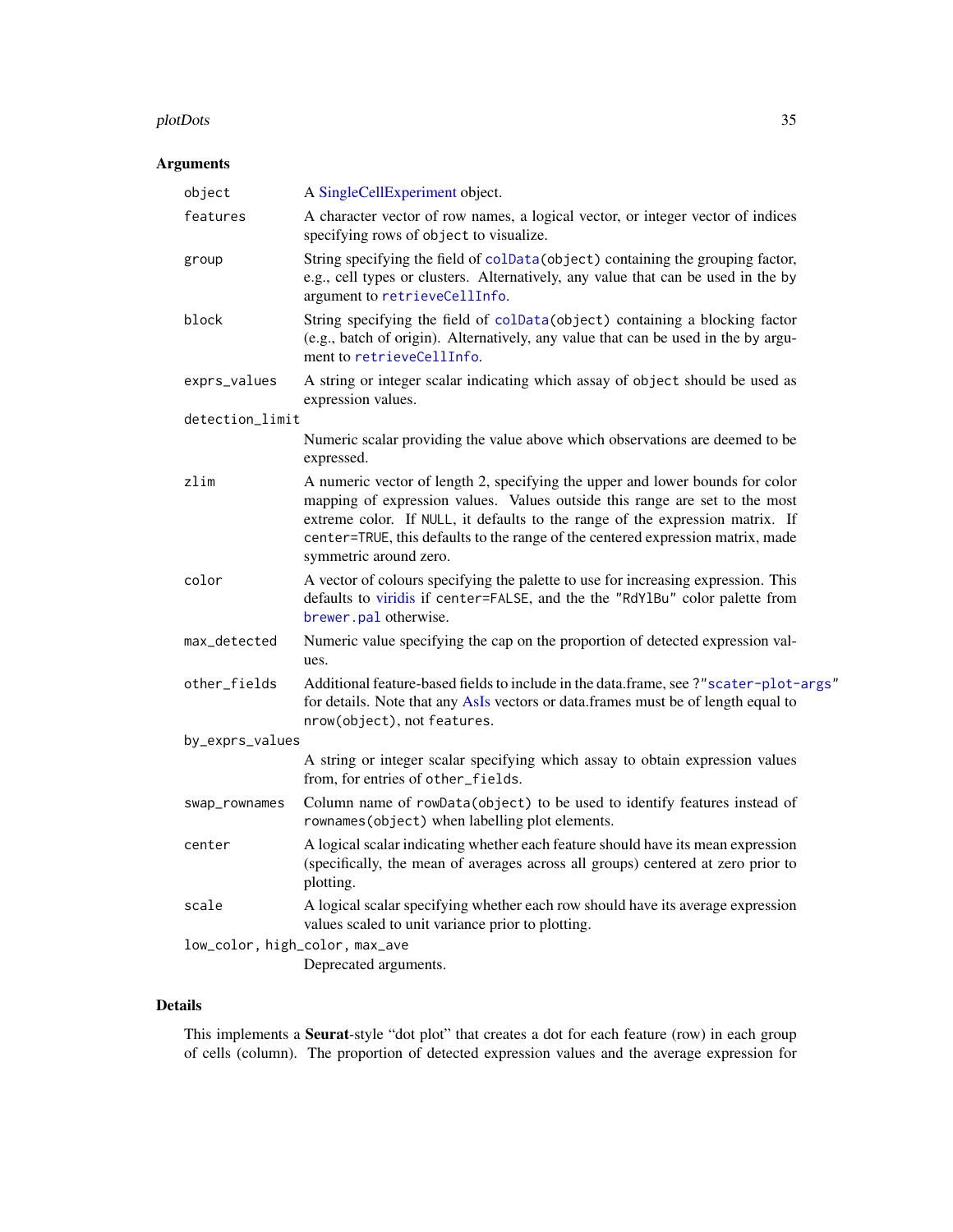<span id="page-35-0"></span>each feature in each group of cells is visualized efficiently using the size and colour, respectively, of each dot. If block is specified, batch-corrected averages for each group are computed with [correctGroupSummary](#page-0-0).

Some caution is required during interpretation due to the difficulty of simultaneously interpreting both size and color. For example, if we colored by z-score on a conventional blue-white-red color axis, a gene that is downregulated in a group of cells would show up as a small blue dot. If the background color was also white, this could be easily mistaken for a gene that is not downregulated at all. We suggest choosing a color scale that remains distinguishable from the background color at all points. Admittedly, that is easier said than done as many color scales will approach a lighter color at some stage, so some magnifying glasses may be required.

We can also cap the color and size scales using zlim and max\_detected, respectively. This aims to preserve resolution for low-abundance genes by preventing domination of the scales by highabundance features.

#### Value

A [ggplot](#page-0-0) object containing a dot plot.

#### Author(s)

Aaron Lun

#### See Also

[plotExpression](#page-38-1) and [plotHeatmap](#page-42-1), for alternatives to visualizing group-level expression values.

#### Examples

```
sce <- mockSCE()
sce <- logNormCounts(sce)
plotDots(sce, features=rownames(sce)[1:10], group="Cell_Cycle")
plotDots(sce, features=rownames(sce)[1:10], group="Cell_Cycle", center=TRUE)
plotDots(sce, features=rownames(sce)[1:10], group="Cell_Cycle", scale=TRUE)
plotDots(sce, features=rownames(sce)[1:10], group="Cell_Cycle", center=TRUE, scale=TRUE)
plotDots(sce, features=rownames(sce)[1:10], group="Treatment", block="Cell_Cycle")
```
<span id="page-35-1"></span>plotExplanatoryPCs *Plot the explanatory PCs for each variable*

# **Description**

Plot the explanatory PCs for each variable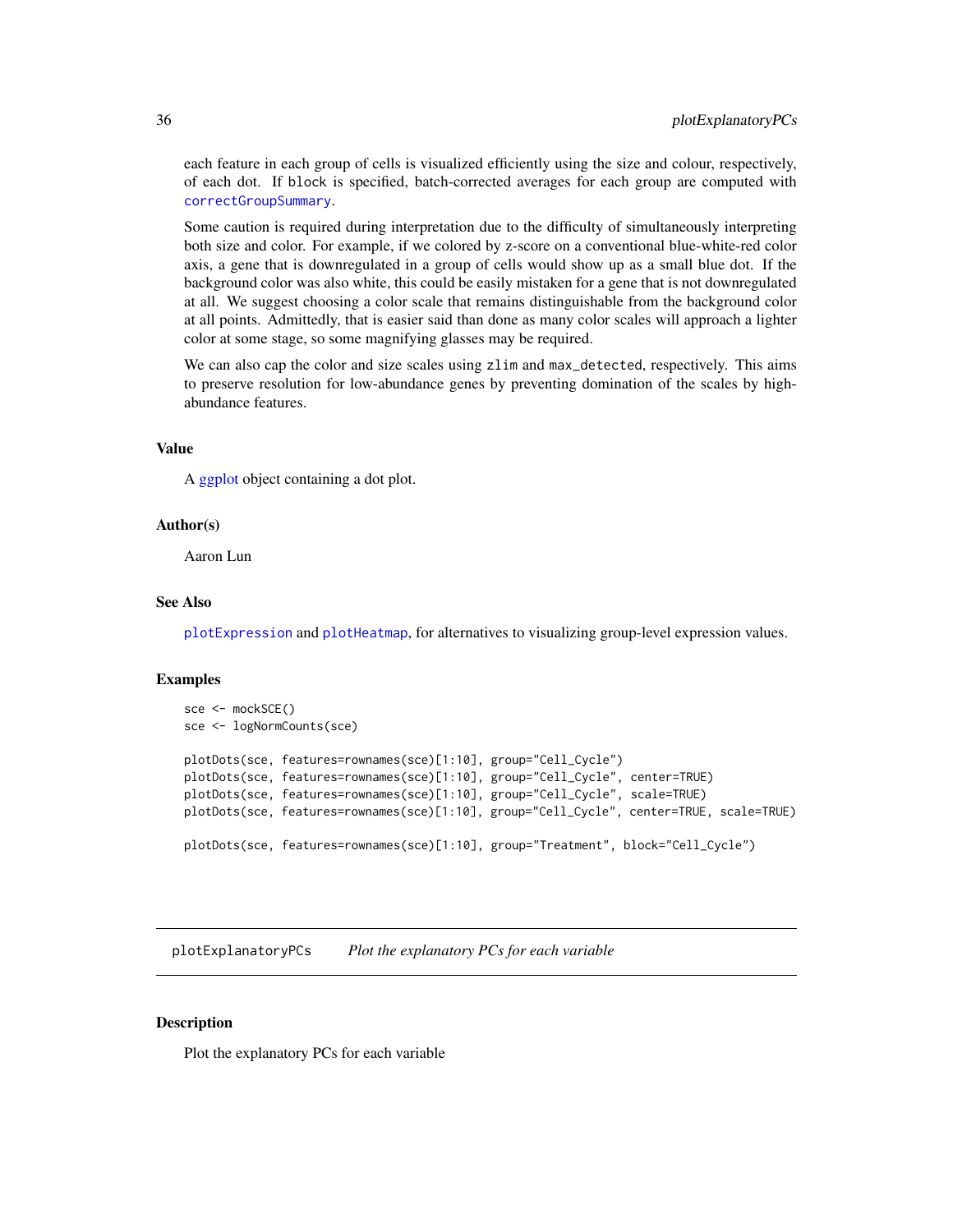# <span id="page-36-0"></span>plotExplanatoryPCs 37

# Usage

```
plotExplanatoryPCs(
  object,
  nvars_to_plot = 10,
  npcs_to_plot = 50,
  theme_size = 10,
  ...
)
```
# Arguments

| object        | A SingleCellExperiment object containing expression values and experimental<br>information. Alternatively, a matrix containing the output of getExplanatoryPCs. |
|---------------|-----------------------------------------------------------------------------------------------------------------------------------------------------------------|
| nvars_to_plot | Integer scalar specifying the number of variables with the greatest explanatory<br>power to plot. This can be set to Inf to show all variables.                 |
| npcs_to_plot  | Integer scalar specifying the number of PCs to plot.                                                                                                            |
| theme_size    | numeric scalar providing base font size for ggplot theme.                                                                                                       |
| $\cdots$      | Parameters to be passed to getExplanatoryPCs.                                                                                                                   |

# Details

A density plot is created for each variable, showing the R-squared for each successive PC (up to npcs\_to\_plot PCs). Only the nvars\_to\_plot variables with the largest maximum R-squared across PCs are shown.

If object is a SingleCellExperiment object, [getExplanatoryPCs](#page-23-0) will be called to compute the variance in expression explained by each variable in each gene. Users may prefer to run [getExplanatoryPCs](#page-23-0) manually and pass the resulting matrix as object, in which case the R-squared values are used directly.

## Value

A ggplot object.

# Examples

```
example_sce <- mockSCE()
example_sce <- logNormCounts(example_sce)
example_sce <- runPCA(example_sce)
```
plotExplanatoryPCs(example\_sce)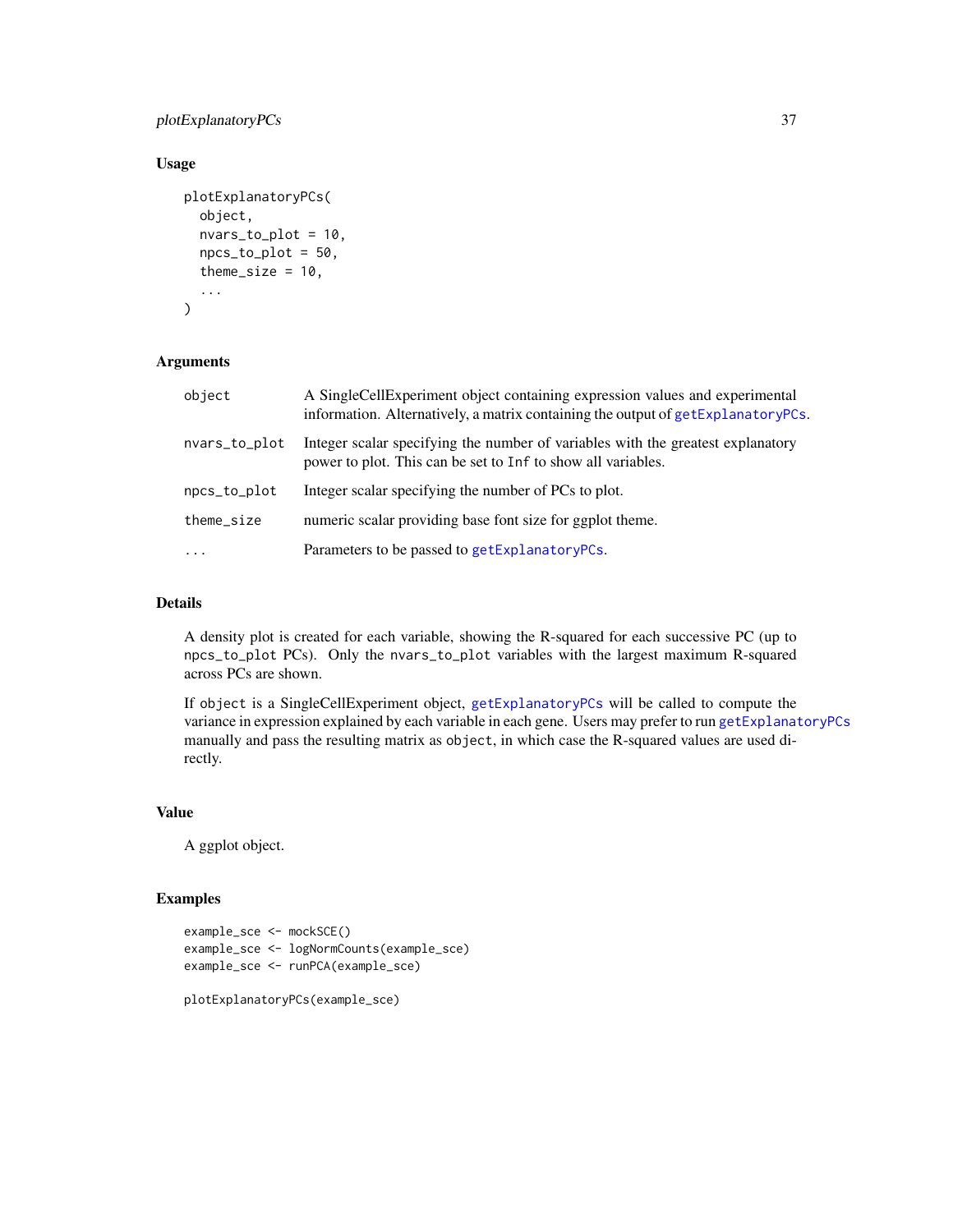```
plotExplanatoryVariables
```
*Plot explanatory variables ordered by percentage of variance explained*

# Description

Plot explanatory variables ordered by percentage of variance explained

#### Usage

```
plotExplanatoryVariables(
  object,
  nvars_to_plot = 10,
  min\_marginal_r2 = 0,
  theme_size = 10,
  ...
)
```
#### Arguments

| object          | A SingleCellExperiment object containing expression values and experimental<br>information. Alternatively, a matrix containing the output of $getVarianceExplained$ .                                                    |  |
|-----------------|--------------------------------------------------------------------------------------------------------------------------------------------------------------------------------------------------------------------------|--|
| nvars_to_plot   | Integer scalar specifying the number of variables with the greatest explanatory<br>power to plot. This can be set to Inf to show all variables.                                                                          |  |
| min_marginal_r2 |                                                                                                                                                                                                                          |  |
|                 | Numeric scalar specifying the minimal value required for median marginal R-<br>squared for a variable to be plotted. Only variables with a median marginal<br>R-squared strictly larger than this value will be plotted. |  |
| theme_size      | Numeric scalar specifying the font size to use for the plotting theme                                                                                                                                                    |  |
| $\cdot$         | Parameters to be passed to getVarianceExplained.                                                                                                                                                                         |  |
|                 |                                                                                                                                                                                                                          |  |

# Details

A density plot is created for each variable, showing the distribution of R-squared across all genes. Only the nvars\_to\_plot variables with the largest median R-squared across genes are shown. Variables are also only shown if they have median R-squared values above min\_marginal\_r2.

If object is a SingleCellExperiment object, [getVarianceExplained](#page-24-0) will be called to compute the variance in expression explained by each variable in each gene. Users may prefer to run [getVarianceExplained](#page-24-0) manually and pass the resulting matrix as object, in which case the Rsquared values are used directly.

# Value

A ggplot object.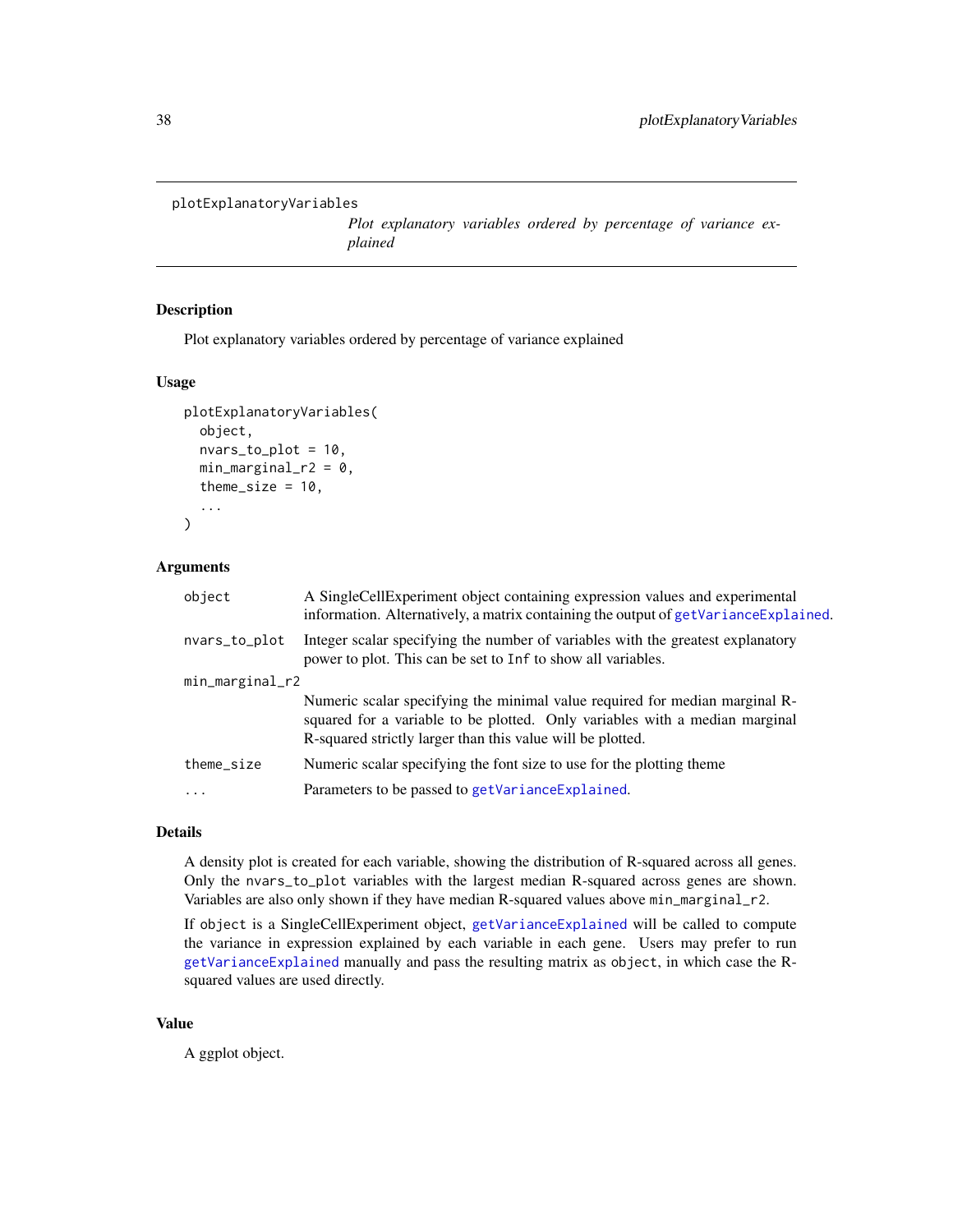# <span id="page-38-1"></span>plotExpression 39

# Examples

```
example_sce <- mockSCE()
example_sce <- logNormCounts(example_sce)
plotExplanatoryVariables(example_sce)
```
<span id="page-38-0"></span>plotExpression *Plot expression values for all cells*

## Description

Plot expression values for a set of features (e.g. genes or transcripts) in a SingleExperiment object, against a continuous or categorical covariate for all cells.

# Usage

```
plotExpression(
 object,
  features,
  x = NULL,exprs_values = "logcounts",
  log2_values = FALSE,
  colour_by = NULL,
  shape_by = NULL,size_by = NULL,
  by_exprs_values = exprs_values,
  xlab = NULL,
  feature_colours = TRUE,
  one_facet = TRUE,
 ncol = 2,
  scales = "fixed",
  other_fields = list(),
  swap_rownames = NULL,
  ...
\mathcal{L}
```

| object       | A SingleCellExperiment object containing expression values and other meta-<br>data.                                                                                                               |
|--------------|---------------------------------------------------------------------------------------------------------------------------------------------------------------------------------------------------|
| features     | A character vector or a list specifying the features to plot. If a list is supplied,<br>each entry of the list can be a string, an AsIs-wrapped vector or a data.frame -<br>see?retrieveCellInfo. |
| $\mathsf{x}$ | Specification of a column metadata field or a feature to show on the x-axis, see<br>the by argument in ?retrieveCellInfo for possible values.                                                     |
| exprs_values | A string or integer scalar specifying which assay in assays (object) to obtain<br>expression values from.                                                                                         |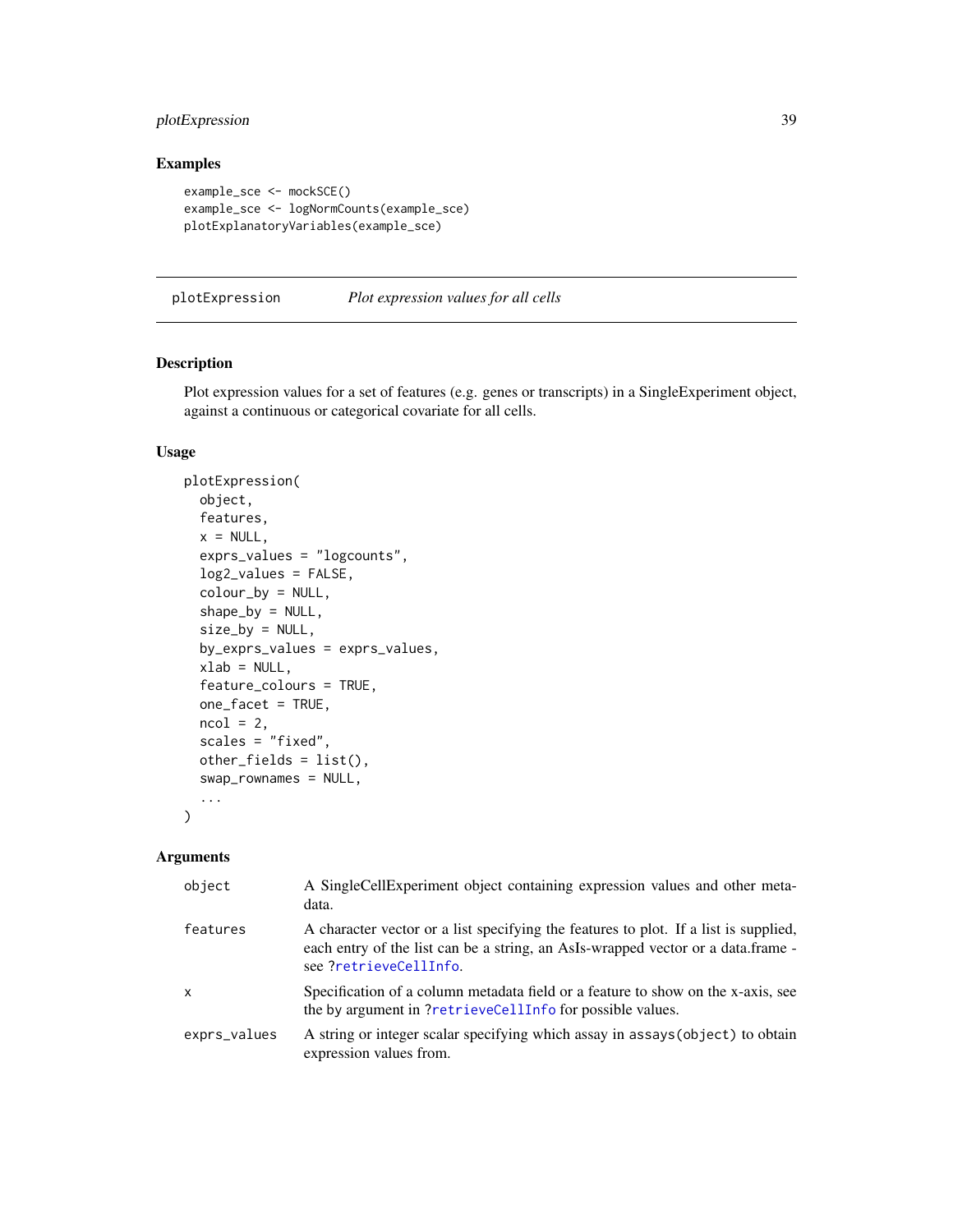<span id="page-39-0"></span>

| log2_values     | Logical scalar, specifying whether the expression values be transformed to the<br>log2-scale for plotting (with an offset of 1 to avoid logging zeroes).                                                                        |
|-----------------|---------------------------------------------------------------------------------------------------------------------------------------------------------------------------------------------------------------------------------|
| colour_by       | Specification of a column metadata field or a feature to colour by, see the by<br>argument in ?retrieveCellInfo for possible values.                                                                                            |
| shape_by        | Specification of a column metadata field or a feature to shape by, see the by<br>argument in ?retrieveCellInfo for possible values.                                                                                             |
| size_by         | Specification of a column metadata field or a feature to size by, see the by argu-<br>ment in ?retrieveCellInfo for possible values.                                                                                            |
| by_exprs_values |                                                                                                                                                                                                                                 |
|                 | A string or integer scalar specifying which assay to obtain expression values<br>from, for use in point aesthetics - see the exprs_values argument in ?retrieveCellInfo.                                                        |
| xlab            | String specifying the label for x-axis. If NULL (default), x will be used as the<br>x-axis label.                                                                                                                               |
| feature_colours |                                                                                                                                                                                                                                 |
|                 | Logical scalar indicating whether violins should be coloured by feature when x<br>and colour_by are not specified and one_facet=TRUE.                                                                                           |
| one_facet       | Logical scalar indicating whether grouped violin plots for multiple features should<br>be put onto one facet. Only relevant when x=NULL.                                                                                        |
| ncol            | Integer scalar, specifying the number of columns to be used for the panels of a<br>multi-facet plot.                                                                                                                            |
| scales          | String indicating whether should multi-facet scales be fixed ("fixed"), free<br>("free"), or free in one dimension ("free_x", "free_y"). Passed to the scales<br>argument in the facet_wrap when multiple facets are generated. |
| other_fields    | Additional cell-based fields to include in the data.frame, see ?"scater-plot-args"<br>for details.                                                                                                                              |
| swap_rownames   | Column name of rowData(object) to be used to identify features instead of<br>rownames (object) when labelling plot elements.                                                                                                    |
| $\ddots$        | Additional arguments for visualization, see ?"scater-plot-args" for details.                                                                                                                                                    |
|                 |                                                                                                                                                                                                                                 |

#### Details

This function plots expression values for one or more features. If x is not specified, a violin plot will be generated of expression values. If  $x$  is categorical, a grouped violin plot will be generated, with one violin for each level of x. If x is continuous, a scatter plot will be generated.

If multiple features are requested and x is not specified and one\_facet=TRUE, a grouped violin plot will be generated with one violin per feature. This will be coloured by feature if colour\_by=NULL and feature\_colours=TRUE, to yield a more aesthetically pleasing plot. Otherwise, if x is specified or one\_facet=FALSE, a multi-panel plot will be generated where each panel corresponds to a feature. Each panel will be a scatter plot or (grouped) violin plot, depending on the nature of x.

Note that this assumes that the expression values are numeric. If not, and x is continuous, horizontal violin plots will be generated. If x is missing or categorical, rectangule plots will be generated where the area of a rectangle is proportional to the number of points for a combination of factors.

#### Value

A ggplot object.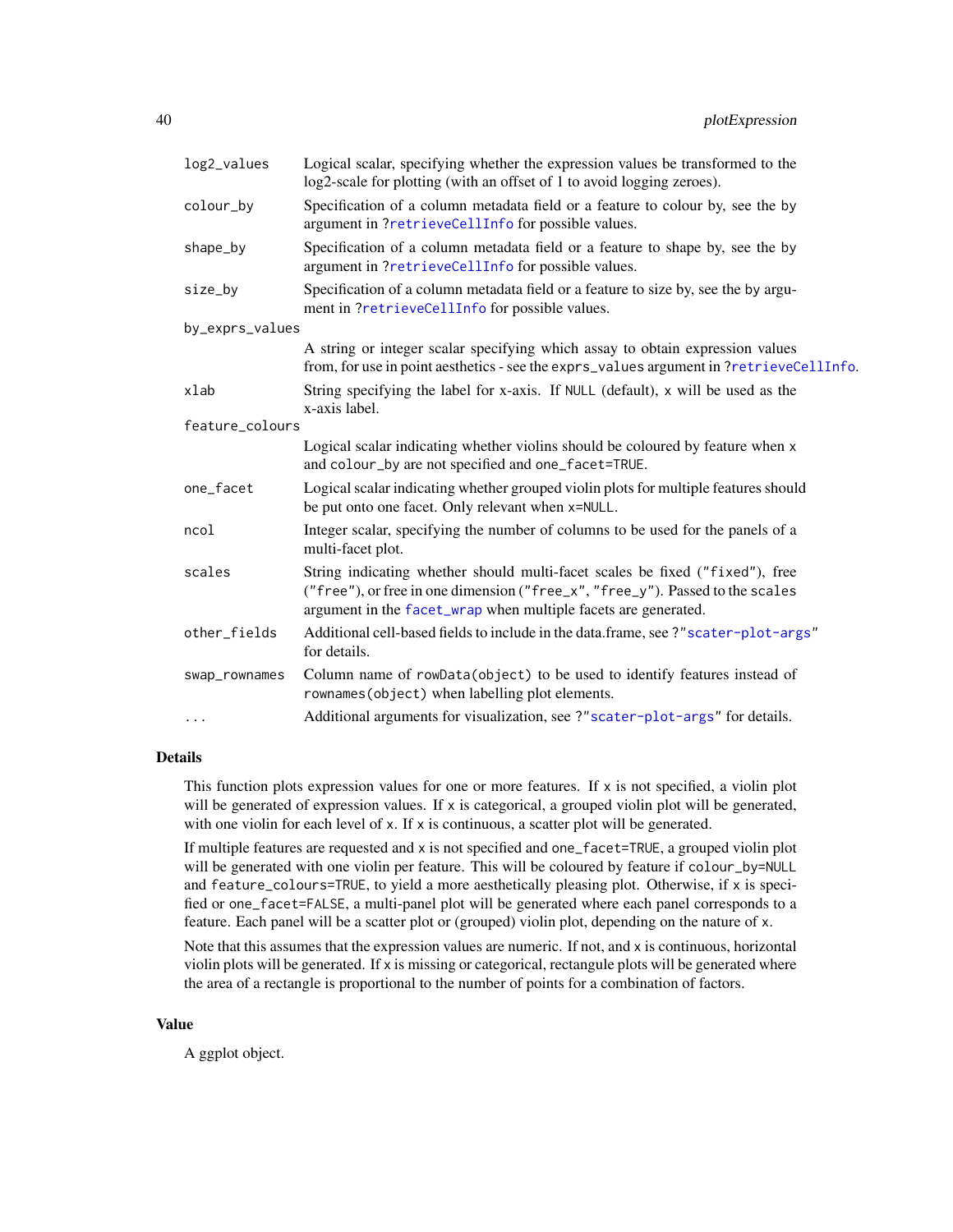```
plotGroupedHeatmap 41
```
## Author(s)

Davis McCarthy, with modifications by Aaron Lun

#### Examples

```
example_sce <- mockSCE()
example_sce <- logNormCounts(example_sce)
## default plot
plotExpression(example_sce, rownames(example_sce)[1:15])
## plot expression against an x-axis value
plotExpression(example_sce, c("Gene_0001", "Gene_0004"),
   x="Mutation_Status")
plotExpression(example_sce, c("Gene_0001", "Gene_0004"),
   x="Gene_0002")
## add visual options
plotExpression(example_sce, rownames(example_sce)[1:6],
    colour_by = "Mutation_Status")
plotExpression(example_sce, rownames(example_sce)[1:6],
    colour_by = "Mutation_Status", shape_by = "Treatment",
    size_by = "Gene_0010")## plot expression against expression values for Gene_0004
plotExpression(example_sce, rownames(example_sce)[1:4],
```

```
"Gene_0004", show_smooth = TRUE)
```
plotGroupedHeatmap *Plot heatmap of group-level expression averages*

# Description

Create a heatmap of average expression values for each group of cells and specified features in a SingleCellExperiment object.

#### Usage

```
plotGroupedHeatmap(
  object,
  features,
  group,
 block = NULL,
  columns = NULL,
  exprs_values = "logcounts",
  center = FALSE,
  scale = FALSE,
  zlim = NULL,
```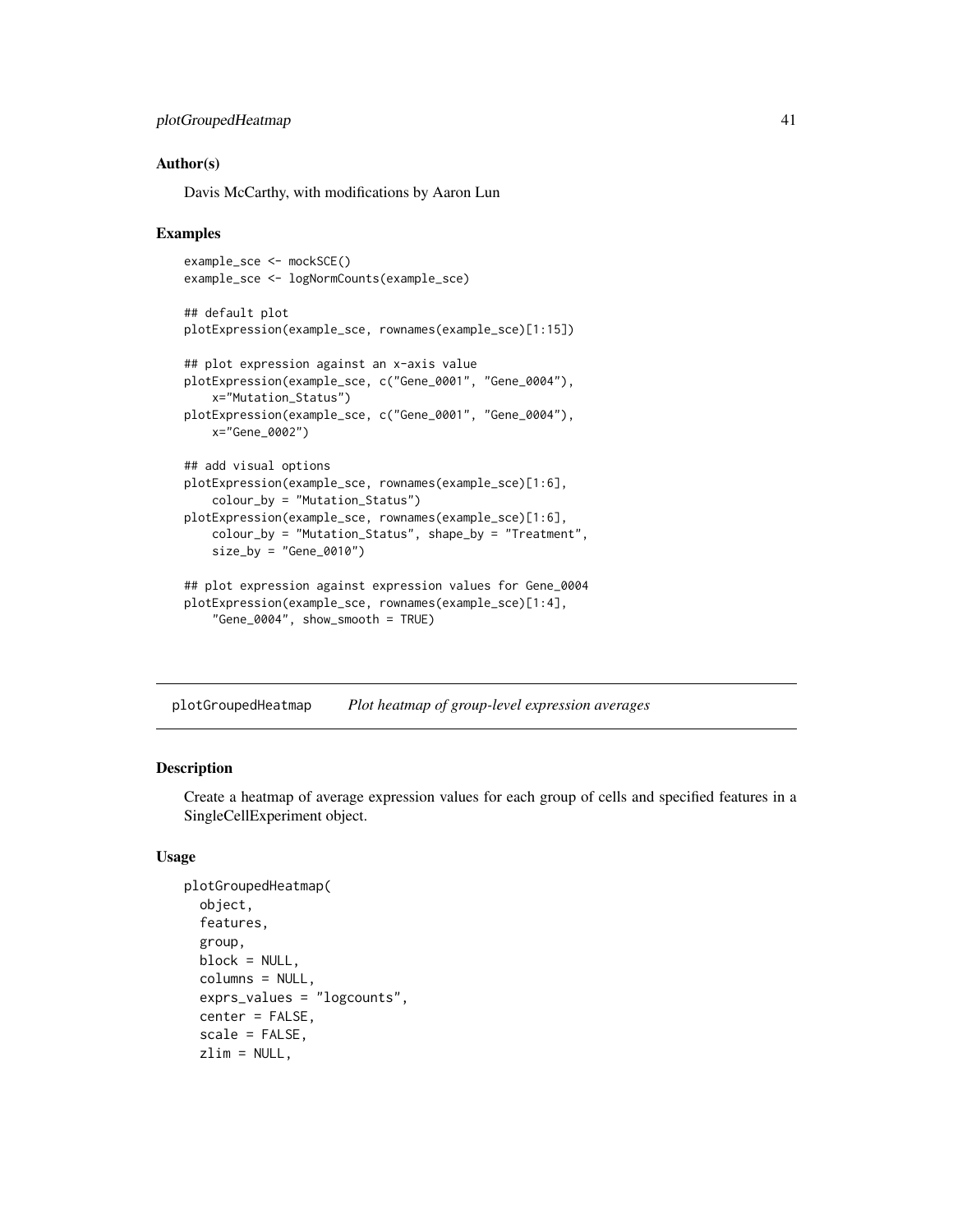```
color = NULL,
 swap_rownames = NULL,
 symmetric = NULL,
  ...
)
```
# Arguments

| object        | A SingleCellExperiment object.                                                                                                                                                                                                                                                                                                                             |
|---------------|------------------------------------------------------------------------------------------------------------------------------------------------------------------------------------------------------------------------------------------------------------------------------------------------------------------------------------------------------------|
| features      | A character vector of row names, a logical vector, or integer vector of indices<br>specifying rows of object to visualize.                                                                                                                                                                                                                                 |
| group         | String specifying the field of colData(object) containing the grouping factor,<br>e.g., cell types or clusters. Alternatively, any value that can be used in the by<br>argument to retrieveCellInfo.                                                                                                                                                       |
| block         | String specifying the field of colData(object) containing a blocking factor<br>(e.g., batch of origin). Alternatively, any value that can be used in the by argu-<br>ment to retrieveCellInfo.                                                                                                                                                             |
| columns       | A vector specifying the subset of columns in object to use when computing<br>averages.                                                                                                                                                                                                                                                                     |
| exprs_values  | A string or integer scalar indicating which assay of object should be used as<br>expression values.                                                                                                                                                                                                                                                        |
| center        | A logical scalar indicating whether each feature should have its mean expression<br>(specifically, the mean of averages across all groups) centered at zero prior to<br>plotting.                                                                                                                                                                          |
| scale         | A logical scalar specifying whether each row should have its average expression<br>values scaled to unit variance prior to plotting.                                                                                                                                                                                                                       |
| zlim          | A numeric vector of length 2, specifying the upper and lower bounds for color<br>mapping of expression values. Values outside this range are set to the most<br>extreme color. If NULL, it defaults to the range of the expression matrix. If<br>center=TRUE, this defaults to the range of the centered expression matrix, made<br>symmetric around zero. |
| color         | A vector of colours specifying the palette to use for increasing expression. This<br>defaults to viridis if center=FALSE, and the the "RdY1Bu" color palette from<br>brewer.pal otherwise.                                                                                                                                                                 |
| swap_rownames | Column name of rowData(object) to be used to identify features instead of<br>rownames (object) when labelling plot elements.                                                                                                                                                                                                                               |
| symmetric     | Deprecated and ignored.                                                                                                                                                                                                                                                                                                                                    |
|               | Additional arguments to pass to pheatmap.                                                                                                                                                                                                                                                                                                                  |

# Details

This function shows the average expression values for each group of cells on a heatmap, as defined using the group factor. A per-group visualization can be preferable to a per-cell visualization when dealing with large number of cells or groups with different size. If block is also specified, the block effect is regressed out of the averages with [correctGroupSummary](#page-0-0) prior to visualization.

<span id="page-41-0"></span>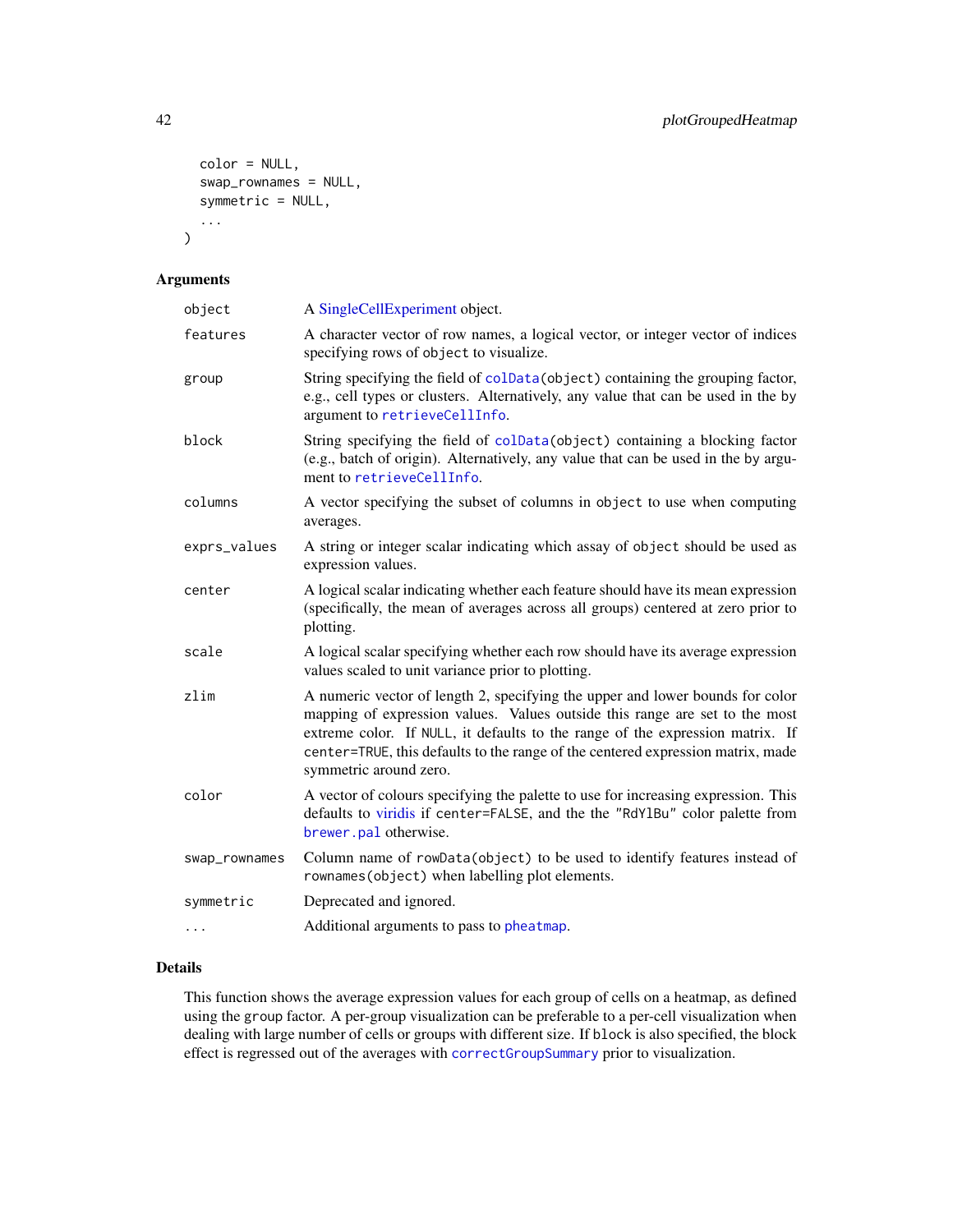# <span id="page-42-1"></span>plotHeatmap 43

Setting center=TRUE is useful for examining log-fold changes of each group's expression profile from the average across all groups. This avoids issues with the entire row appearing a certain colour because the gene is highly/lowly expressed across all cells.

Setting zlim preserves the dynamic range of colours in the presence of outliers. Otherwise, the plot may be dominated by a few genes, which will "flatten" the observed colours for the rest of the heatmap.

#### Value

A heatmap is produced on the current graphics device. The output of [pheatmap](#page-0-0) is invisibly returned.

#### Author(s)

Aaron Lun

## See Also

[pheatmap](#page-0-0), for the underlying function.

[plotHeatmap](#page-42-0), for a per-cell heatmap.

## Examples

```
example_sce <- mockSCE()
example_sce <- logNormCounts(example_sce)
example_sce$Group <- paste0(example_sce$Treatment, "+", example_sce$Mutation_Status)
plotGroupedHeatmap(example_sce, features=rownames(example_sce)[1:10],
    group="Group")
plotGroupedHeatmap(example_sce, features=rownames(example_sce)[1:10],
   group="Group", center=TRUE)
plotGroupedHeatmap(example_sce, features=rownames(example_sce)[1:10],
   group="Group", block="Cell_Cycle", center=TRUE)
```
<span id="page-42-0"></span>plotHeatmap *Plot heatmap of gene expression values*

# Description

Create a heatmap of expression values for each cell and specified features in a SingleCellExperiment object.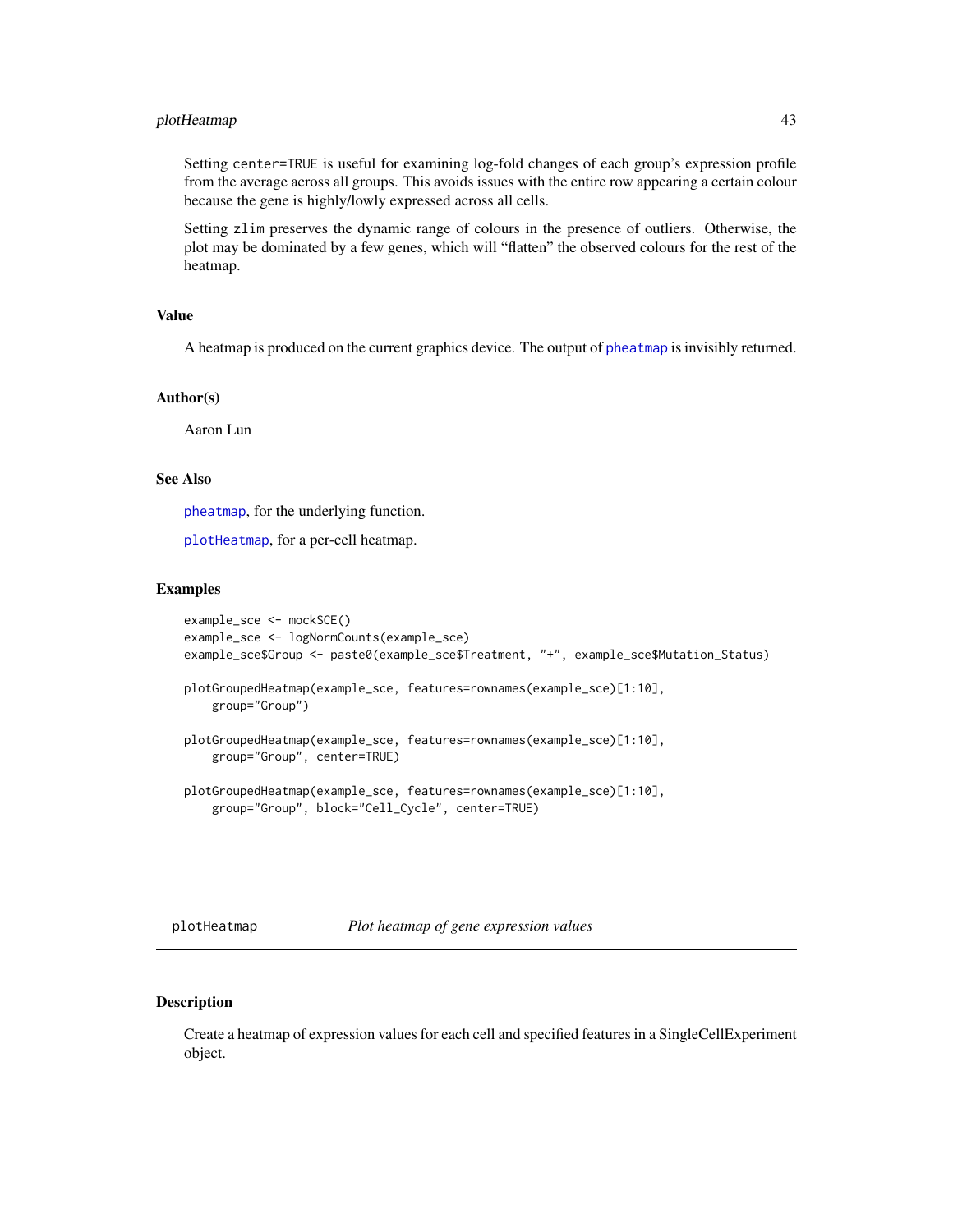# Usage

```
plotHeatmap(
 object,
 features,
 columns = NULL,
 exprs_values = "logcounts",
 center = FALSE,
 scale = FALSE,
 zlim = NULL,color = NULL,
 color_columns_by = NULL,
 column_annotation_colors = list(),
 color_rows_by = NULL,
  row_annotation_colors = list(),
 order_columns_by = NULL,
 by_exprs_values = exprs_values,
  show_colnames = FALSE,
 cluster_cols = is.null(order_columns_by),
 swap_rownames = NULL,
 symmetric = NULL,
  ...
)
```

| object       | A SingleCellExperiment object.                                                                                                                                                                                                                                                                                                                             |
|--------------|------------------------------------------------------------------------------------------------------------------------------------------------------------------------------------------------------------------------------------------------------------------------------------------------------------------------------------------------------------|
| features     | A character vector of row names, a logical vector, or integer vector of indices<br>specifying rows of object to visualize.                                                                                                                                                                                                                                 |
| columns      | A vector specifying the subset of columns in object to show as columns in<br>the heatmap. Also specifies the column order if cluster_cols=FALSE and<br>order_columns_by=NULL. By default, all columns are used.                                                                                                                                            |
| exprs_values | A string or integer scalar indicating which assay of object should be used as<br>expression values.                                                                                                                                                                                                                                                        |
| center       | A logical scalar indicating whether each feature should have its mean expression<br>centered at zero prior to plotting.                                                                                                                                                                                                                                    |
| scale        | A logical scalar specifying whether each feature should have its expression val-<br>ues scaled to have unit variance prior to plotting.                                                                                                                                                                                                                    |
| zlim         | A numeric vector of length 2, specifying the upper and lower bounds for color<br>mapping of expression values. Values outside this range are set to the most<br>extreme color. If NULL, it defaults to the range of the expression matrix. If<br>center=TRUE, this defaults to the range of the centered expression matrix, made<br>symmetric around zero. |
| color        | A vector of colours specifying the palette to use for increasing expression. This<br>defaults to viridis if center=FALSE, and the the "RdY1Bu" color palette from<br>brewer.pal otherwise.                                                                                                                                                                 |

<span id="page-43-0"></span>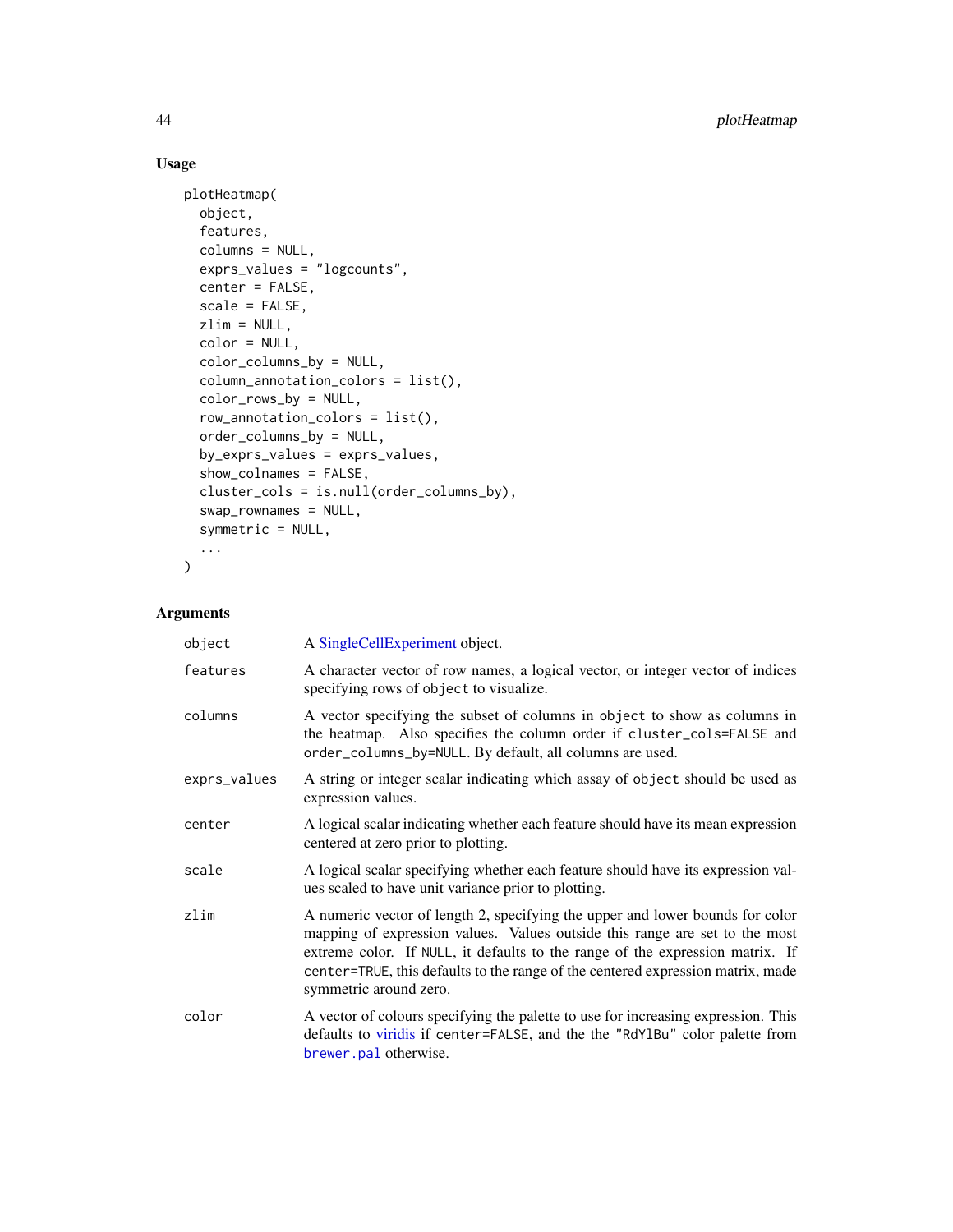<span id="page-44-0"></span>

|                  | color_columns_by         |                                                                                                                                                                                                                                                                                                                                                                    |
|------------------|--------------------------|--------------------------------------------------------------------------------------------------------------------------------------------------------------------------------------------------------------------------------------------------------------------------------------------------------------------------------------------------------------------|
|                  |                          | A list of values specifying how the columns should be annotated with colours.<br>Each entry of the list can be any acceptable input to the by argument in ?retrieveCellInfo.<br>A character vector can also be supplied and will be treated as a list of strings.                                                                                                  |
|                  | column_annotation_colors |                                                                                                                                                                                                                                                                                                                                                                    |
|                  |                          | A named list of color scales to be used for the column annotations specified in<br>color_columns_by. Names should be character values present in color_columns_by,<br>If a color scale is not specified for a particular annotation, a default color scale is<br>chosen. The full list of colour maps is passed to pheatmap as the annotation_colours<br>argument. |
|                  | color_rows_by            | Similar to color_columns_by but for rows rather than columns. Each entry of<br>the list can be any acceptable input to the by argument in ?retrieveFeatureInfo.                                                                                                                                                                                                    |
|                  | row_annotation_colors    |                                                                                                                                                                                                                                                                                                                                                                    |
|                  |                          | Similar to column_annotation_colors but relating to row annotation rather<br>than column annotation.                                                                                                                                                                                                                                                               |
| order_columns_by |                          |                                                                                                                                                                                                                                                                                                                                                                    |
|                  |                          | A list of values specifying how the columns should be ordered. Each entry of<br>the list can be any acceptable input to the by argument in ?retrieveCellInfo.<br>A character vector can also be supplied and will be treated as a list of strings.<br>This argument is automatically appended to color_columns_by.                                                 |
|                  | by_exprs_values          |                                                                                                                                                                                                                                                                                                                                                                    |
|                  |                          | A string or integer scalar specifying which assay to obtain expression values<br>from, for colouring of column-level data - see the exprs_values argument in<br>?retrieveCellInfo.                                                                                                                                                                                 |
|                  |                          | show_colnames, cluster_cols,<br>Additional arguments to pass to pheatmap.                                                                                                                                                                                                                                                                                          |
|                  | swap_rownames            | Column name of rowData(object) to be used to identify features instead of<br>rownames (object) when labelling plot elements.                                                                                                                                                                                                                                       |
|                  | symmetric                | Deprecated and ignored.                                                                                                                                                                                                                                                                                                                                            |
|                  |                          |                                                                                                                                                                                                                                                                                                                                                                    |

# Details

Setting center=TRUE is useful for examining log-fold changes of each cell's expression profile from the average across all cells. This avoids issues with the entire row appearing a certain colour because the gene is highly/lowly expressed across all cells.

Setting zlim preserves the dynamic range of colours in the presence of outliers. Otherwise, the plot may be dominated by a few genes, which will "flatten" the observed colours for the rest of the heatmap.

Setting order\_columns\_by is useful for automatically ordering the heatmap by one or more factors of interest, e.g., cluster identity. This avoids the need to set color\_columns\_by, cluster\_cols and columns to achieve the same effect.

# Value

A heatmap is produced on the current graphics device. The output of [pheatmap](#page-0-0) is invisibly returned.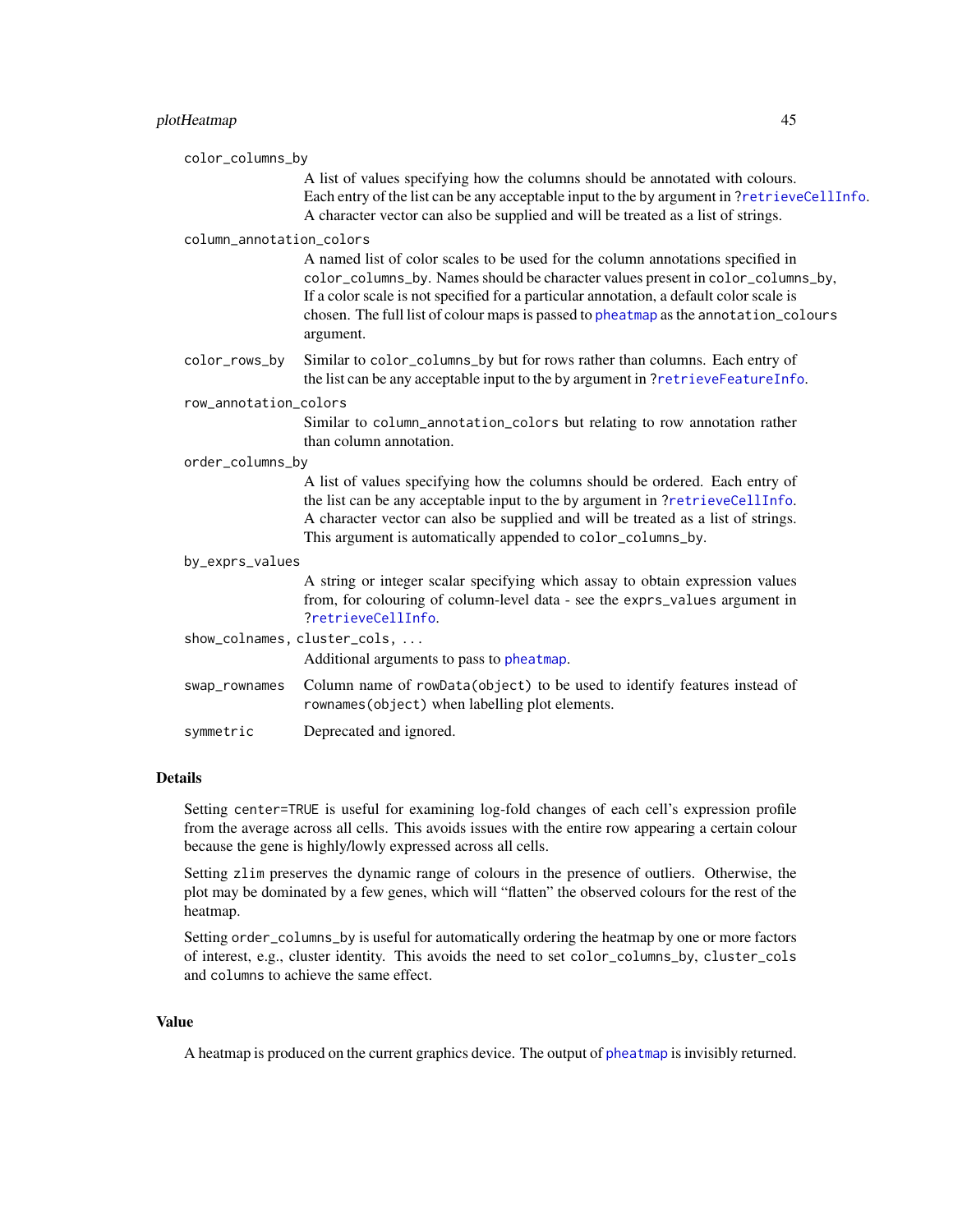# Author(s)

Aaron Lun

# See Also

[pheatmap](#page-0-0)

# Examples

```
example_sce <- mockSCE()
example_sce <- logNormCounts(example_sce)
plotHeatmap(example_sce, features=rownames(example_sce)[1:10])
plotHeatmap(example_sce, features=rownames(example_sce)[1:10],
   center=TRUE)
plotHeatmap(example_sce, features=rownames(example_sce)[1:10],
    color_columns_by=c("Mutation_Status", "Cell_Cycle"))
```
plotHighestExprs *Plot the highest expressing features*

# Description

Plot the features with the highest average expression across all cells, along with their expression in each individual cell.

# Usage

```
plotHighestExprs(
  object,
  n = 50,
  colour_cells_by = NULL,
  drop_features = NULL,
  exprs_values = "counts",
  by_exprs_values = exprs_values,
  feature_names_to_plot = NULL,
  as_percentage = TRUE,
  swap_rownames = NULL
\mathcal{L}
```

| object | A SingleCellExperiment object.                                                 |
|--------|--------------------------------------------------------------------------------|
|        | A numeric scalar specifying the number of the most expressed features to show. |

<span id="page-45-0"></span>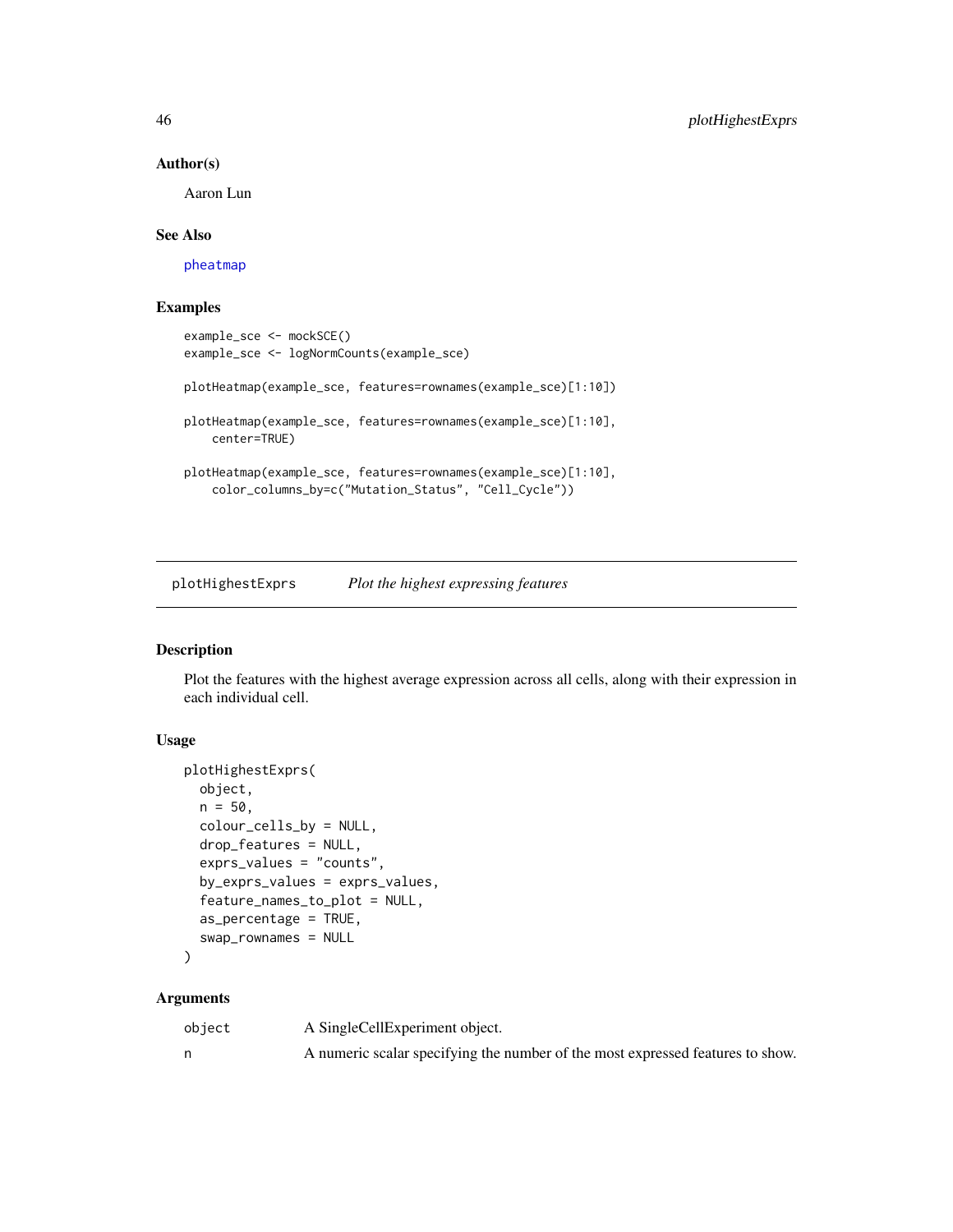<span id="page-46-0"></span>

| colour_cells_by       |                                                                                                                                                                                                                                                     |
|-----------------------|-----------------------------------------------------------------------------------------------------------------------------------------------------------------------------------------------------------------------------------------------------|
|                       | Specification of a column metadata field or a feature to colour by, see ?retrieveCellInfo<br>for possible values.                                                                                                                                   |
| drop_features         | A character, logical or numeric vector indicating which features (e.g. genes,<br>transcripts) to drop when producing the plot. For example, spike-in transcripts<br>might be dropped to examine the contribution from endogenous genes.             |
| exprs_values          | A integer scalar or string specifying the assay to obtain expression values from.                                                                                                                                                                   |
| by_exprs_values       |                                                                                                                                                                                                                                                     |
|                       | A string or integer scalar specifying which assay to obtain expression values<br>from, for use in colouring - see ?retrieveCellInfo for details.                                                                                                    |
| feature_names_to_plot |                                                                                                                                                                                                                                                     |
|                       | String specifying which row-level metadata column contains the feature names.<br>Alternatively, an AsIs-wrapped vector or a data.frame, see ?retrieveFeatureInfo<br>for possible values. Default is NULL, in which case rownames (object) are used. |
| as_percentage         | logical scalar indicating whether percentages should be plotted. If FALSE, the<br>raw exprs_values are shown instead.                                                                                                                               |
| swap_rownames         | Column name of rowData(object) to be used to identify features instead of<br>rownames (object) when labelling plot elements.                                                                                                                        |

# Details

This function will plot the percentage of counts accounted for by the top n most highly expressed features across the dataset. Each row on the plot corresponds to a feature and is sorted by average expression (denoted by the point). The distribution of expression across all cells is shown as tick marks for each feature. These ticks can be coloured according to cell-level metadata, as specified by colour\_cells\_by.

# Value

A [ggplot](#page-0-0) object.

# Examples

```
example_sce <- mockSCE()
colData(example_sce) <- cbind(colData(example_sce),
    perCellQCMetrics(example_sce))
```

```
plotHighestExprs(example_sce, colour_cells_by="detected")
plotHighestExprs(example_sce, colour_cells_by="Mutation_Status")
```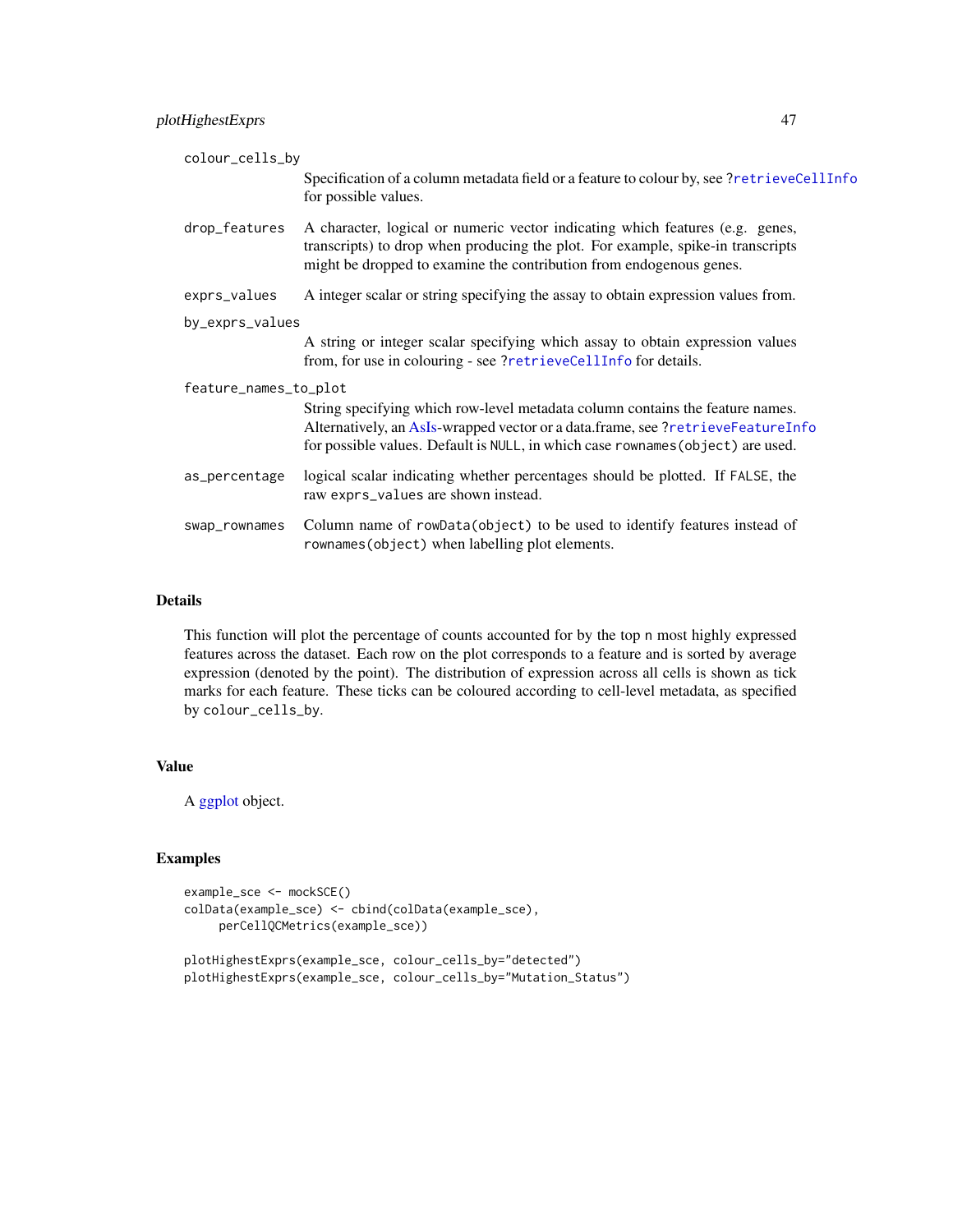<span id="page-47-1"></span><span id="page-47-0"></span>plotPlatePosition *Plot cells in plate positions*

# Description

Plots cells in their position on a plate, coloured by metadata variables or feature expression values from a SingleCellExperiment object.

# Usage

```
plotPlatePosition(
  object,
 plate_position = NULL,
  colour_by = NULL,
  size_by = NULL,
  shape_by = NULL,
  by_exprs_values = "logcounts",
  add_legend = TRUE,
  theme_size = 24,
  point_alpha = 0.6,
 point_size = 24,
 other_fields = list(),
  swap_rownames = NULL
)
```

| object          | A SingleCellExperiment object.                                                                                                                                                                                                                                                                                                                                                                                                  |
|-----------------|---------------------------------------------------------------------------------------------------------------------------------------------------------------------------------------------------------------------------------------------------------------------------------------------------------------------------------------------------------------------------------------------------------------------------------|
|                 | plate_position A character vector specifying the plate position for each cell (e.g., A01, B12,<br>and so on, where letter indicates row and number indicates column). If NULL,<br>the function will attempt to extract this from object \$plate_position. Alter-<br>natively, a list of two factors ("row" and "column") can be supplied, specifying<br>the row (capital letters) and column (integer) for each cell in object. |
| colour_by       | Specification of a column metadata field or a feature to colour by, see the by<br>argument in ?retrieveCellInfo for possible values.                                                                                                                                                                                                                                                                                            |
| size_by         | Specification of a column metadata field or a feature to size by, see the by argu-<br>ment in ?retrieveCellInfo for possible values.                                                                                                                                                                                                                                                                                            |
| shape_by        | Specification of a column metadata field or a feature to shape by, see the by<br>argument in ?retrieveCellInfo for possible values.                                                                                                                                                                                                                                                                                             |
| by_exprs_values |                                                                                                                                                                                                                                                                                                                                                                                                                                 |
|                 | A string or integer scalar specifying which assay to obtain expression values<br>from, for use in point aesthetics - see the exprs_values argument in ?retrieveCellInfo.                                                                                                                                                                                                                                                        |
| add_legend      | Logical scalar specifying whether a legend should be shown.                                                                                                                                                                                                                                                                                                                                                                     |
| theme_size      | Numeric scalar, see ?"scater-plot-args" for details.                                                                                                                                                                                                                                                                                                                                                                            |
|                 |                                                                                                                                                                                                                                                                                                                                                                                                                                 |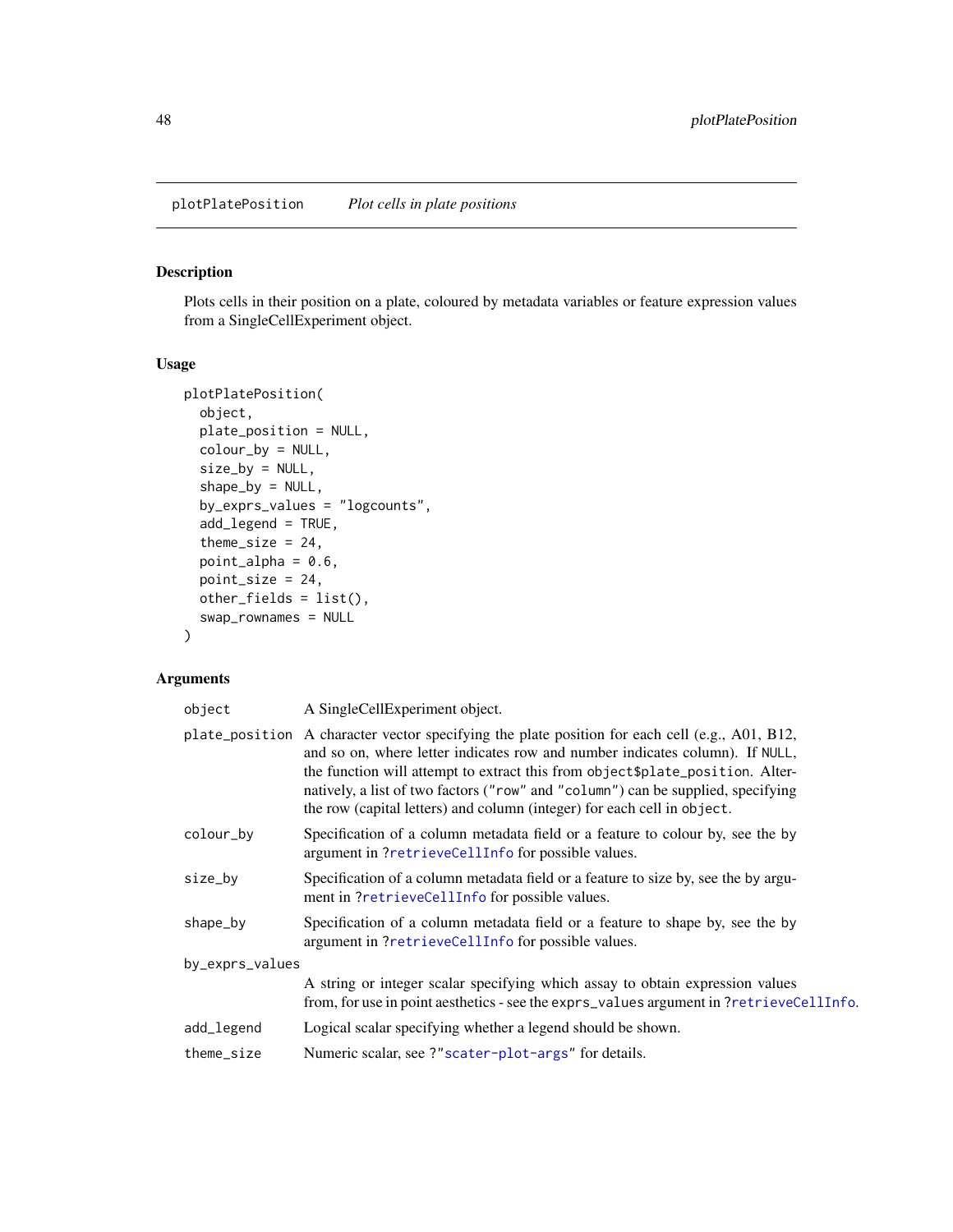# plotPlatePosition 49

| point_alpha   | Numeric scalar specifying the transparency of the points, see ?" scater-plot-args"<br>for details.                           |
|---------------|------------------------------------------------------------------------------------------------------------------------------|
| point_size    | Numeric scalar specifying the size of the points, see ?"scater-plot-args" for<br>details.                                    |
| other_fields  | Additional cell-based fields to include in the data.frame, see ?"scater-plot-args"<br>for details.                           |
| swap_rownames | Column name of rowData(object) to be used to identify features instead of<br>rownames (object) when labelling plot elements. |

# Details

This function expects plate positions to be given in a charcter format where a letter indicates the row on the plate and a numeric value indicates the column. Each cell has a plate position such as "A01", "B12", "K24" and so on. From these plate positions, the row is extracted as the letter, and the column as the numeric part. Alternatively, the row and column identities can be directly supplied by setting plate\_position as a list of two factors.

# Value

A ggplot object.

# Author(s)

Davis McCarthy, with modifications by Aaron Lun

## Examples

```
example_sce <- mockSCE()
example_sce <- logNormCounts(example_sce)
## define plate positions
example_sce$plate_position <- paste0(
   rep(LETTERS[1:5], each = 8),rep(formatC(1:8, width = 2, flag = "0"), 5)\mathcal{L}## plot plate positions
plotPlatePosition(example_sce, colour_by = "Mutation_Status")
plotPlatePosition(example_sce, shape_by = "Treatment",
    color_by = "Gene_0004")plotPlatePosition(example_sce, shape_by = "Treatment", size_by = "Gene_0001",
    colour_by = "Cell_Cycle")
```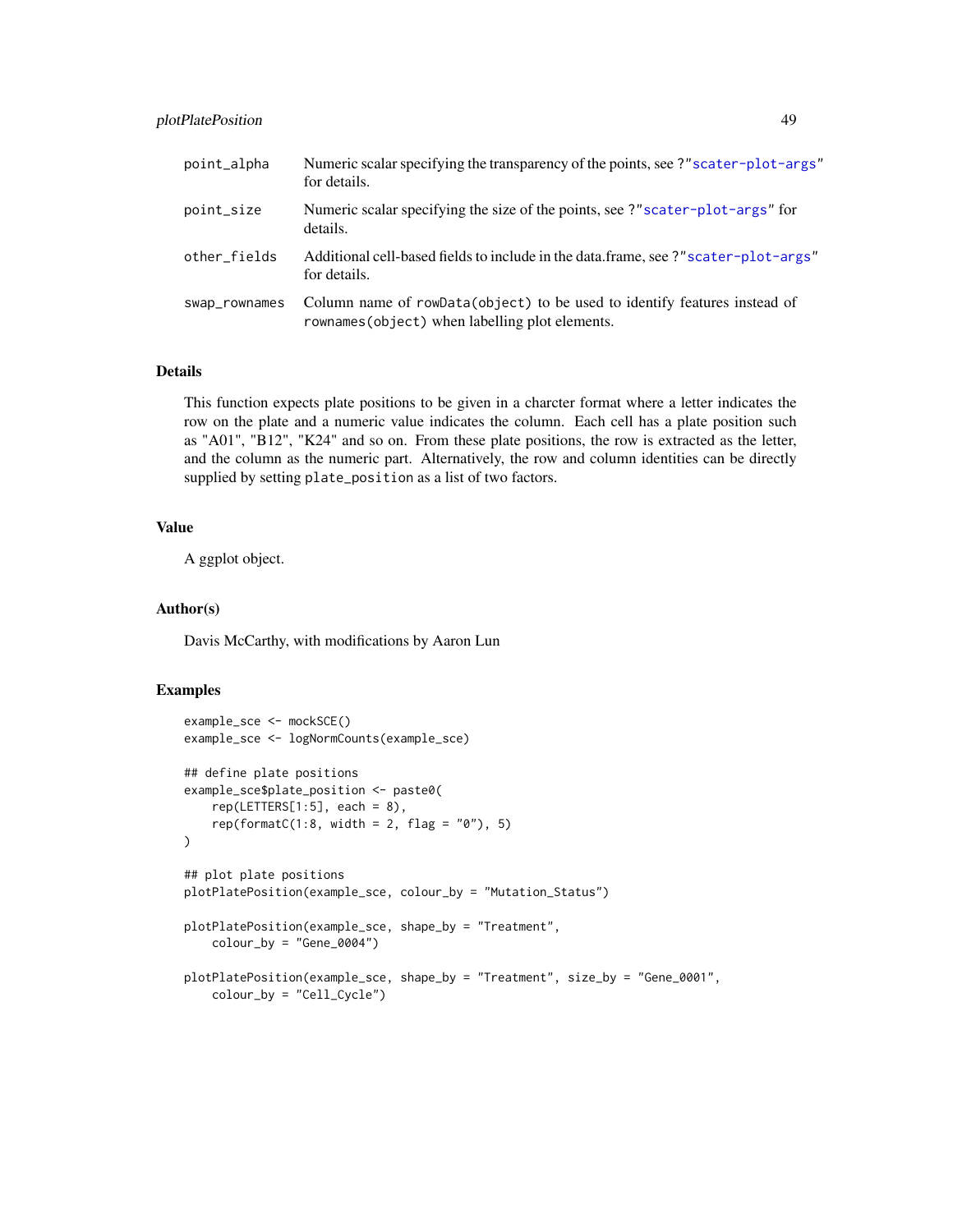<span id="page-49-1"></span><span id="page-49-0"></span>plotReducedDim *Plot reduced dimensions*

# Description

Plot cell-level reduced dimension results stored in a SingleCellExperiment object.

# Usage

```
plotReducedDim(
  object,
  dimred,
  ncomponents = 2,
  percentVar = NULL,
  colour_by = NULL,
  shape_by = NULL,
  size_by = NULL,
  by_exprs_values = "logcounts",
  text_by = NULL,
  text\_size = 5,
  text_colour = "black",
  label_{frm} indel_format = c("%s %i", " (%i%%)"),
  other_fields = list(),
  swap_rownames = NULL,
  point.padding = NA,
  force = 1,
  ...
\mathcal{L}
```

| object      | A SingleCellExperiment object.                                                                                                                                                       |
|-------------|--------------------------------------------------------------------------------------------------------------------------------------------------------------------------------------|
| dimred      | A string or integer scalar indicating the reduced dimension result in reducedDims (object)<br>to plot.                                                                               |
| ncomponents | A numeric scalar indicating the number of dimensions to plot, starting from the<br>first dimension. Alternatively, a numeric vector specifying the dimensions to be<br>plotted.      |
| percentVar  | A numeric vector giving the proportion of variance in expression explained by<br>each reduced dimension. Only expected to be used in PCA settings, e.g., in the<br>plotPCA function. |
| colour_by   | Specification of a column metadata field or a feature to colour by, see the by<br>argument in ?retrieveCellInfo for possible values.                                                 |
| shape_by    | Specification of a column metadata field or a feature to shape by, see the by<br>argument in ?retrieveCellInfo for possible values.                                                  |
| size_by     | Specification of a column metadata field or a feature to size by, see the by argu-<br>ment in ?retrieveCellInfo for possible values.                                                 |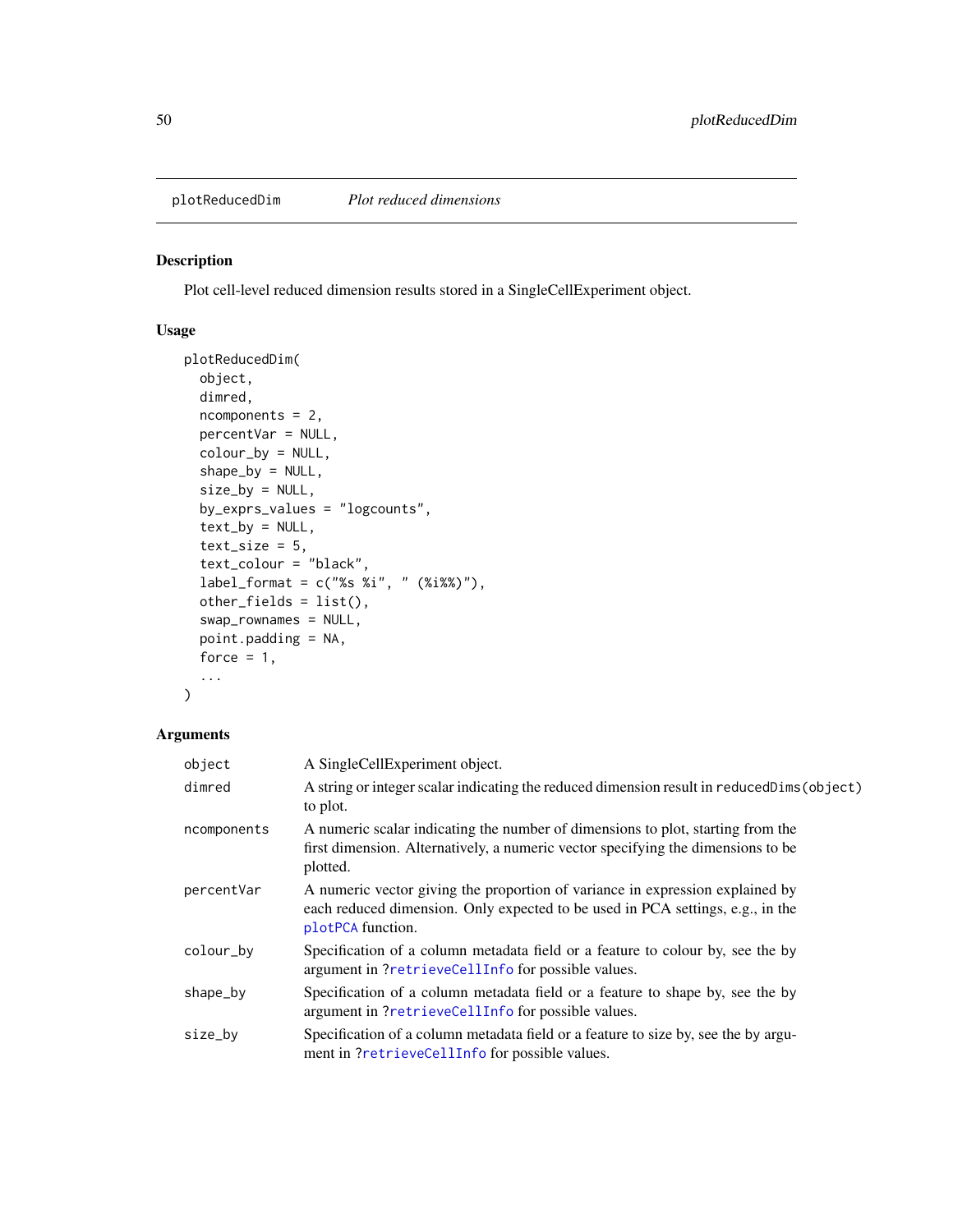<span id="page-50-0"></span>

| by_exprs_values      |                                                                                                                                                                                                                                                                                                                                                                          |  |  |  |
|----------------------|--------------------------------------------------------------------------------------------------------------------------------------------------------------------------------------------------------------------------------------------------------------------------------------------------------------------------------------------------------------------------|--|--|--|
|                      | A string or integer scalar specifying which assay to obtain expression values<br>from, for use in point aesthetics - see the exprs_values argument in?retrieveCellInfo.                                                                                                                                                                                                  |  |  |  |
| text_by              | String specifying the column metadata field with which to add text labels on the<br>plot. This must refer to a categorical field, i.e., coercible into a factor. Alterna-<br>tively, an AsIs vector or data.frame, see ?retrieveCellInfo.                                                                                                                                |  |  |  |
| text_size            | Numeric scalar specifying the size of added text.                                                                                                                                                                                                                                                                                                                        |  |  |  |
| text_colour          | String specifying the colour of the added text.                                                                                                                                                                                                                                                                                                                          |  |  |  |
| label_format         | Character vector of length 2 containing format strings to use for the axis labels.<br>The first string expects a string containing the result type (e.g., "PCA") and an<br>integer containing the component number, while the second string shows the<br>rounded percentage of variance explained and is only relevant when this infor-<br>mation is provided in object. |  |  |  |
| other_fields         | Additional cell-based fields to include in the data.frame, see ?"scater-plot-args"<br>for details.                                                                                                                                                                                                                                                                       |  |  |  |
| swap_rownames        | Column name of rowData(object) to be used to identify features instead of<br>rownames (object) when labelling plot elements.                                                                                                                                                                                                                                             |  |  |  |
| point.padding, force |                                                                                                                                                                                                                                                                                                                                                                          |  |  |  |
|                      | See ?ggrepel::geom_text_repel.                                                                                                                                                                                                                                                                                                                                           |  |  |  |
|                      | Additional arguments for visualization, see ?" scater-plot-args" for details.                                                                                                                                                                                                                                                                                            |  |  |  |

#### Details

If ncomponents is a scalar equal to 2, a scatterplot of the first two dimensions is produced. If ncomponents is greater than 2, a pairs plots for the top dimensions is produced.

Alternatively, if ncomponents is a vector of length 2, a scatterplot of the two specified dimensions is produced. If it is of length greater than 2, a pairs plot is produced containing all pairwise plots between the specified dimensions.

The text\_by option will add factor levels as labels onto the plot, placed at the median coordinate across all points in that level. This is useful for annotating position-related metadata (e.g., clusters) when there are too many levels to distinguish by colour. It is only available for scatterplots.

#### Value

A ggplot object

## Author(s)

Davis McCarthy, with modifications by Aaron Lun

# Examples

```
example_sce <- mockSCE()
example_sce <- logNormCounts(example_sce)
example_sce <- runPCA(example_sce, ncomponents=5)
plotReducedDim(example_sce, "PCA")
```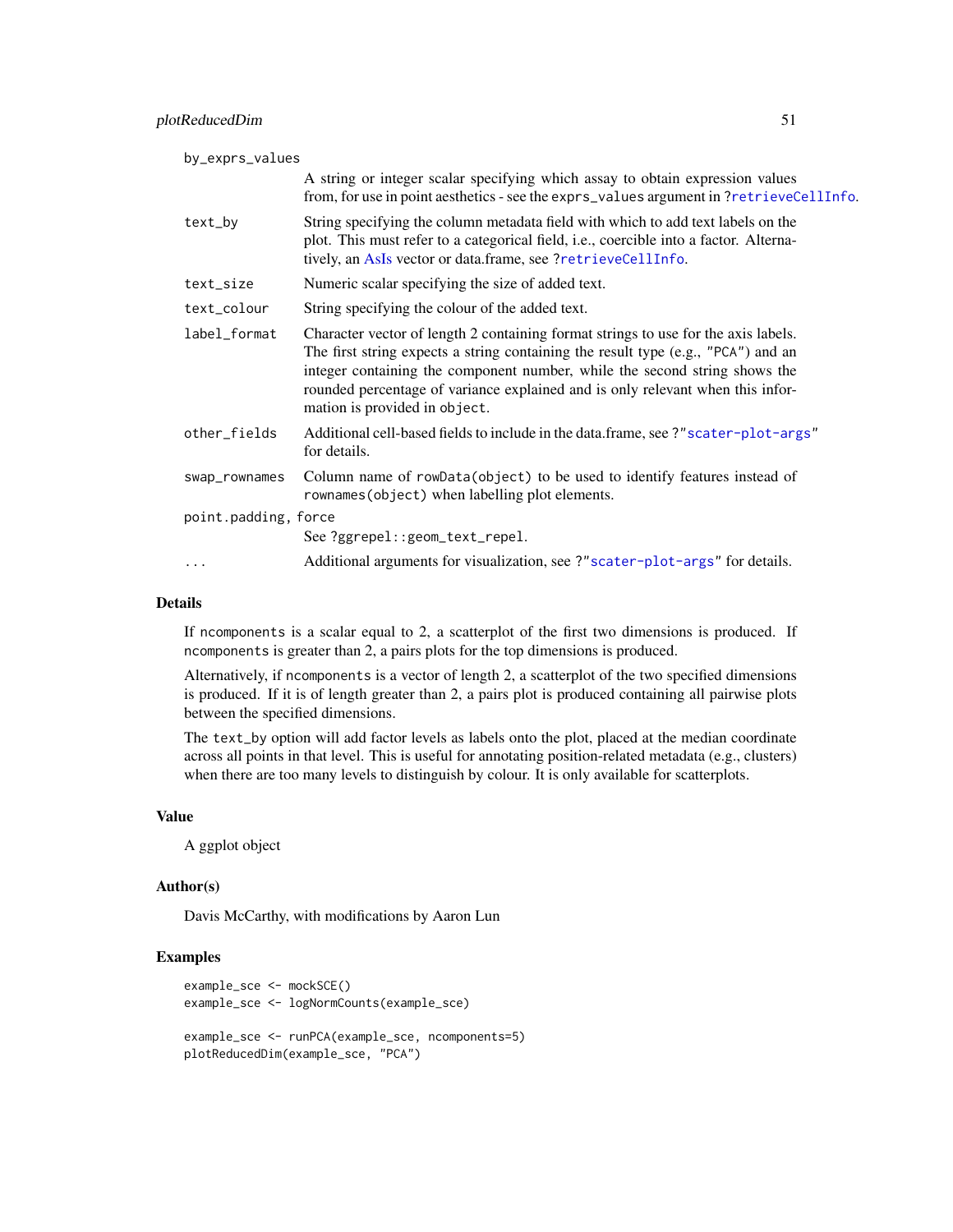```
plotReducedDim(example_sce, "PCA", colour_by="Cell_Cycle")
plotReducedDim(example_sce, "PCA", colour_by="Gene_0001")
plotReducedDim(example_sce, "PCA", ncomponents=5)
plotReducedDim(example_sce, "PCA", ncomponents=5, colour_by="Cell_Cycle",
    shape_by="Treatment")
```
# plotRLE *Plot relative log expression*

# Description

Produce a relative log expression (RLE) plot of one or more transformations of cell expression values.

# Usage

```
plotRLE(
  object,
  exprs_values = "logcounts",
  exprs_logged = TRUE,
  style = "minimal",
  legend = TRUE,ordering = NULL,
  colour_by = NULL,
 by_exprs_values = exprs_values,
 BPPARAM = BiocParallel::bpparam(),
  ...
\mathcal{L}
```

| object       | A SingleCellExperiment object.                                                                                                                                        |
|--------------|-----------------------------------------------------------------------------------------------------------------------------------------------------------------------|
| exprs_values | A string or integer scalar specifying the expression matrix in object to use.                                                                                         |
| exprs_logged | A logical scalar indicating whether the expression matrix is already log-transformed.<br>If not, a $log2$ -transformation $(+1)$ will be performed prior to plotting. |
| style        | String defining the boxplot style to use, either "minimal" (default) or "full";<br>see Details.                                                                       |
| legend       | Logical scalar specifying whether a legend should be shown.                                                                                                           |
| ordering     | A vector specifying the ordering of cells in the RLE plot. This can be useful for<br>arranging cells by experimental conditions or batches.                           |
| colour_by    | Specification of a column metadata field or a feature to colour by, see the by<br>argument in ?retrieveCellInfo for possible values.                                  |

<span id="page-51-0"></span>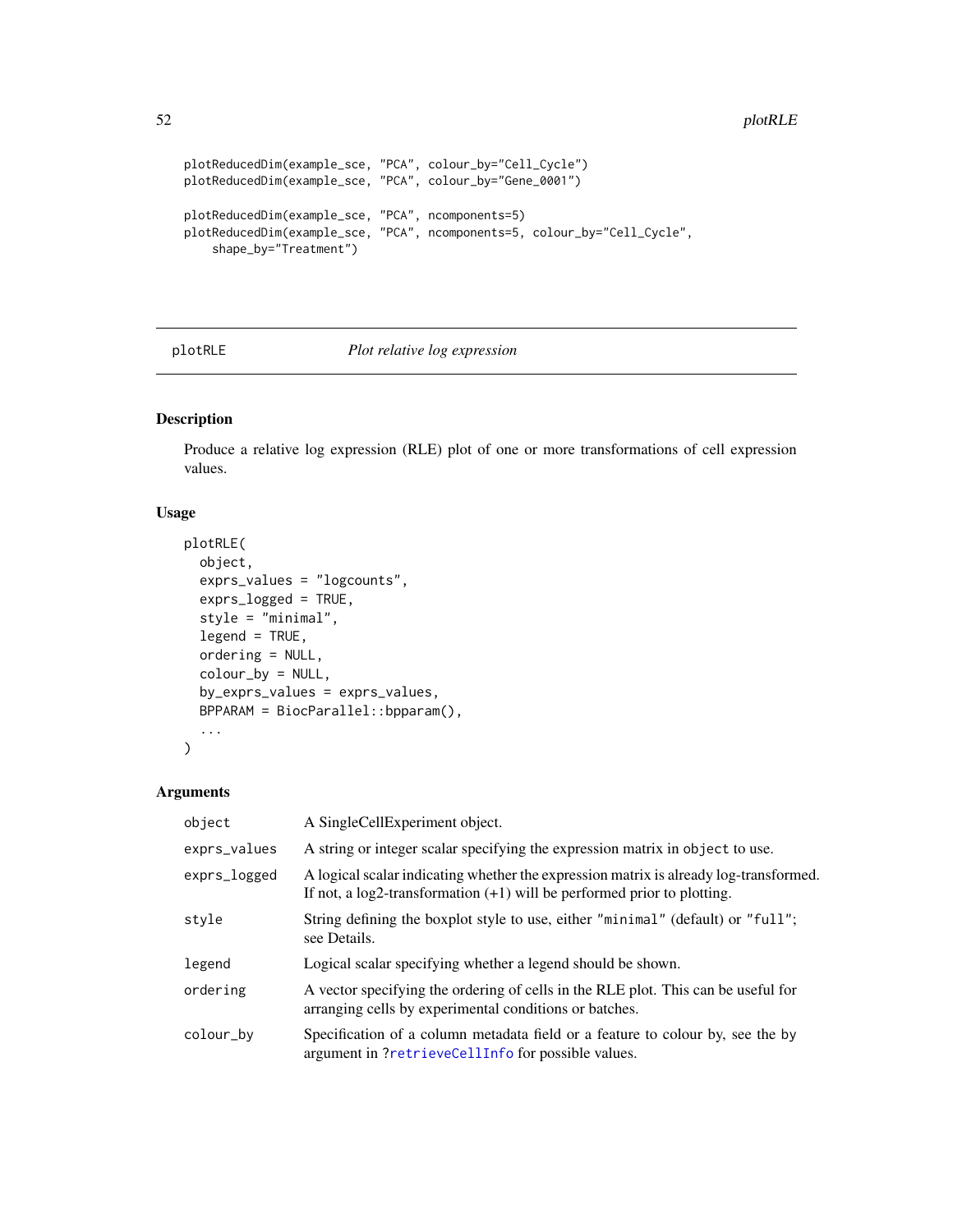#### <span id="page-52-0"></span>plotRLE 53

| by_exprs_values |                                                                                                                                                                          |
|-----------------|--------------------------------------------------------------------------------------------------------------------------------------------------------------------------|
|                 | A string or integer scalar specifying which assay to obtain expression values<br>from, for use in point aesthetics - see the exprs_values argument in ?retrieveCellInfo. |
| <b>BPPARAM</b>  | A BiocParallelParam object to be used to parallelise operations using DelayedArray.                                                                                      |
| .               | further arguments passed to geom_boxplot when style="full".                                                                                                              |

## Details

Relative log expression (RLE) plots are a powerful tool for visualising unwanted variation in high dimensional data. These plots were originally devised for gene expression data from microarrays but can also be used on single-cell expression data. RLE plots are particularly useful for assessing whether a procedure aimed at removing unwanted variation (e.g., scaling normalisation) has been successful.

If style is "full", the usual ggplot2 boxplot is created for each cell. Here, the box shows the interquartile range and whiskers extend no more than 1.5 times the IQR from the hinge (the 25th or 75th percentile). Data beyond the whiskers are called outliers and are plotted individually. The median (50th percentile) is shown with a white bar. This approach is detailed and flexible, but can take a long time to plot for large datasets.

If style is "minimal", a Tufte-style boxplot is created for each cell. Here, the median is shown with a circle, the IQR in a grey line, and "whiskers" (as defined above) for the plots are shown with coloured lines. No outliers are shown for this plot style. This approach is more succinct and faster for large numbers of cells.

#### Value

A ggplot object

# Author(s)

Davis McCarthy, with modifications by Aaron Lun

#### References

Gandolfo LC, Speed TP (2017). RLE plots: visualising unwanted variation in high dimensional data. *arXiv*.

#### Examples

```
example_sce <- mockSCE()
example_sce <- logNormCounts(example_sce)
plotRLE(example_sce, colour_by = "Mutation_Status", style = "minimal")
plotRLE(example_sce, colour_by = "Mutation_Status", style = "full",
      outlier.alpha = 0.1, outlier.shape = 3, outlier.size = 0)
```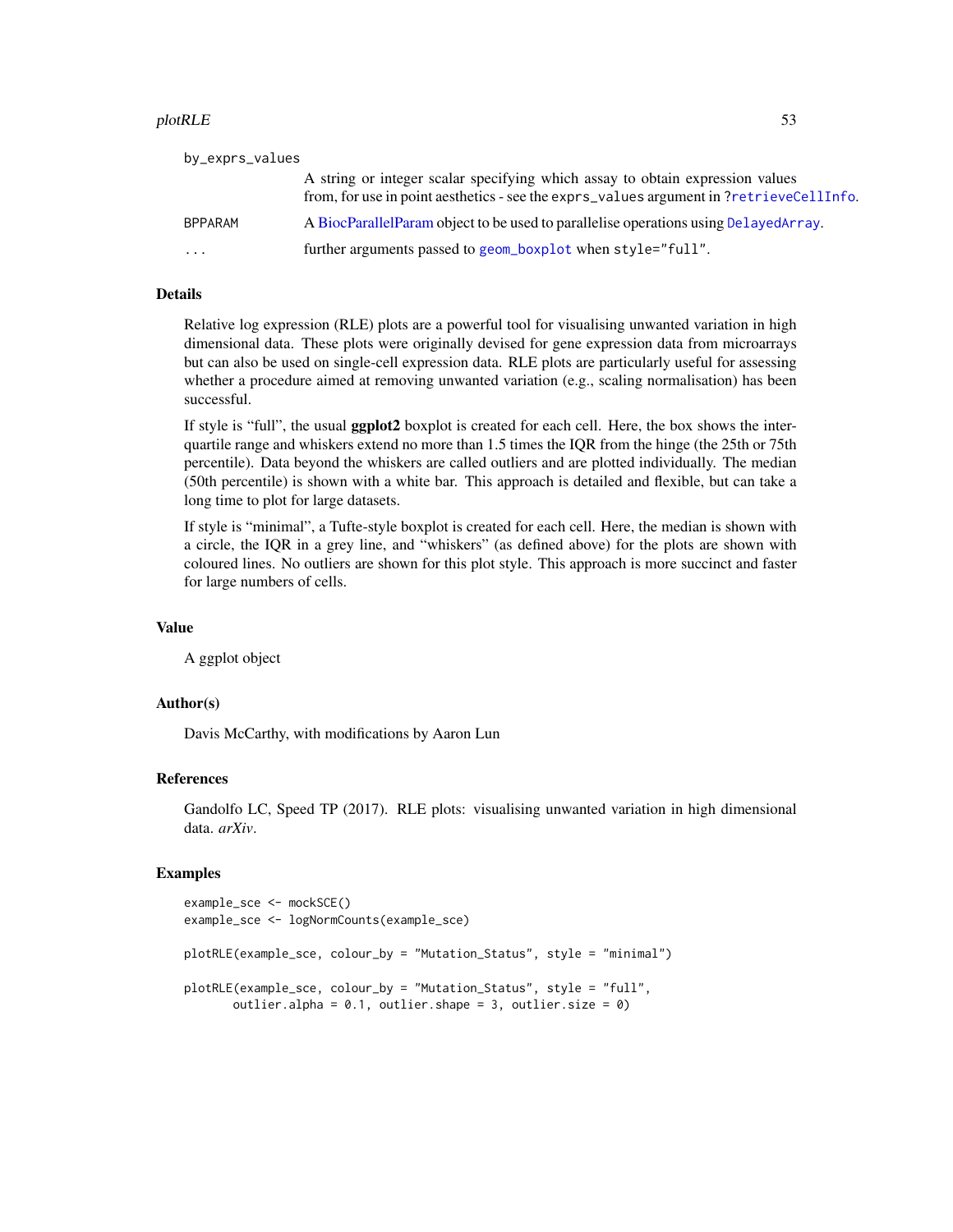<span id="page-53-1"></span><span id="page-53-0"></span>

# Description

Plot row-level (i.e., gene) metadata from a SingleCellExperiment object.

# Usage

```
plotRowData(
 object,
 y,
 x = NULL,colour_by = NULL,
 shape_by = NULL,
 size_by = NULL,
 by_exprs_values = "logcounts",
 other_fields = list(),
  ...
)
```

| object          | A SingleCellExperiment object containing expression values and experimental<br>information.                                                                                                  |  |  |  |
|-----------------|----------------------------------------------------------------------------------------------------------------------------------------------------------------------------------------------|--|--|--|
| y               | String specifying the column-level metadata field to show on the y-axis. Alter-<br>natively, an AsIs vector or data.frame, see ?retrieveFeatureInfo.                                         |  |  |  |
| $\mathsf{x}$    | String specifying the column-level metadata to show on the x-axis. Alterna-<br>tively, an AsIs vector or data.frame, see ?retrieveFeatureInfo. If NULL, noth-<br>ing is shown on the x-axis. |  |  |  |
| colour_by       | Specification of a row metadata field or a cell to colour by, see ?retrieveFeatureInfo<br>for possible values.                                                                               |  |  |  |
| shape_by        | Specification of a row metadata field or a cell to shape by, see ?retrieveFeatureInfo<br>for possible values.                                                                                |  |  |  |
| size_by         | Specification of a row metadata field or a cell to size by, see ?retrieveFeatureInfo<br>for possible values.                                                                                 |  |  |  |
| by_exprs_values |                                                                                                                                                                                              |  |  |  |
|                 | A string or integer scalar specifying which assay to obtain expression values<br>from, for use in point aesthetics - see ?retrieveFeatureInfo for details.                                   |  |  |  |
| other_fields    | Additional feature-based fields to include in the data.frame, see ?"scater-plot-args"<br>for details.                                                                                        |  |  |  |
| $\cdots$        | Additional arguments for visualization, see ?" scater-plot-args" for details.                                                                                                                |  |  |  |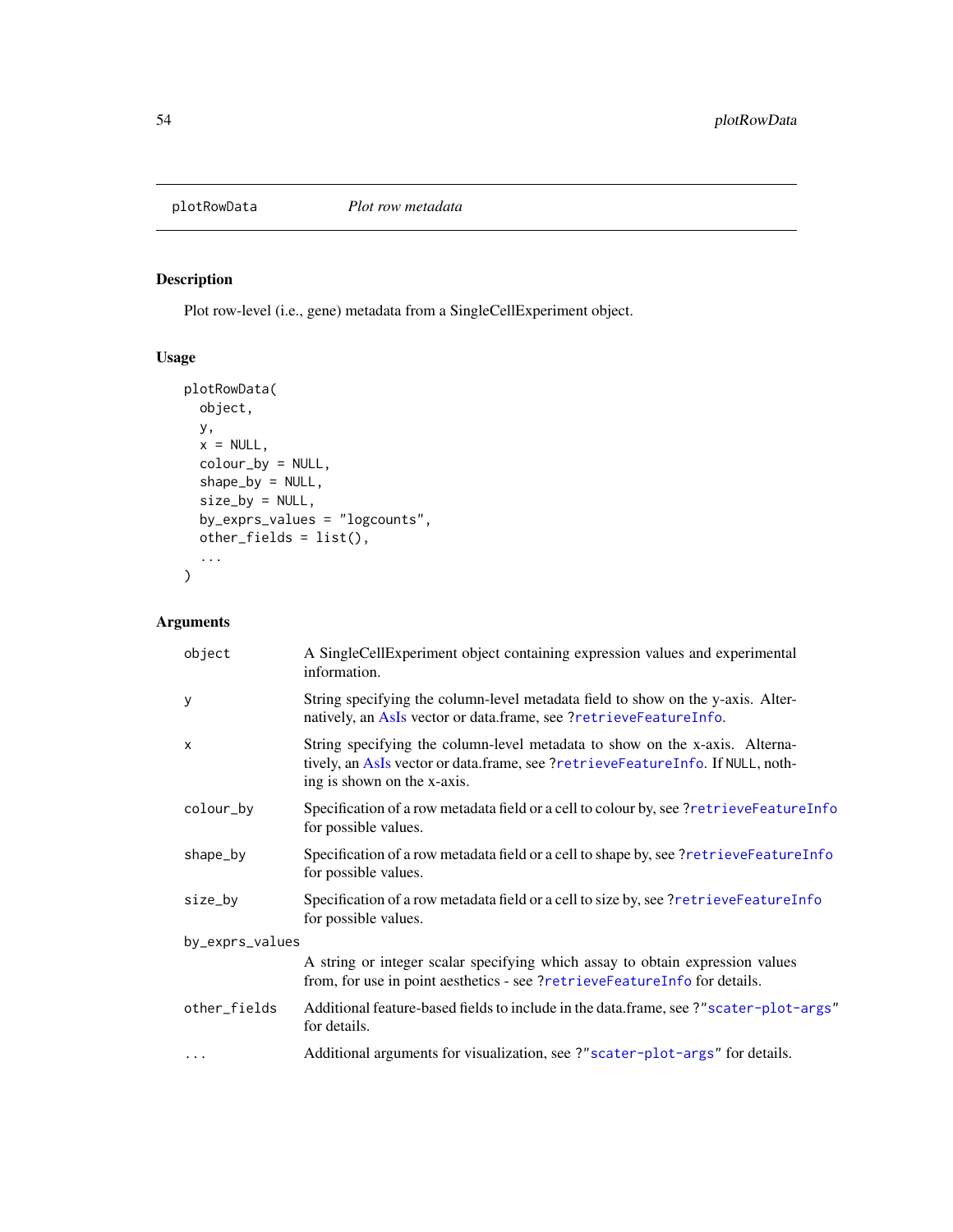#### <span id="page-54-0"></span>plotScater 55

## Details

If y is continuous and  $x=$  NULL, a violin plot is generated. If  $x$  is categorical, a grouped violin plot will be generated, with one violin for each level of x. If x is continuous, a scatter plot will be generated.

If y is categorical and x is continuous, horizontal violin plots will be generated. If x is missing or categorical, rectangule plots will be generated where the area of a rectangle is proportional to the number of points for a combination of factors.

## Value

A [ggplot](#page-0-0) object.

## Examples

```
example_sce <- mockSCE()
example_sce <- logNormCounts(example_sce)
rowData(example_sce) <- cbind(rowData(example_sce),
   perFeatureQCMetrics(example_sce))
plotRowData(example_sce, y="detected", x="mean") +
```

```
scale_x_log10()
```
plotScater *Plot an overview of expression for each cell*

#### Description

Plot the relative proportion of the library size that is accounted for by the most highly expressed features for each cell in a SingleCellExperiment object.

#### Usage

```
plotScater(
  x,
  nfeatures = 500,
  exprs_values = "counts",
  colour_by = NULL,
  by_exprs_values = exprs_values,
  block1 = NULL,block2 = NULL,
  ncol = 3,
  line\_width = 1.5,
  theme_size = 10)
```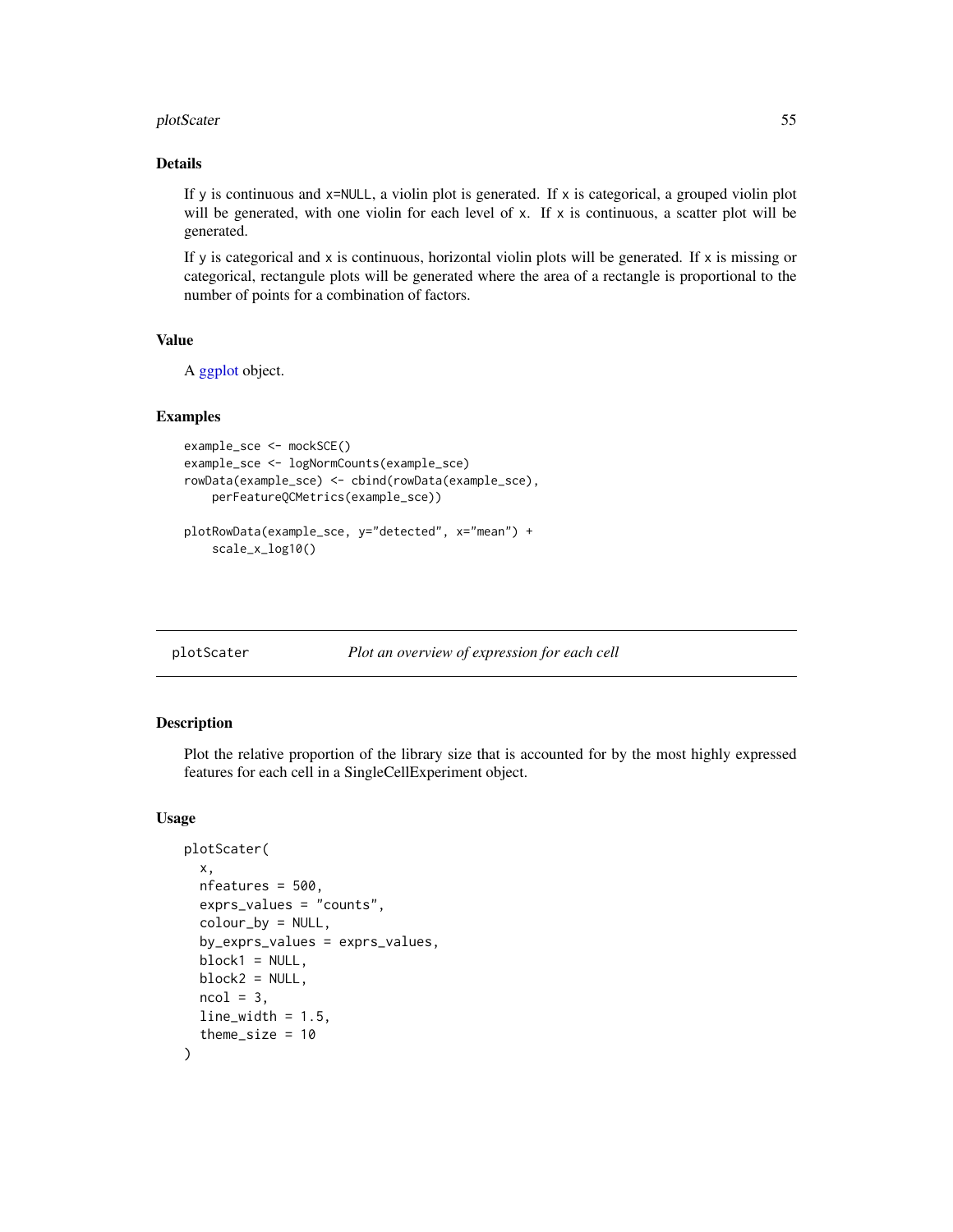## <span id="page-55-0"></span>**Arguments**

| X               | A SingleCellExperiment object.                                                                                                                                                                                                                    |  |  |  |  |
|-----------------|---------------------------------------------------------------------------------------------------------------------------------------------------------------------------------------------------------------------------------------------------|--|--|--|--|
| nfeatures       | Numeric scalar indicating the number of top-expressed features to show n the<br>plot.                                                                                                                                                             |  |  |  |  |
| exprs_values    | String or integer scalar indicating which assay of object should be used to<br>obtain the expression values for this plot.                                                                                                                        |  |  |  |  |
| colour_by       | Specification of a column metadata field or a feature to colour by, see the by<br>argument in ?retrieveCellInfo for possible values. The curve for each cell<br>will be coloured according to this specification.                                 |  |  |  |  |
| by_exprs_values |                                                                                                                                                                                                                                                   |  |  |  |  |
|                 | A string or integer scalar specifying which assay to obtain expression values<br>from, for use in point aesthetics - see the exprs_values argument in ?retrieveCellInfo.                                                                          |  |  |  |  |
| block1          | String specifying the column-level metadata field by which to separate the cells<br>into separate panels in the plot. Alternatively, an AsIs vector or data frame, see<br>?retrieveCellInfo. Default is NULL, in which case there is no blocking. |  |  |  |  |
| block2          | Same as block1, providing another level of blocking.                                                                                                                                                                                              |  |  |  |  |
| ncol            | Number of columns to use for facet_wrap if only one block is defined.                                                                                                                                                                             |  |  |  |  |
| line_width      | Numeric scalar specifying the line width.                                                                                                                                                                                                         |  |  |  |  |
| theme_size      | Numeric scalar specifying the font size to use for the plotting theme.                                                                                                                                                                            |  |  |  |  |

# Details

For each cell, the features are ordered from most-expressed to least-expressed. The cumulative proportion of the total expression for the cell is computed across the top nfeatures features. These plots can flag cells with a very high proportion of the library coming from a small number of features; such cells are likely to be problematic for downstream analyses.

Using the colour and blocking arguments can flag overall differences in cells under different experimental conditions or affected by different batch and other variables. If only one of block1 and block2 are specified, each panel corresponds to a separate level of the specified blocking factor. If both are specified, each panel corresponds to a combination of levels.

## Value

A [ggplot](#page-0-0) object.

#### Author(s)

Davis McCarthy, with modifications by Aaron Lun

#### Examples

```
example_sce <- mockSCE()
plotScater(example_sce)
plotScater(example_sce, exprs_values = "counts", colour_by = "Cell_Cycle")
plotScater(example_sce, block1 = "Treatment", colour_by = "Cell_Cycle")
```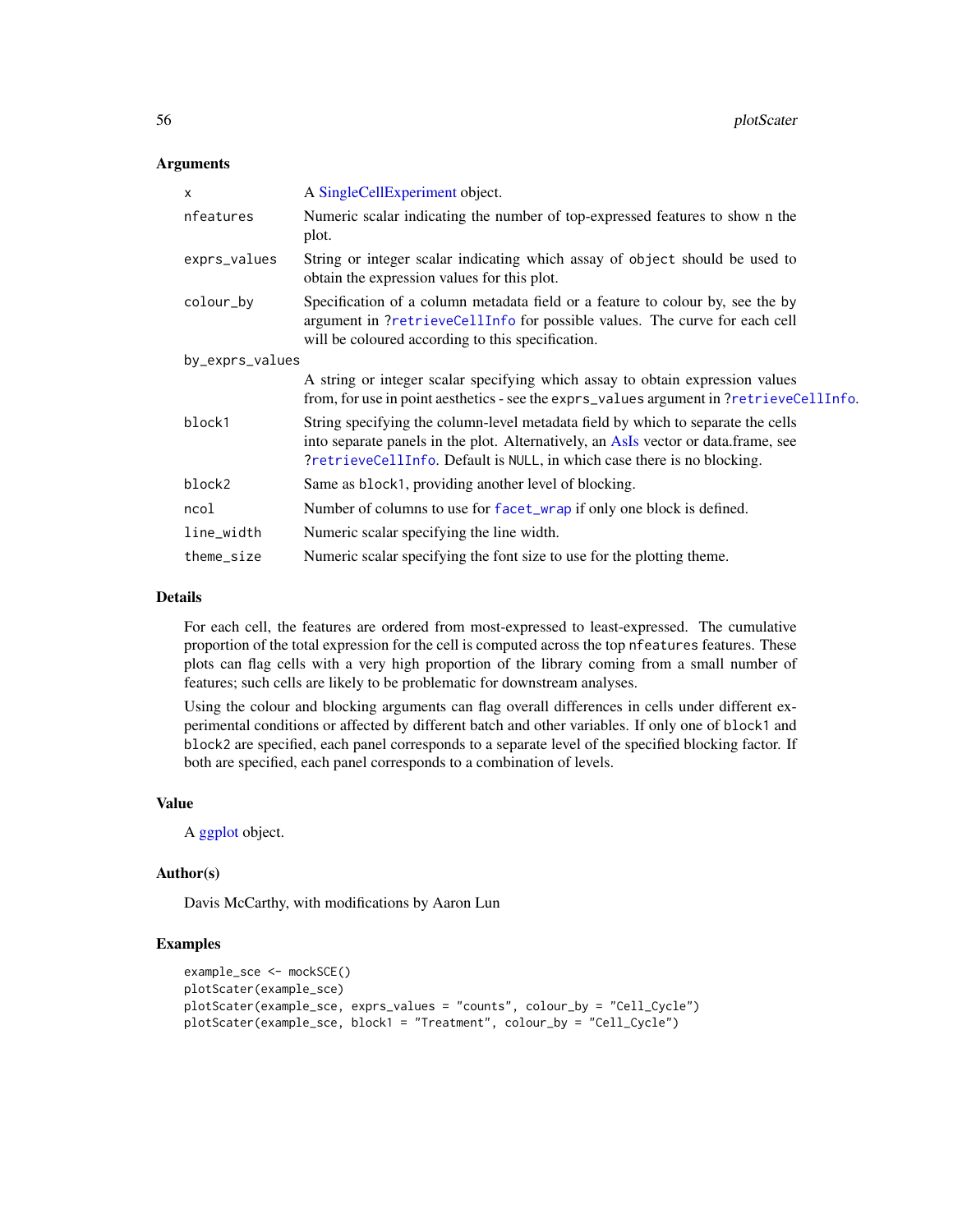<span id="page-56-1"></span>Reduced dimension plots

*Plot specific reduced dimensions*

#### <span id="page-56-0"></span>Description

Wrapper functions to create plots for specific types of reduced dimension results in a SingleCellExperiment object.

#### Usage

```
plotPCASCE(object, ..., ncomponents = 2)
plotTSNE(object, ..., ncomponents = 2)
plotUMAP(object, ..., ncomponents = 2)
plotDiffusionMap(object, ..., ncomponents = 2)
plotMDS(object, ..., ncomponents = 2)
plotNMF(object, ..., ncomponents = 2)
## S4 method for signature 'SingleCellExperiment'
plotPCA(object, ..., ncomponents = 2)
```
## Arguments

| object      | A SingleCellExperiment object.                                                 |
|-------------|--------------------------------------------------------------------------------|
| $\ddotsc$   | Additional arguments to pass to plot Reduced Dim.                              |
| ncomponents | Numeric scalar indicating the number of dimensions components to (calculate    |
|             | and) plot. This can also be a numeric vector, see ?plotReducedDim for details. |

# Details

Each function is a convenient wrapper around [plotReducedDim](#page-49-0) that searches the [reducedDims](#page-0-0) slot for an appropriately named dimensionality reduction result:

- "PCA" for plotPCA
- "TSNE" for plotTSNE
- "DiffusionMap" for plotDiffusionMap
- "MDS" for "plotMDS"
- "NMF" for "plotNMF"
- "UMAP" for "plotUMAP"

Its only purpose is to streamline workflows to avoid the need to specify the dimred argument.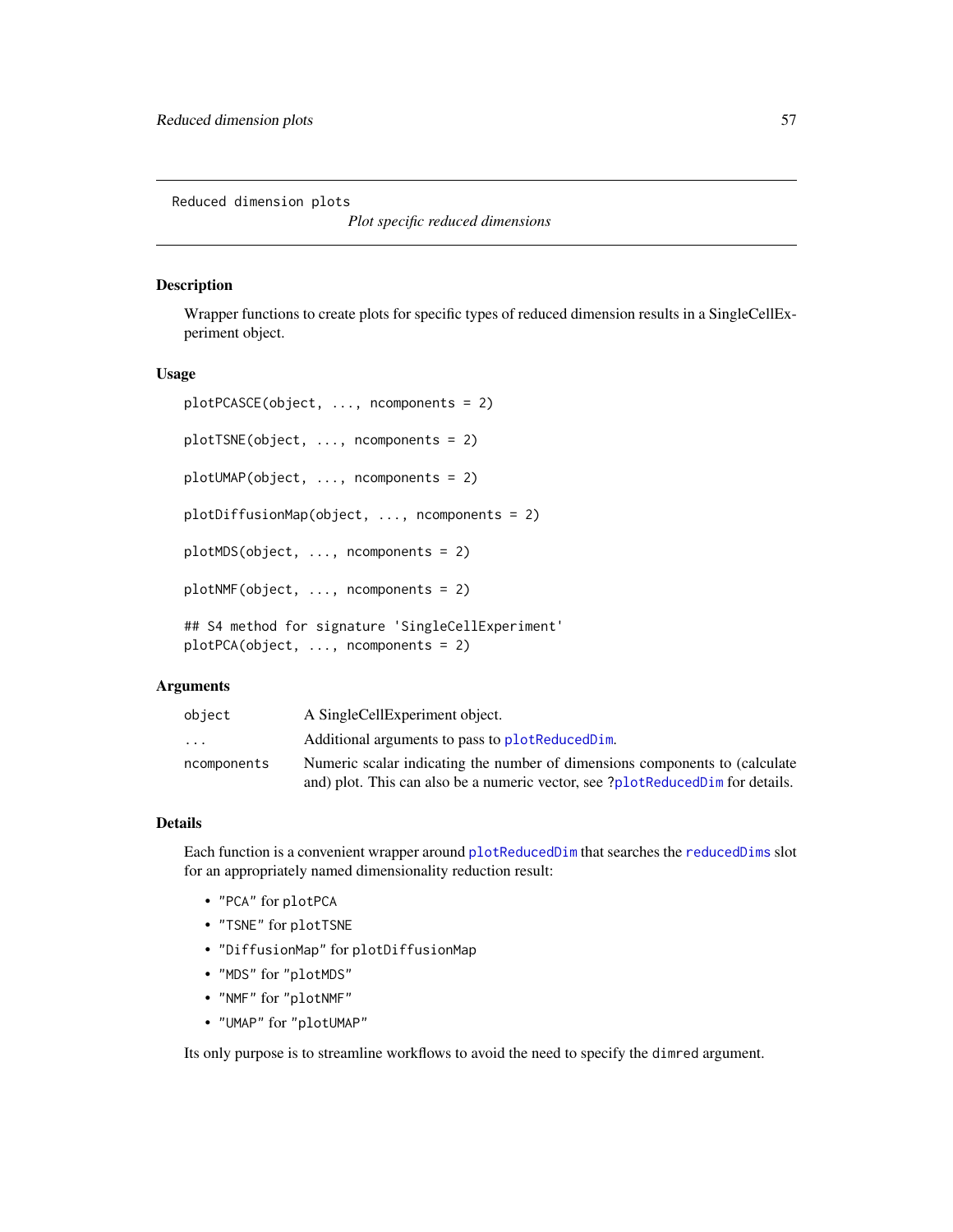# <span id="page-57-1"></span>Value

A [ggplot](#page-0-0) object.

# Author(s)

Davis McCarthy, with modifications by Aaron Lun

# See Also

[runPCA](#page-10-0), [runDiffusionMap](#page-21-0), [runTSNE](#page-14-0), [runMDS](#page-4-0), [runNMF](#page-7-0), and [runUMAP](#page-18-0), for the functions that actually perform the calculations.

[plotReducedDim](#page-49-0), for the underlying plotting function.

# Examples

```
example_sce <- mockSCE()
example_sce <- logNormCounts(example_sce)
example_sce <- runPCA(example_sce)
## Examples plotting PC1 and PC2
plotPCA(example_sce)
plotPCA(example_sce, colour_by = "Cell_Cycle")
plotPCA(example_sce, colour_by = "Cell_Cycle", shape_by = "Treatment")
## Examples plotting more than 2 PCs
plotPCA(example_sce, ncomponents = 4, colour_by = "Treatment",
    shape_by = "Mutation_Status")
## Same for TSNE:
example_sce <- runTSNE(example_sce)
plotTSNE(example_sce, colour_by="Mutation_Status")
## Not run:
## Same for DiffusionMaps:
example_sce <- runDiffusionMap(example_sce)
plotDiffusionMap(example_sce)
## End(Not run)
## Same for MDS plots:
example_sce <- runMDS(example_sce)
```
<span id="page-57-0"></span>plotMDS(example\_sce)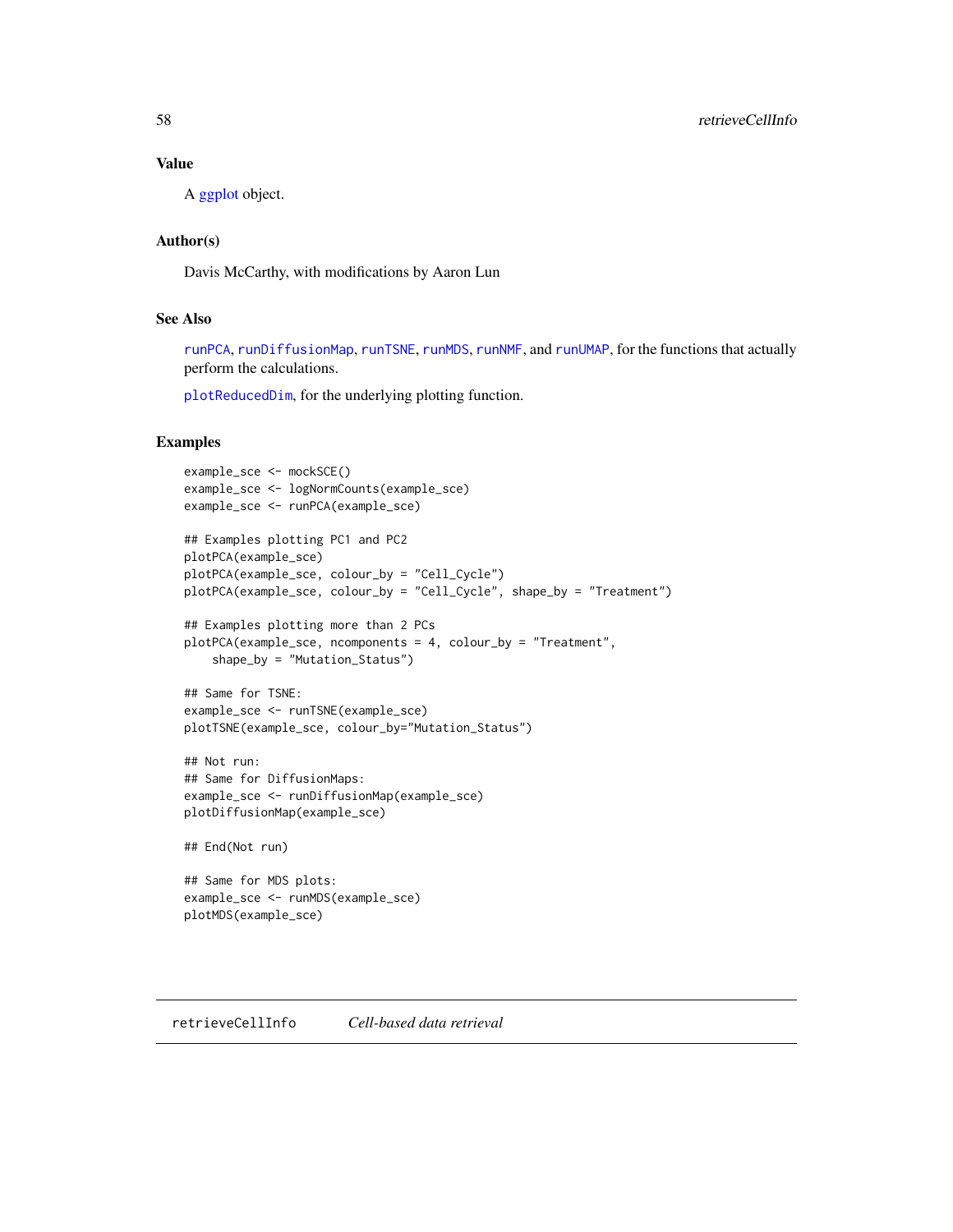# <span id="page-58-0"></span>retrieveCellInfo 59

#### Description

Retrieves a per-cell (meta)data field from a [SingleCellExperiment](#page-0-0) based on a single keyword, typically for use in visualization functions.

#### Usage

```
retrieveCellInfo(
  x,
  by,
  search = c("colData", "assays", "altExps"),
  exprs_values = "logcounts",
  swap_rownames = NULL
)
```
## Arguments

| x             | A Single Cell Experiment object.                                                                                             |
|---------------|------------------------------------------------------------------------------------------------------------------------------|
| bν            | A string specifying the field to extract (see Details). Alternatively, a data frame,<br>DataFrame or an AsIs vector.         |
| search        | Character vector specifying the types of data or metadata to use.                                                            |
| exprs_values  | String or integer scalar specifying the assay from which expression values should<br>be extracted.                           |
| swap_rownames | Column name of rowData(object) to be used to identify features instead of<br>rownames (object) when labelling plot elements. |

#### Details

Given an [AsIs-](#page-0-0)wrapped vector in by, this function will directly return the vector values as value, while name is set to an empty string. For data.frame or DataFrame instances with a single column, this function will return the vector from that column as value and the column name as name. This allows downstream visualization functions to accommodate arbitrary inputs for adjusting aesthetics.

Given a character string in by, this function will:

- 1. Search [colData](#page-0-0) for a column named by, and return the corresponding field as the output value. We do not consider nested elements within the colData.
- 2. Search assay $(x, \text{expressed})$  for a row named by, and return the expression vector for this feature as the output value.
- 3. Search each alternative experiment in  $altExpress(x)$  for a row names by, and return the expression vector for this feature at exprs\_values as the output value.

Any match will cause the function to return without considering later possibilities. The search can be modified by changing the presence and ordering of elements in search.

If there is a name clash that results in retrieval of an unintended field, users should explicitly set by to a data.frame, DataFrame or AsIs-wrapped vector containing the desired values. Developers can also consider setting search to control the fields that are returned.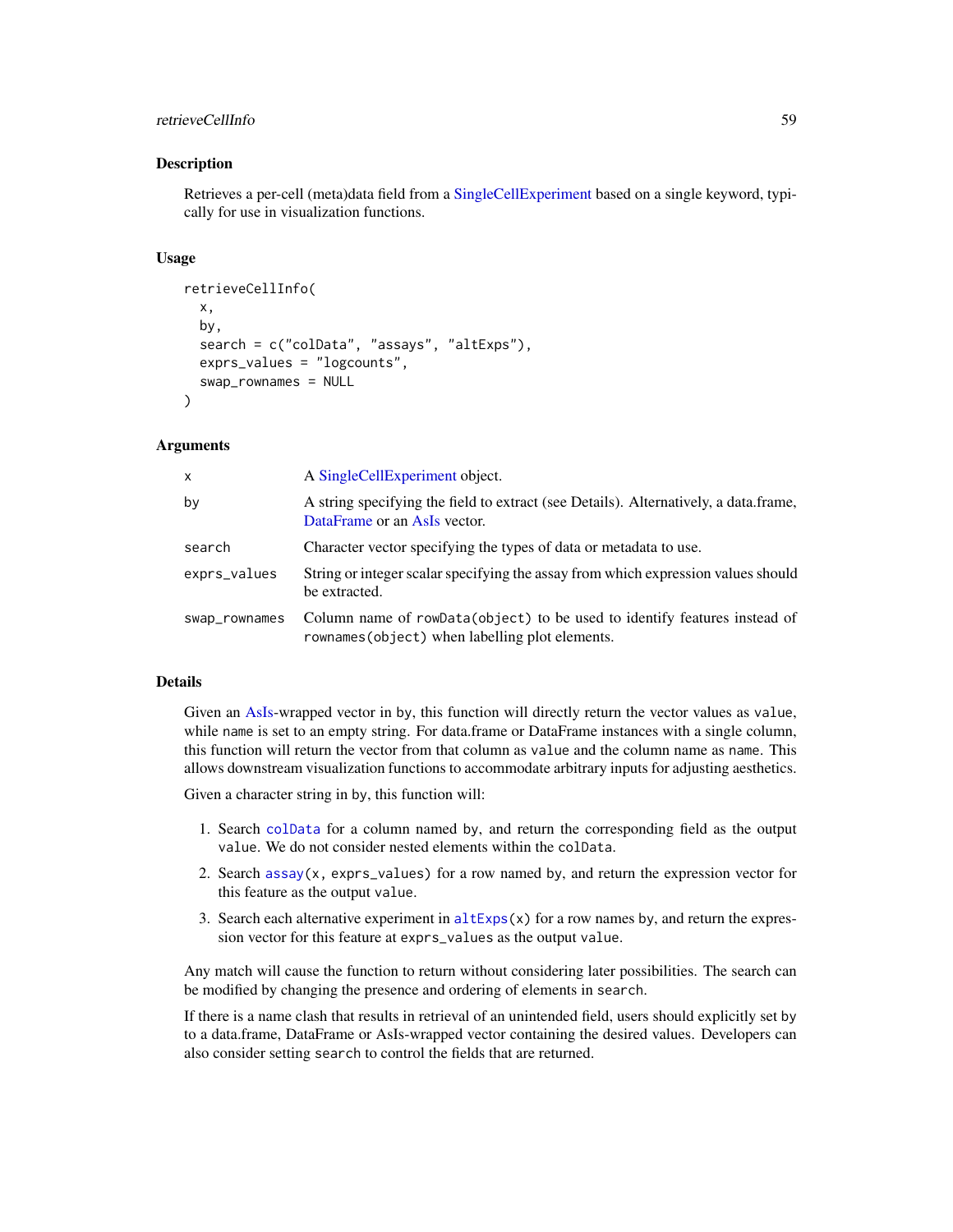## Value

A list containing name, a string with the name of the extracted field (usually identically to by); and value, a vector of length equal to ncol(x) containing per-cell (meta)data values. If by=NULL, both name and value are set to NULL.

#### Author(s)

Aaron Lun

# See Also

[makePerCellDF](#page-0-0), which provides a more user-friendly interface to this function.

[plotColData](#page-31-0), [plotReducedDim](#page-49-0), [plotExpression](#page-38-0), [plotPlatePosition](#page-47-0), and most other cell-based plotting functions.

## Examples

```
example_sce <- mockSCE()
example_sce <- logNormCounts(example_sce)
retrieveCellInfo(example_sce, "Cell_Cycle")
retrieveCellInfo(example_sce, "Gene_0001")
arbitrary.field <- rnorm(ncol(example_sce))
retrieveCellInfo(example_sce, I(arbitrary.field))
retrieveCellInfo(example_sce, data.frame(stuff=arbitrary.field))
```
<span id="page-59-0"></span>retrieveFeatureInfo *Feature-based data retrieval*

# Description

Retrieves a per-feature (meta)data field from a [SingleCellExperiment](#page-0-0) based on a single keyword, typically for use in visualization functions.

# Usage

```
retrieveFeatureInfo(
 x,
 by,
  search = c("rowData", "assays"),
  exprs_values = "logcounts"
)
```
<span id="page-59-1"></span>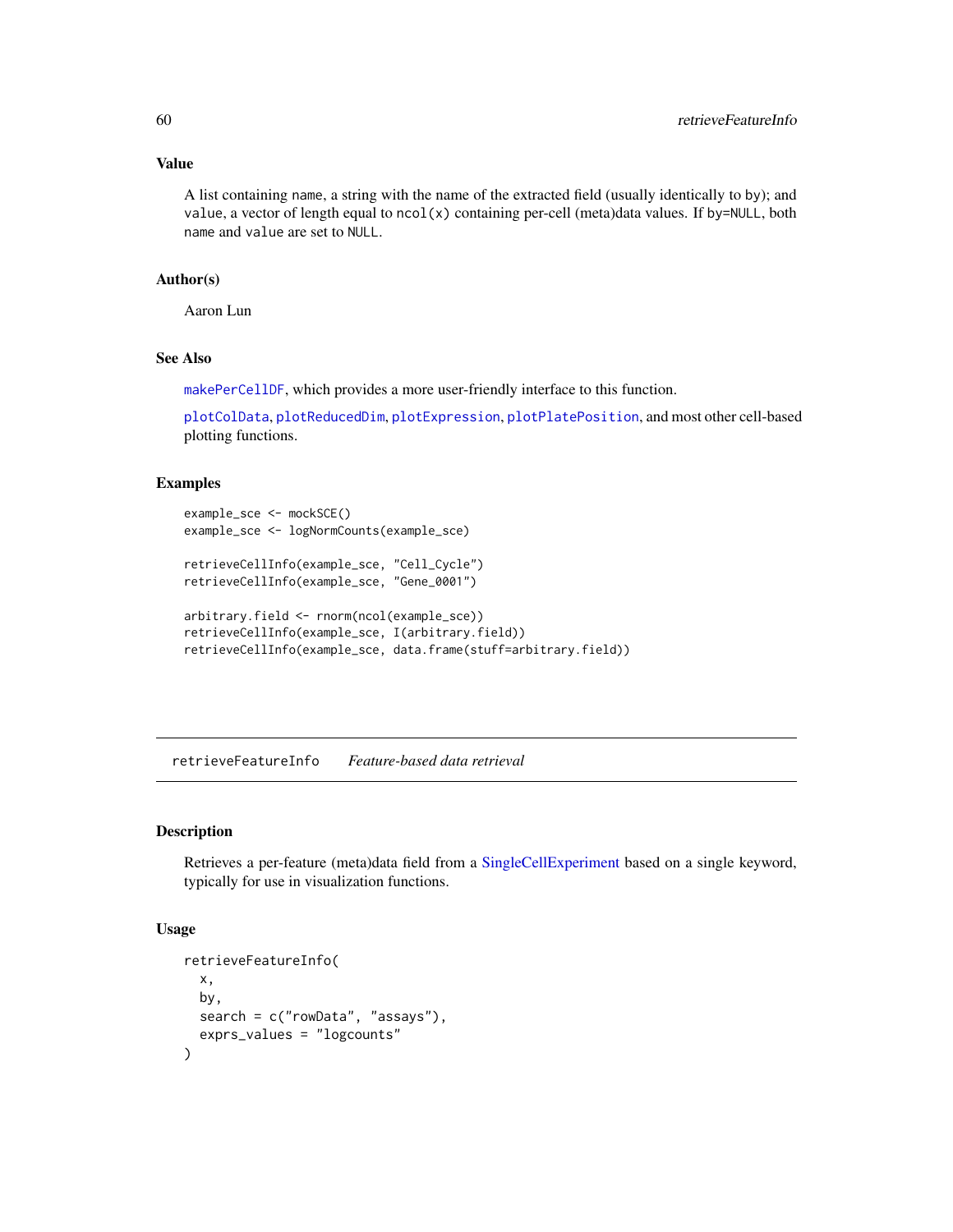# <span id="page-60-0"></span>retrieveFeatureInfo 61

#### **Arguments**

| x            | A SingleCellExperiment object.                                                                                       |  |  |  |
|--------------|----------------------------------------------------------------------------------------------------------------------|--|--|--|
| by           | A string specifying the field to extract (see Details). Alternatively, a data frame,<br>DataFrame or an AsIs vector. |  |  |  |
| search       | Character vector specifying the types of data or metadata to use.                                                    |  |  |  |
| exprs_values | String or integer scalar specifying the assay from which expression values should<br>be extracted.                   |  |  |  |

#### Details

Given a AsIs-wrapped vector in by, this function will directly return the vector values as value, while name is set to an empty string. For data.frame or DataFrame instances with a single column, this function will return the vector from that column as value and the column name as name. This allows downstream visualization functions to accommodate arbitrary inputs for adjusting aesthetics.

Given a character string in by, this function will:

- 1. Search [rowData](#page-0-0) for a column named by, and return the corresponding field as the output value. We do not consider nested elements within the rowData.
- 2. Search assay $(x, \text{expressed})$  for a column named by, and return the expression vector for this feature as the output value.

Any match will cause the function to return without considering later possibilities. The search can be modified by changing the presence and ordering of elements in search.

If there is a name clash that results in retrieval of an unintended field, users should explicitly set by to a data.frame, DataFrame or AsIs-wrapped vector containing the desired values. Developers can also consider setting search to control the fields that are returned.

# Value

A list containing name, a string with the name of the extracted field (usually identically to by); and value, a vector of length equal to  $ncol(x)$  containing per-feature (meta)data values. If by=NULL, both name and value are set to NULL.

#### Author(s)

Aaron Lun

#### See Also

[makePerFeatureDF](#page-0-0), which provides a more user-friendly interface to this function.

[plotRowData](#page-53-0) and other feature-based plotting functions.

## Examples

```
example_sce <- mockSCE()
example_sce <- logNormCounts(example_sce)
rowData(example_sce)$blah <- sample(LETTERS,
   nrow(example_sce), replace=TRUE)
```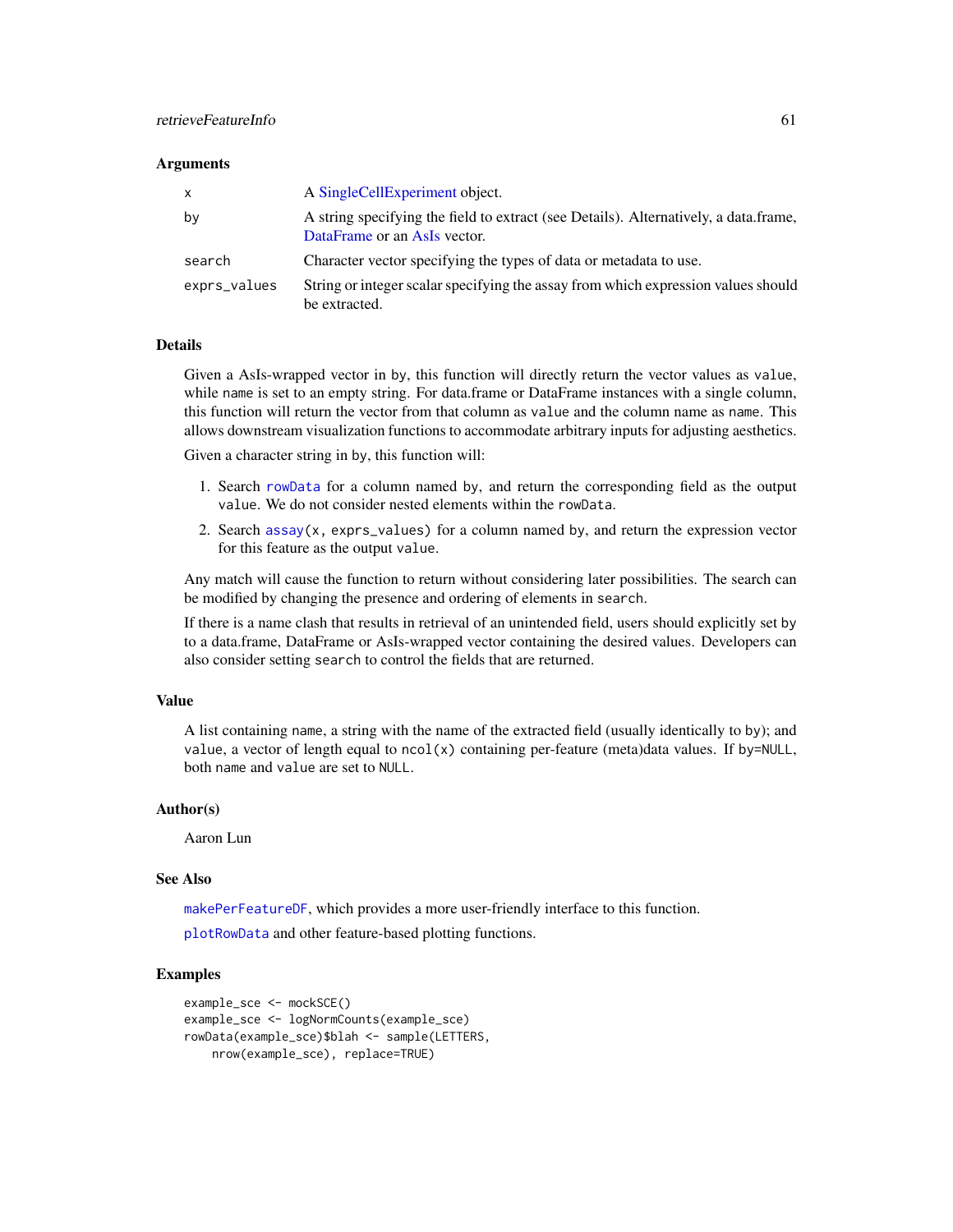```
str(retrieveFeatureInfo(example_sce, "blah"))
str(retrieveFeatureInfo(example_sce, "Cell_001"))
arbitrary.field <- rnorm(nrow(example_sce))
str(retrieveFeatureInfo(example_sce, I(arbitrary.field)))
str(retrieveFeatureInfo(example_sce, data.frame(stuff=arbitrary.field)))
```
runColDataPCA *Perform PCA on column metadata*

# Description

Perform a principal components analysis (PCA) on cells, based on the column metadata in a SingleCellExperiment object.

## Usage

```
runColDataPCA(
 x,
 ncomponents = 2,
 variables = NULL,
  scale = TRUE,
 outliers = FALSE,
 BSPARAM = ExactParam(),
 BPPARAM = SerialParam(),
 name = "PCA_coldata"
)
```

| x              | A SingleCellExperiment object.                                                                                                                                                                        |  |  |  |  |
|----------------|-------------------------------------------------------------------------------------------------------------------------------------------------------------------------------------------------------|--|--|--|--|
| ncomponents    | Numeric scalar indicating the number of principal components to obtain.                                                                                                                               |  |  |  |  |
| variables      | List of strings or a character vector indicating which variables in coldata $(x)$ to<br>use. If a list, each entry can also be an AsIs vector or a data. frame, as described<br>in ?retrieveCellInfo. |  |  |  |  |
| scale          | Logical scalar, should the expression values be standardised so that each feature<br>has unit variance? This will also remove features with standard deviations below<br>$1e-8$ .                     |  |  |  |  |
| outliers       | Logical indicating whether outliers should be detected based on PCA coordi-<br>nates.                                                                                                                 |  |  |  |  |
| <b>BSPARAM</b> | A BiocSingularParam object specifying which algorithm should be used to per-<br>form the PCA.                                                                                                         |  |  |  |  |
| <b>BPPARAM</b> | A BiocParallelParam object specifying whether the PCA should be parallelized.                                                                                                                         |  |  |  |  |
| name           | String specifying the name to be used to store the result in the reduced Dims of<br>the output.                                                                                                       |  |  |  |  |

<span id="page-61-0"></span>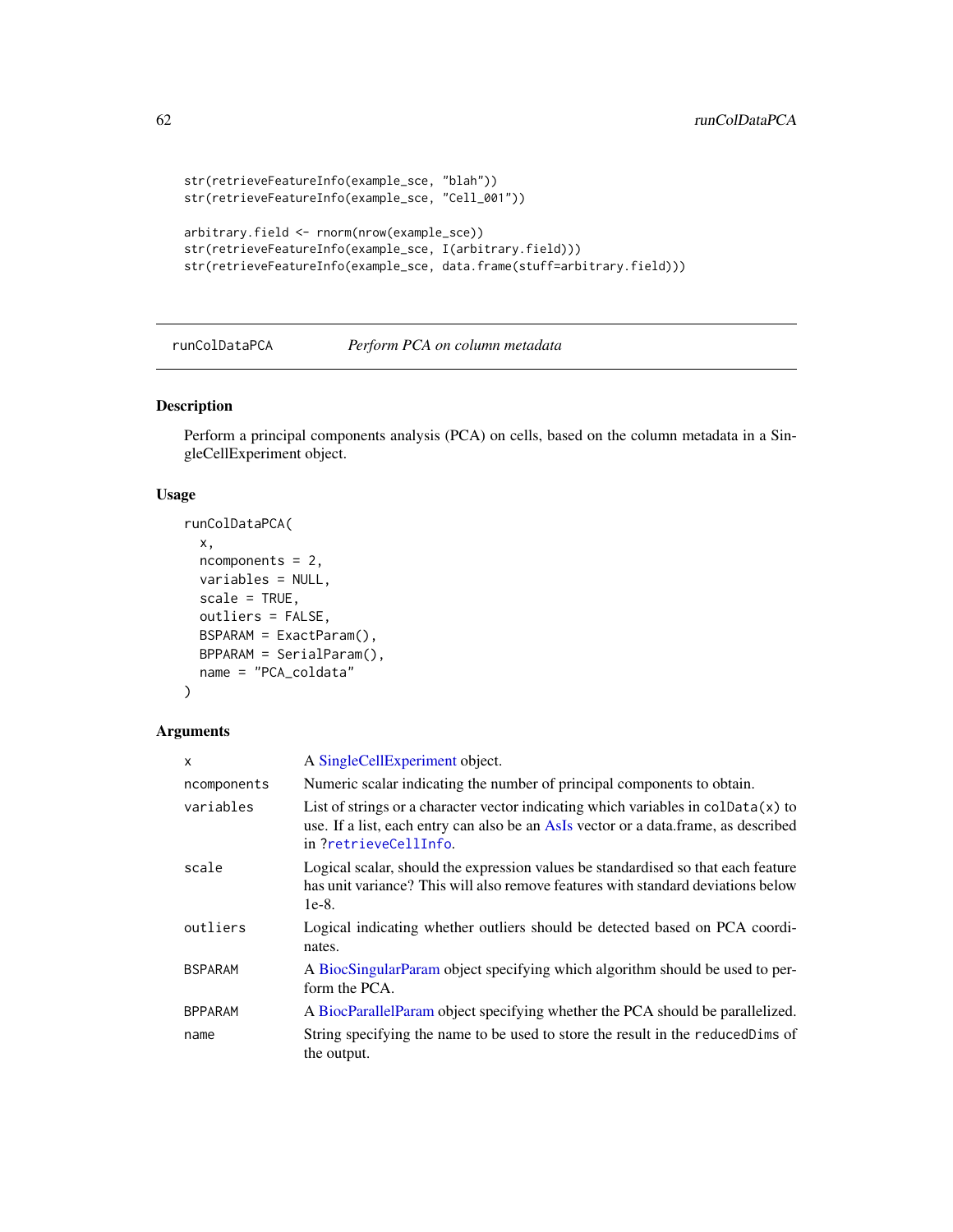#### <span id="page-62-0"></span>runMultiUMAP 63

#### Details

This function performs PCA on variables from the column-level metadata instead of the gene expression matrix. Doing so can be occasionally useful when other forms of experimental data are stored in the colData, e.g., protein intensities from FACs or other cell-specific phenotypic information.

This function is particularly useful for identifying low-quality cells based on QC metrics with outliers=TRUE. This uses an "outlyingness" measure computed by adjOutlyingness in the robustbase package. Outliers are defined those cells with outlyingness values more than 5 MADs above the median, using [isOutlier](#page-0-0).

#### Value

A SingleCellExperiment object containing the first ncomponent principal coordinates for each cell. By default, these are stored in the "PCA\_coldata" entry of the reducedDims slot. The proportion of variance explained by each PC is stored as a numeric vector in the "percentVar" attribute.

If outliers=TRUE, the output colData will also contain a logical outlier field. This specifies the cells that correspond to the identified outliers.

## Author(s)

Aaron Lun, based on code by Davis McCarthy

#### See Also

[runPCA](#page-10-0), for the corresponding method operating on expression data.

#### Examples

```
example_sce <- mockSCE()
qc.df <- perCellQCMetrics(example_sce, subset=list(Mito=1:10))
colData(example_sce) <- cbind(colData(example_sce), qc.df)
# Can supply names of colData variables to 'variables',
# as well as AsIs-wrapped vectors of interest.
example_sce <- runColDataPCA(example_sce, variables=list(
    "sum", "detected", "subsets_Mito_percent", "altexps_Spikes_percent"
))
reducedDimNames(example_sce)
head(reducedDim(example_sce))
```
runMultiUMAP *Multi-modal UMAP*

#### **Description**

Perform UMAP with multiple input matrices by intersecting their simplicial sets. Typically used to combine results from multiple data modalities into a single embedding.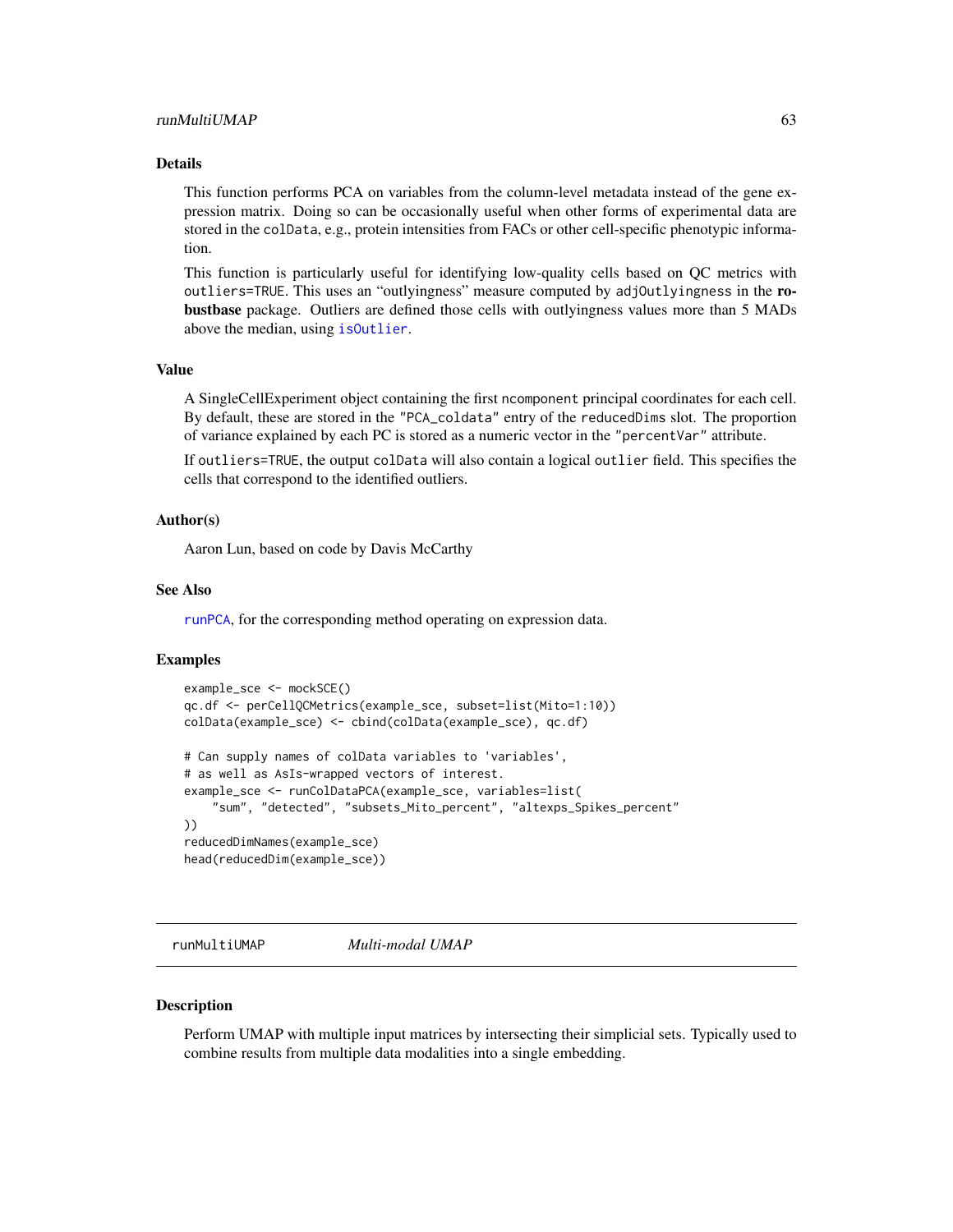# Usage

```
calculateMultiUMAP(x, ...)
## S4 method for signature 'ANY'
calculateMultiUMAP(x, ..., metric = "euclidean")
## S4 method for signature 'SummarizedExperiment'
calculateMultiUMAP(x, exprs_values, metric = "euclidean", ...)
## S4 method for signature 'SingleCellExperiment'
calculateMultiUMAP(
  x,
  exprs_values,
  dimred,
  altexp,
  altexp_exprs_values = "logcounts",
  ...
\mathcal{L}runMultiUMAP(x, ..., name = "MultiUMAP")
```

| X            | For calculateMultiUMAP, a list of numeric matrices where each row is a cell<br>and each column is some dimension/variable. For gene expression data, this is<br>usually the matrix of PC coordinates. |  |  |  |
|--------------|-------------------------------------------------------------------------------------------------------------------------------------------------------------------------------------------------------|--|--|--|
|              | Alternatively, a SummarizedExperiment containing relevant matrices in its as-<br>says.                                                                                                                |  |  |  |
|              | Alternatively, a SingleCellExperiment containing relevant matrices in its as-<br>says, reducedDims or altExps. This is also the only permissible argument<br>for runMultiUMAP.                        |  |  |  |
|              | For the generic, further arguments to pass to specific methods.                                                                                                                                       |  |  |  |
|              | For the ANY method, further arguments to pass to umap.                                                                                                                                                |  |  |  |
|              | For the SummarizedExperiment and SingleCellExperiment methods, and for<br>runMultiUMAP, further arguments to pass to the ANY method.                                                                  |  |  |  |
| metric       | Character vector specifying the type of distance to use for each matrix in x. This<br>is recycled to the same number of matrices supplied in x.                                                       |  |  |  |
| exprs_values | A character or integer vector of assays to extract and transpose for use in the<br>UMAP. For the SingleCellExperiment, this argument can be missing, in which<br>case no assays are used.             |  |  |  |
| dimred       | A character or integer vector of reduced Dims to extract for use in the UMAP.<br>This argument can be missing, in which case no assays are used.                                                      |  |  |  |
| altexp       | A character or integer vector of altExps to extract and transpose for use in the<br>UMAP. This argument can be missing, in which case no alternative experiments<br>are used.                         |  |  |  |

<span id="page-63-0"></span>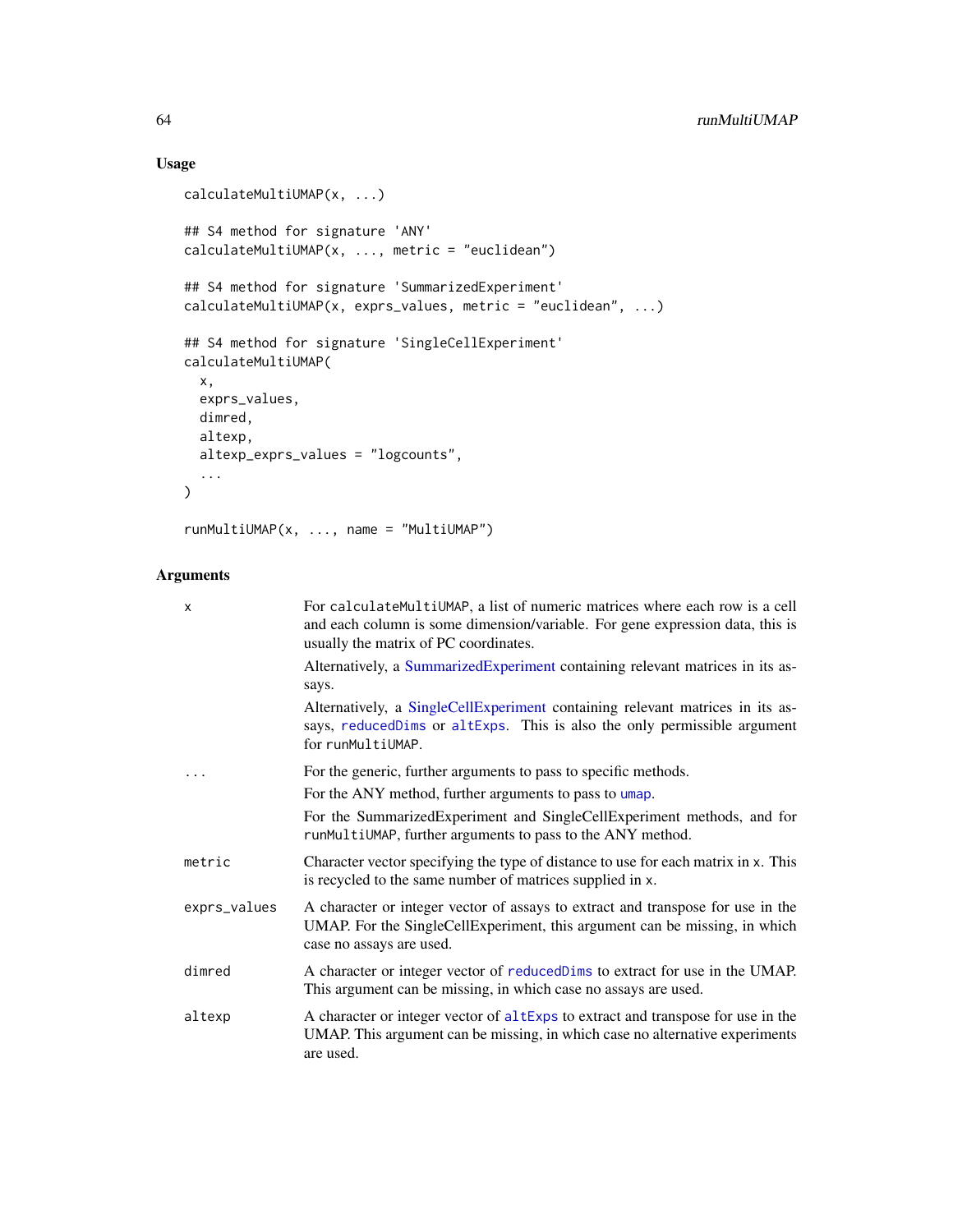<span id="page-64-0"></span>

| altexp_exprs_values |                                                                                                                                                                            |
|---------------------|----------------------------------------------------------------------------------------------------------------------------------------------------------------------------|
|                     | A character or integer vector specifying the assay to extract from alternative<br>experiments, when altexp is specified. This is recycled to the same length as<br>altexp. |
| name                | String specifying the name of the reduced Dims in which to store the UMAP.                                                                                                 |

#### Details

These functions serve as convenience wrappers around [umap](#page-0-0) for multi-modal analysis. The idea is that each input matrix in x corresponds to data for a different mode. A typical example would consist of the PC coordinates generated from gene expression counts, plus the log-abundance matrix for ADT counts from CITE-seq experiments; one might also include matrices of transformed intensities from indexed FACS, to name some more possibilities.

Roughly speaking, the idea is to identify nearest neighbors *within* each mode to construct the simplicial sets. Integration of multiple modes is performed by intersecting the sets to obtain a single graph, which is used in the rest of the UMAP algorithm. By performing an intersection, we focus on relationships between cells that are consistently neighboring across all the modes, thus providing greater resolution of differences at any mode. The neighbor search within each mode also avoids difficulties with quantitative comparisons of distances between modes.

The most obvious use of this function is to generate a low-dimensional embedding for visualization. However, users can also set n\_components to a higher value (e.g., 10-20) to retain more information for downstream steps like clustering. This Do, however, remember to set the seed appropriately.

By default, all modes use the distance metric of metric to construct the simplicial sets *within* each mode. However, it is possible to vary this by supplying a vector of metrics, e.g., "euclidean" for the first matrix, "manhattan" for the second. For the SingleCellExperiment method, matrices are extracted in the order of assays, reduced dimensions and alternative experiments, so any variation in metrics is also assumed to follow this order.

#### Value

For calculateMultiUMAP, a numeric matrix containing the low-dimensional UMAP embedding.

For runMultiUMAP, x is returned with a MultiUMAP field in its [reducedDims](#page-0-0).

#### Author(s)

Aaron Lun

#### See Also

[runUMAP](#page-18-0), for the more straightforward application of UMAP.

#### Examples

```
# Mocking up a gene expression + ADT dataset:
exprs_sce <- mockSCE()
exprs_sce <- logNormCounts(exprs_sce)
exprs_sce <- runPCA(exprs_sce)
adt_sce <- mockSCE(ngenes=20)
```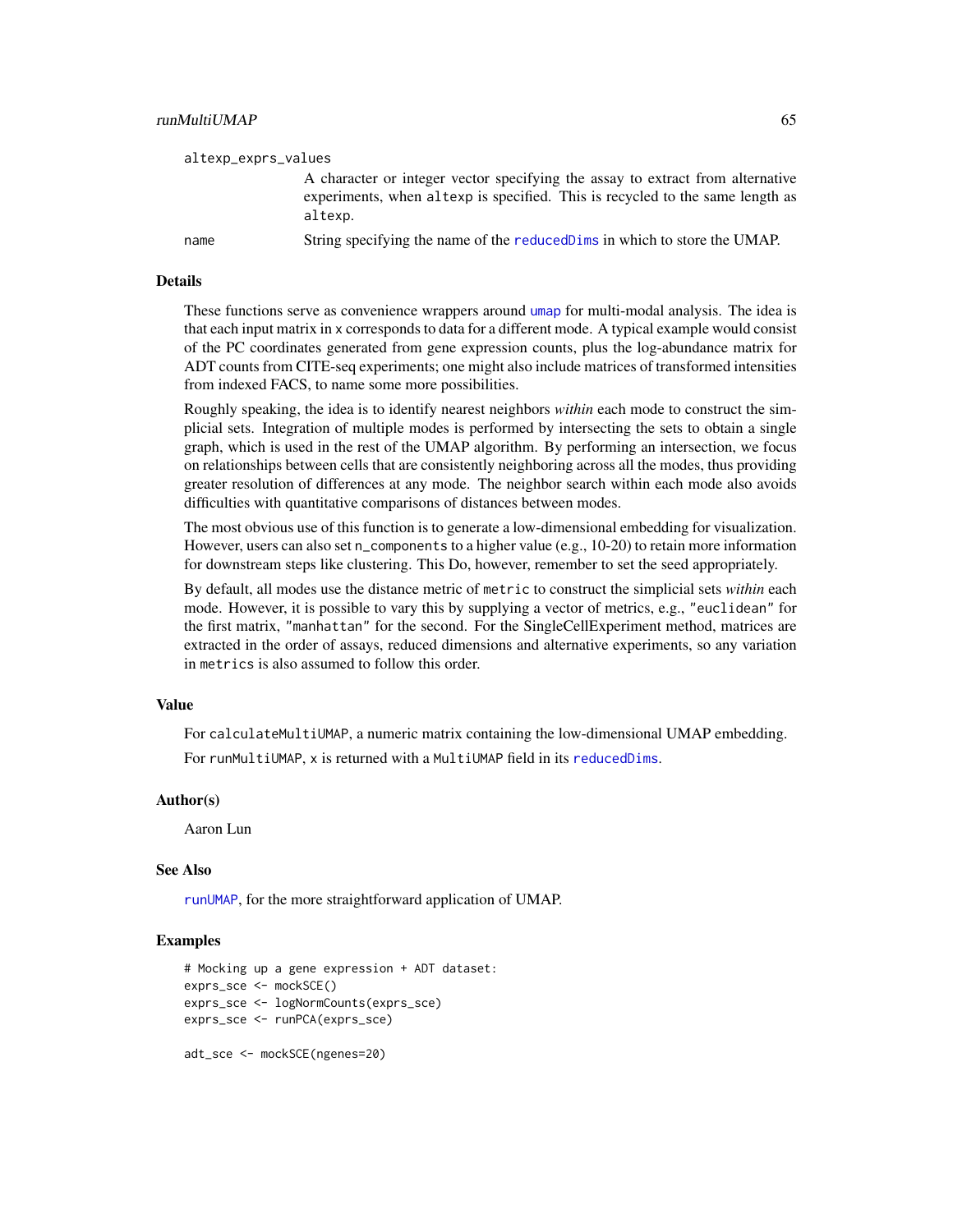```
adt_sce <- logNormCounts(adt_sce)
altExp(exprs_sce, "ADT") <- adt_sce
# Running a multimodal analysis using PCs for expression
# and log-counts for the ADTs:
exprs_sce <- runMultiUMAP(exprs_sce, dimred="PCA", altexp="ADT")
plotReducedDim(exprs_sce, "MultiUMAP")
```
scater-pkg *The* scater *package*

## Description

Provides functions for convenient visualization of single-cell data, mostly via ggplot2. It also used to provide utilities for data transformation and quality control, but these have largely been moved to the scuttle package.

#### Author(s)

Davis McCarthy, Aaron Lun

<span id="page-65-0"></span>scater-plot-args *General visualization parameters*

# **Description**

scater functions that plot points share a number of visualization parameters, which are described on this page.

#### Aesthetic parameters

add\_legend: Logical scalar, specifying whether a legend should be shown. Defaults to TRUE.

theme\_size: Integer scalar, specifying the font size. Defaults to 10.

point\_alpha: Numeric scalar in [0, 1], specifying the transparency. Defaults to 0.6.

- point\_size: Numeric scalar, specifying the size of the points. Defaults to NULL.
- jitter\_type: String to define how points are to be jittered in a violin plot. This is either with random jitter on the x-axis ("jitter") or in a "beeswarm" style (if "swarm", default). The latter usually looks more attractive, but for datasets with a large number of cells, or for dense plots, the jitter option may work better.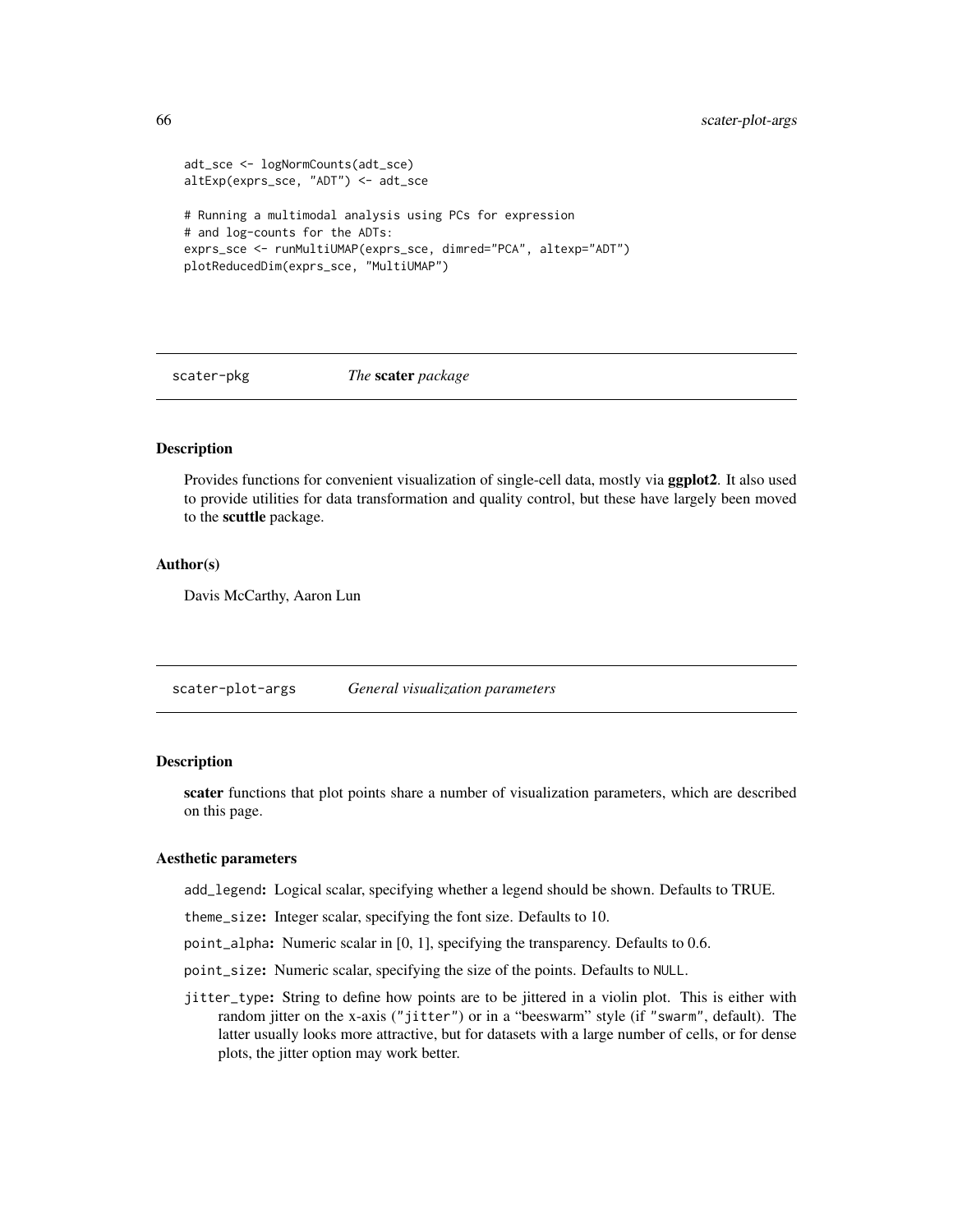#### <span id="page-66-1"></span> $SCESet$  67

#### Distributional calculations

- show\_median: Logical, should the median of the distribution be shown for violin plots? Defaults to FALSE.
- show\_violin: Logical, should the outline of a violin plot be shown? Defaults to TRUE.
- show\_smooth: Logical, should a smoother be fitted to a scatter plot? Defaults to FALSE.
- show\_se: Logical, should standard errors for the fitted line be shown on a scatter plot when show\_smooth=TRUE? Defaults to TRUE.

# Miscellaneous fields

Addititional fields can be added to the data.frame passed to [ggplot](#page-0-0) by setting the other\_fields argument. This allows users to easily incorporate additional metadata for use in further ggplot operations.

The other\_fields argument should be character vector where each string is passed to [retrieveCellInfo](#page-57-0) (for cell-based plots) or [retrieveFeatureInfo](#page-59-0) (for feature-based plots). Alternatively, other\_fields can be a named list where each element is of any type accepted by [retrieveCellInfo](#page-57-0) or [retrieveFeatureInfo](#page-59-0). This includes [AsIs-](#page-0-0)wrapped vectors, data.frames or [DataFrames](#page-0-0).

Each additional column of the output data.frame will be named according to the name returned by [retrieveCellInfo](#page-57-0) or [retrieveFeatureInfo](#page-59-0). If these clash with inbuilt names (e.g., X, Y, colour\_by), a warning will be raised and the additional column will not be added to avoid overwriting an existing column.

# See Also

[plotColData](#page-31-0), [plotRowData](#page-53-0), [plotReducedDim](#page-49-0), [plotExpression](#page-38-0), [plotPlatePosition](#page-47-0), and most other plotting functions.

<span id="page-66-0"></span>SCESet *The "Single Cell Expression Set" (SCESet) class*

#### Description

S4 class and the main class used by scater to hold single cell expression data. SCESet extends the basic Bioconductor ExpressionSet class.

#### Details

This class is initialized from a matrix of expression values.

Methods that operate on SCESet objects constitute the basic scater workflow.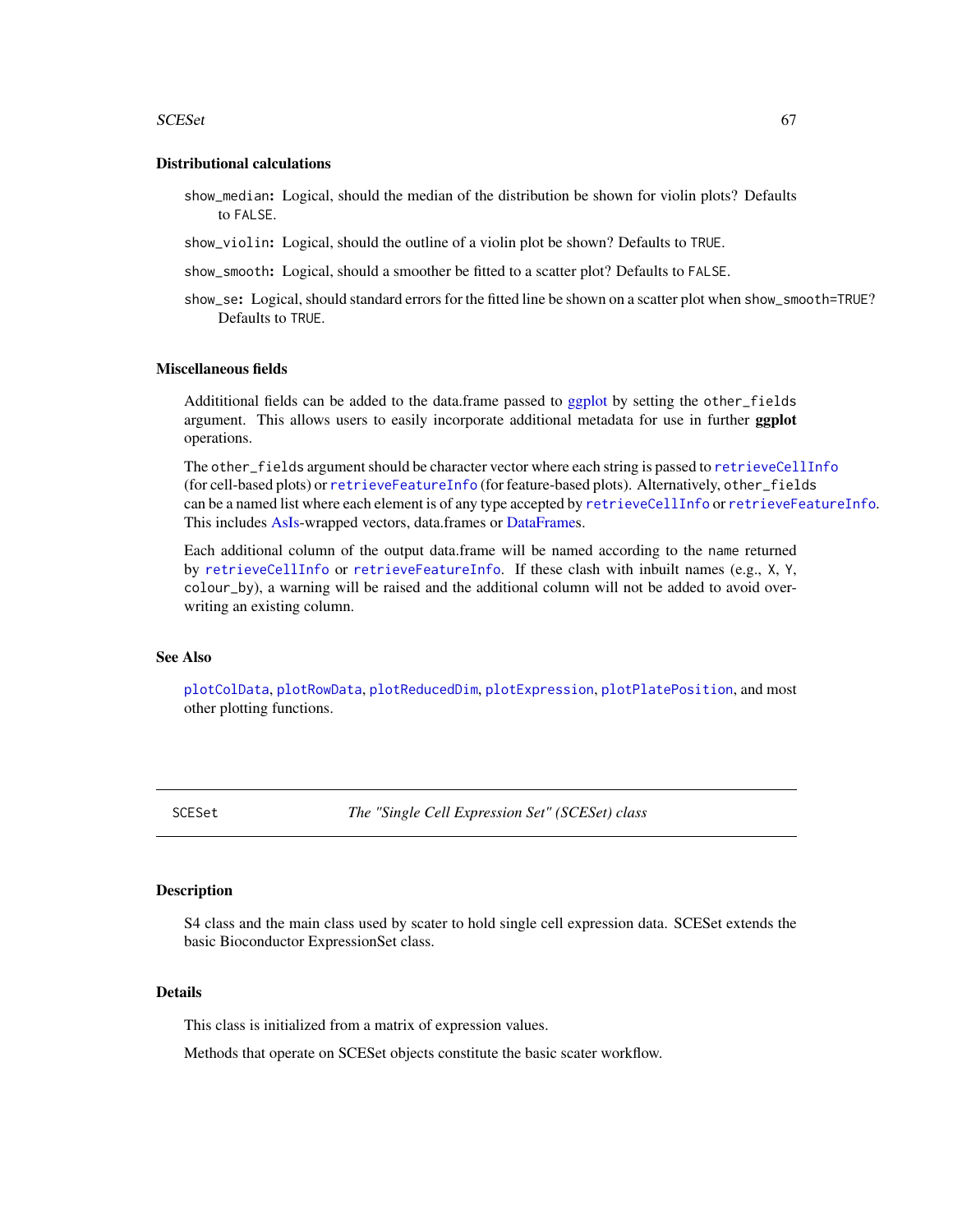# <span id="page-67-0"></span>**Slots**

- logExprsOffset: Scalar of class "numeric", providing an offset applied to expression data in the 'exprs' slot when undergoing log2-transformation to avoid trying to take logs of zero.
- lowerDetectionLimit: Scalar of class "numeric", giving the lower limit for an expression value to be classified as "expressed".
- cellPairwiseDistances: Matrix of class "numeric", containing pairwise distances between cells.
- featurePairwiseDistances: Matrix of class "numeric", containing pairwise distances between features.
- reducedDimension: Matrix of class "numeric", containing reduced-dimension coordinates for cells (generated, for example, by PCA).
- bootstraps: Array of class "numeric" that can contain bootstrap estimates of the expression or count values.
- sc3: List containing results from consensus clustering from the SC3 package.
- featureControlInfo: Data frame of class "AnnotatedDataFrame" that can contain information/metadata about sets of control features defined for the SCESet object. bootstrap estimates of the expression or count values.

# References

Thanks to the Monocle package (github.com/cole-trapnell-lab/monocle-release/) for their CellDataSet class, which provided the inspiration and template for SCESet.

| updateSCESet | Convert an SCESet object to a SingleCellExperiment object |  |  |  |
|--------------|-----------------------------------------------------------|--|--|--|
|              |                                                           |  |  |  |

#### **Description**

Convert an SCESet object produced with an older version of the package to a SingleCellExperiment object compatible with the current version.

#### Usage

```
updateSCESet(object)
```

```
toSingleCellExperiment(object)
```
# Arguments

object an [SCESet](#page-66-0) object to be updated

#### Value

a [SingleCellExperiment](#page-0-0) object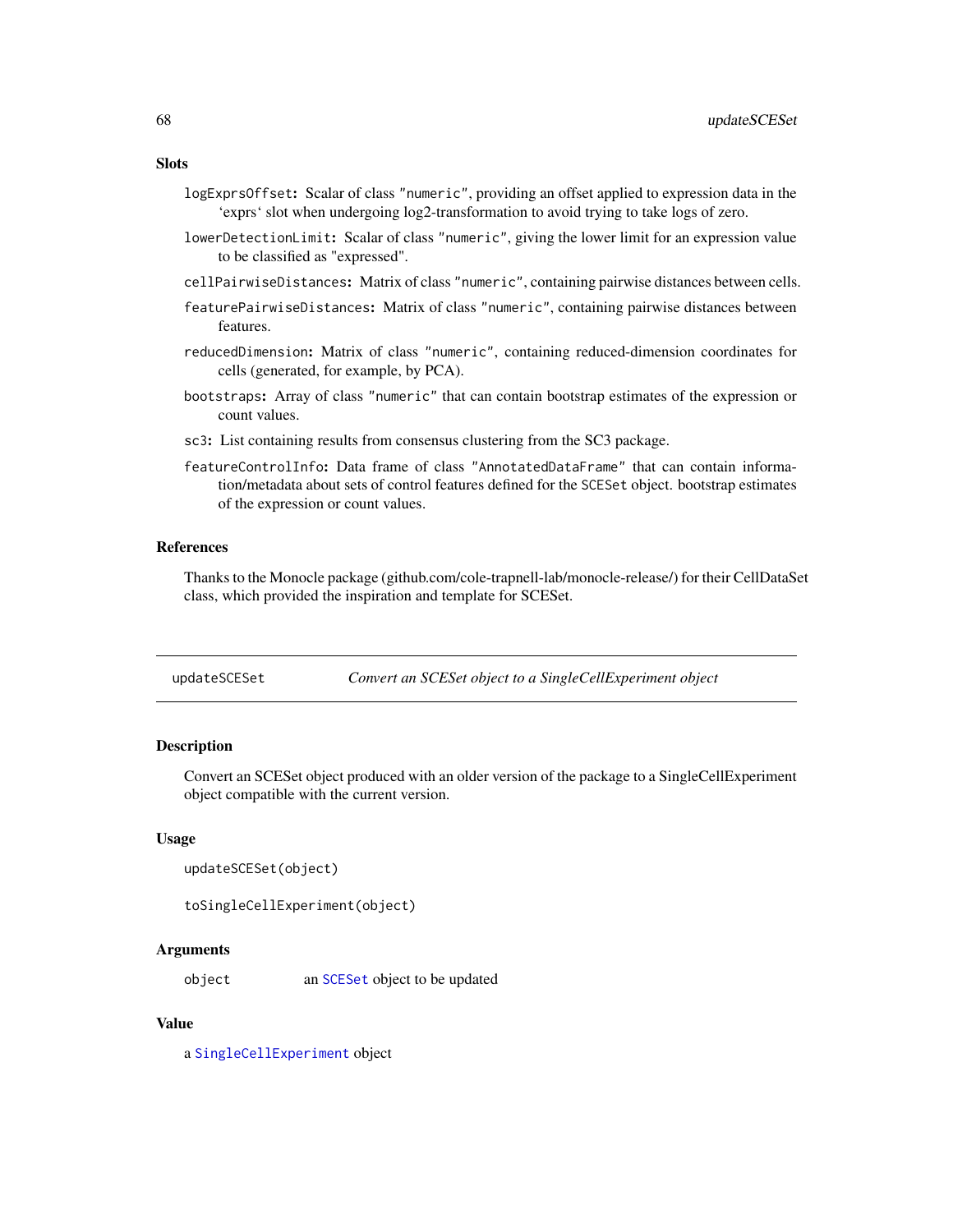# updateSCESet 69

# Examples

## Not run: updateSCESet(example\_sceset)

## End(Not run) ## Not run: toSingleCellExperiment(example\_sceset)

## End(Not run)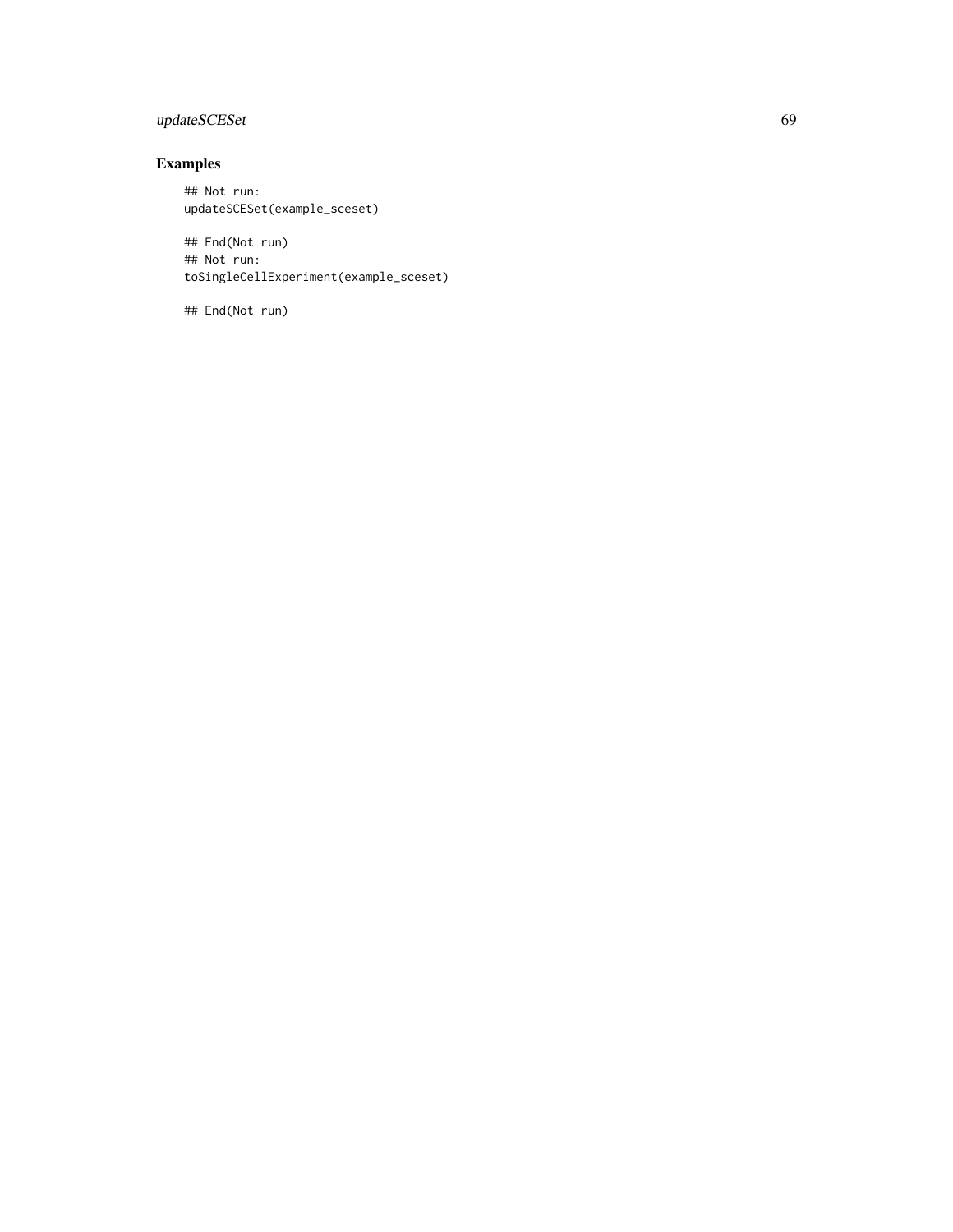# **Index**

aes, *[27](#page-26-0)* altExp, *[7](#page-6-0)*, *[11](#page-10-1)*, *[14](#page-13-0)*, *[18](#page-17-0)*, *[22](#page-21-1)* altExps, *[59](#page-58-0)*, *[64](#page-63-0)* annotateBMFeatures, [3](#page-2-0) AsIs, *[33](#page-32-0)*, *[35](#page-34-0)*, *[47](#page-46-0)*, *[51](#page-50-0)*, *[54](#page-53-1)*, *[56](#page-55-0)*, *[59](#page-58-0)*, *[61,](#page-60-0) [62](#page-61-0)*, *[67](#page-66-1)* assay, *[59](#page-58-0)*, *[61](#page-60-0)* BiocNeighborParam, *[16](#page-15-0)*, *[20](#page-19-0)* BiocParallelParam, *[12](#page-11-0)*, *[16](#page-15-0)*, *[20](#page-19-0)*, *[25](#page-24-1)*, *[30](#page-29-0)*, *[53](#page-52-0)*, *[62](#page-61-0)* BiocSingularParam, *[12](#page-11-0)*, *[62](#page-61-0)* bootstraps, [4](#page-3-0) bootstraps,SingleCellExperiment-method *(*bootstraps*)*, [4](#page-3-0) bootstraps<- *(*bootstraps*)*, [4](#page-3-0) bootstraps<-,SingleCellExperiment,array-method *(*bootstraps*)*, [4](#page-3-0) brewer.pal, *[35](#page-34-0)*, *[42](#page-41-0)*, *[44](#page-43-0)* bsparam, *[13](#page-12-0)* calculateDiffusionMap *(*defunct*)*, [22](#page-21-1) calculateDiffusionMap,ANY-method *(*defunct*)*, [22](#page-21-1) calculateMDS, [5](#page-4-1)

calculateMDS,ANY-method *(*calculateMDS*)*, [5](#page-4-1) calculateMDS,SingleCellExperiment-method *(*calculateMDS*)*, [5](#page-4-1) calculateMDS,SummarizedExperiment-method *(*calculateMDS*)*, [5](#page-4-1) calculateMultiUMAP *(*runMultiUMAP*)*, [63](#page-62-0) calculateMultiUMAP,ANY-method *(*runMultiUMAP*)*, [63](#page-62-0) calculateMultiUMAP,SingleCellExperiment-method DelayedArray, *[53](#page-52-0) (*runMultiUMAP*)*, [63](#page-62-0) calculateMultiUMAP,SummarizedExperiment-method dist, *[8](#page-7-1) (*runMultiUMAP*)*, [63](#page-62-0) calculateNMF, [8](#page-7-1) calculateNMF,ANY-method *(*calculateNMF*)*, defunct, [22](#page-21-1)

[8](#page-7-1)

calculateNMF,SingleCellExperiment-method *(*calculateNMF*)*, [8](#page-7-1) calculateNMF,SummarizedExperiment-method *(*calculateNMF*)*, [8](#page-7-1) calculatePCA, [11](#page-10-1) calculatePCA,ANY-method *(*calculatePCA*)*, [11](#page-10-1) calculatePCA,SingleCellExperiment-method *(*calculatePCA*)*, [11](#page-10-1) calculatePCA,SummarizedExperiment-method *(*calculatePCA*)*, [11](#page-10-1) calculateQCMetrics *(*defunct*)*, [22](#page-21-1) calculateTSNE, [15](#page-14-1) calculateTSNE,ANY-method *(*calculateTSNE*)*, [15](#page-14-1) calculateTSNE,SingleCellExperiment-method *(*calculateTSNE*)*, [15](#page-14-1) calculateTSNE,SummarizedExperiment-method *(*calculateTSNE*)*, [15](#page-14-1) calculateUMAP, [19](#page-18-1) calculateUMAP,ANY-method *(*calculateUMAP*)*, [19](#page-18-1) calculateUMAP,SingleCellExperiment-method *(*calculateUMAP*)*, [19](#page-18-1) calculateUMAP,SummarizedExperiment-method *(*calculateUMAP*)*, [19](#page-18-1) centreSizeFactors *(*defunct*)*, [22](#page-21-1) cmdscale, *[6](#page-5-0)*, *[8](#page-7-1)* colData, *[35](#page-34-0)*, *[42](#page-41-0)*, *[59](#page-58-0)* correctGroupSummary, *[36](#page-35-0)*, *[42](#page-41-0)* DataFrame, *[4](#page-3-0)*, *[25](#page-24-1)*, *[59](#page-58-0)*, *[61](#page-60-0)*, *[67](#page-66-1)*

DelayedMatrix, *[30](#page-29-0)* exprs *(*norm\_exprs*)*, [31](#page-30-0) exprs,SingleCellExperiment-method, *(*norm\_exprs*)*, [31](#page-30-0)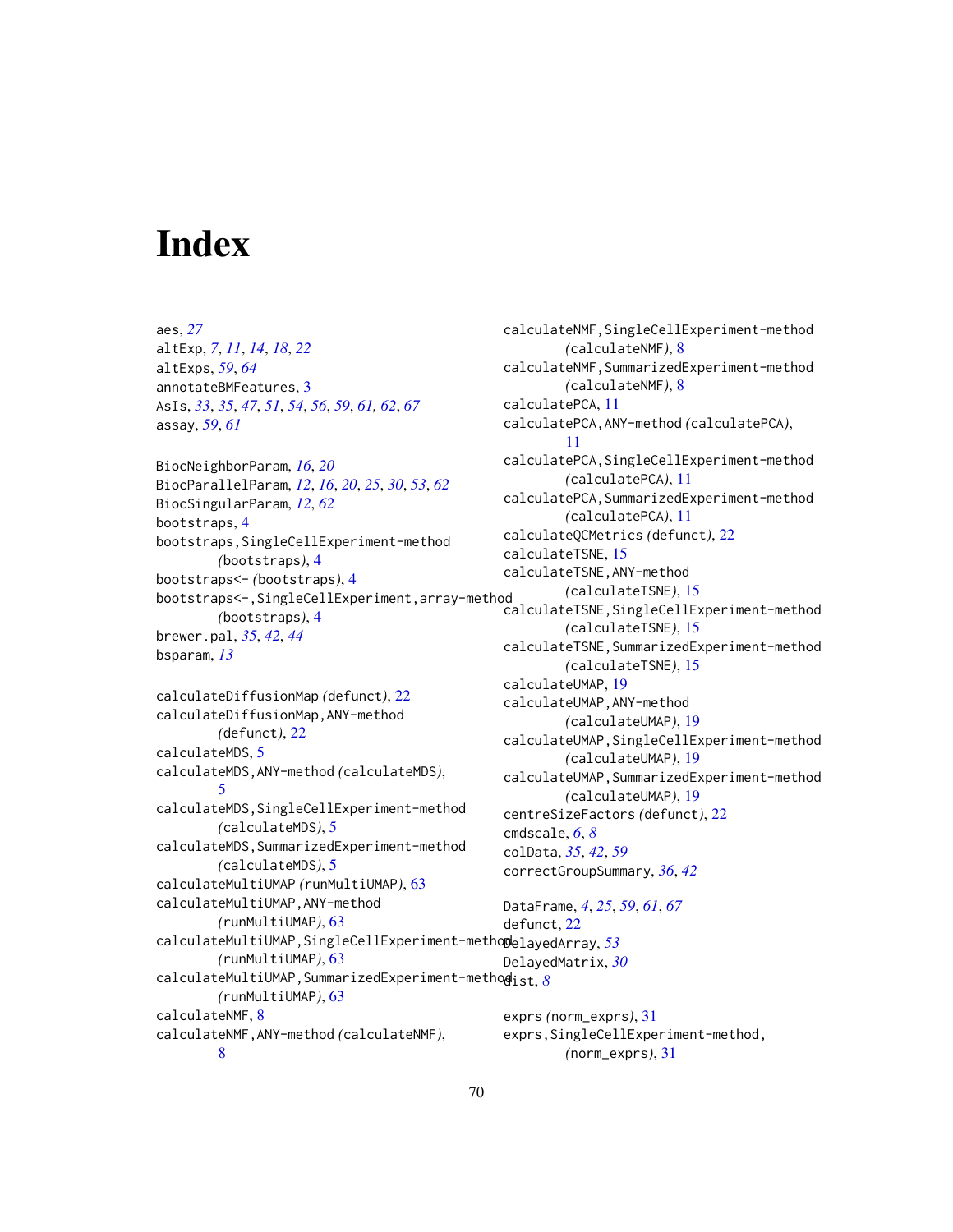## $I<sub>N</sub>$  in  $I<sub>1</sub>$  is  $I<sub>2</sub>$  in  $I<sub>3</sub>$  in  $I<sub>4</sub>$  in  $I<sub>5</sub>$  in  $I<sub>6</sub>$  in  $I<sub>7</sub>$  in  $I<sub>8</sub>$  in  $I<sub>9</sub>$  in  $I<sub>9</sub>$  in  $I<sub>9</sub>$  in  $I<sub>9</sub>$  in  $I<sub>9</sub>$  in  $I<sub>9</sub>$  in  $I<sub>9</sub>$  i

exprs<-,SingleCellExperiment,ANY-method *(*norm\_exprs*)*, [31](#page-30-0) facet\_wrap, *[40](#page-39-0)*, *[56](#page-55-0)* findKNN, *[16](#page-15-0)*, *[20](#page-19-0)* fitsne, *[16](#page-15-0)* fpkm *(*norm\_exprs*)*, [31](#page-30-0) fpkm,SingleCellExperiment-method *(*norm\_exprs*)*, [31](#page-30-0) fpkm<- *(*norm\_exprs*)*, [31](#page-30-0) fpkm<-,SingleCellExperiment,ANY-method *(*norm\_exprs*)*, [31](#page-30-0) geom\_boxplot, *[53](#page-52-0)* getBM, *[3](#page-2-0)* getBMFeatureAnnos *(*annotateBMFeatures*)*, [3](#page-2-0) getExplanatoryPCs, [24,](#page-23-1) *[26](#page-25-0)*, *[37](#page-36-0)* getVarianceExplained, *[24](#page-23-1)*, [25,](#page-24-1) *[38](#page-37-0)* getVarianceExplained,ANY-method *(*getVarianceExplained*)*, [25](#page-24-1) getVarianceExplained,SummarizedExperiment-method plotPCA, *[14](#page-13-0)*, *[50](#page-49-1) (*getVarianceExplained*)*, [25](#page-24-1) ggcells, [26](#page-25-0) ggfeatures *(*ggcells*)*, [26](#page-25-0) ggplot, *[26](#page-25-0)[–28](#page-27-0)*, *[33](#page-32-0)*, *[36](#page-35-0)*, *[47](#page-46-0)*, *[55,](#page-54-0) [56](#page-55-0)*, *[58](#page-57-1)*, *[67](#page-66-1)* grid.arrange, *[28,](#page-27-0) [29](#page-28-0)* isOutlier, *[63](#page-62-0)* logNormCounts, *[23](#page-22-0)* makePerCellDF, *[28](#page-27-0)*, *[60](#page-59-1)* makePerFeatureDF, *[28](#page-27-0)*, *[61](#page-60-0)* MulticoreParam, *[16](#page-15-0)*, *[20](#page-19-0)* multiplot, [28](#page-27-0) nexprs, [30](#page-29-0) nexprs,ANY-method *(*nexprs*)*, [30](#page-29-0) nexprs,SummarizedExperiment-method *(*nexprs*)*, [30](#page-29-0) nmf, *[9](#page-8-0)[–11](#page-10-1)* norm\_exprs, [31](#page-30-0) norm\_exprs,SingleCellExperiment-method *(*norm\_exprs*)*, [31](#page-30-0) norm\_exprs<- *(*norm\_exprs*)*, [31](#page-30-0) norm\_exprs<-,SingleCellExperiment,ANY-method rowData, *[4](#page-3-0)*, *[61](#page-60-0) (*norm\_exprs*)*, [31](#page-30-0) normalize,SingleCellExperiment-method

*(*defunct*)*, [22](#page-21-1)

normalize\_input, *[16](#page-15-0)* numDetectedAcrossCells, *[31](#page-30-0)* numDetectedAcrossFeatures, *[31](#page-30-0)* perCellQCMetrics, *[23](#page-22-0)* perFeatureQCMetrics, *[23](#page-22-0)* pheatmap, *[42,](#page-41-0) [43](#page-42-1)*, *[45,](#page-44-0) [46](#page-45-0)* plotColData, [32,](#page-31-1) *[60](#page-59-1)*, *[67](#page-66-1)* plotDiffusionMap *(*Reduced dimension plots*)*, [57](#page-56-1) plotDots, [34](#page-33-0) plotExplanatoryPCs, *[24](#page-23-1)*, [36](#page-35-0) plotExplanatoryVariables, *[26](#page-25-0)*, [38](#page-37-0) plotExpression, *[36](#page-35-0)*, [39,](#page-38-1) *[60](#page-59-1)*, *[67](#page-66-1)* plotGroupedHeatmap, [41](#page-40-0) plotHeatmap, *[36](#page-35-0)*, *[43](#page-42-1)*, [43](#page-42-1) plotHighestExprs, [46](#page-45-0) plotMDS, *[8](#page-7-1)* plotMDS *(*Reduced dimension plots*)*, [57](#page-56-1) plotNMF, *[11](#page-10-1)* plotNMF *(*Reduced dimension plots*)*, [57](#page-56-1) plotPCA *(*Reduced dimension plots*)*, [57](#page-56-1) plotPCA,SingleCellExperiment-method *(*Reduced dimension plots*)*, [57](#page-56-1) plotPCASCE *(*Reduced dimension plots*)*, [57](#page-56-1) plotPlatePosition, [48,](#page-47-1) *[60](#page-59-1)*, *[67](#page-66-1)* plotReducedDim, [50,](#page-49-1) *[57,](#page-56-1) [58](#page-57-1)*, *[60](#page-59-1)*, *[67](#page-66-1)* plotRLE, [52](#page-51-0) plotRLE,SingleCellExperiment-method *(*plotRLE*)*, [52](#page-51-0) plotRowData, [54,](#page-53-1) *[61](#page-60-0)*, *[67](#page-66-1)* plotScater, [55](#page-54-0) plotTSNE, *[18](#page-17-0)* plotTSNE *(*Reduced dimension plots*)*, [57](#page-56-1) plotUMAP, *[22](#page-21-1)* plotUMAP *(*Reduced dimension plots*)*, [57](#page-56-1) Reduced dimension plots, [57](#page-56-1) reducedDim, *[7](#page-6-0)*, *[10](#page-9-0)*, *[14](#page-13-0)*, *[17,](#page-16-0) [18](#page-17-0)*, *[21](#page-20-0)* reducedDims, *[6](#page-5-0)*, *[8,](#page-7-1) [9](#page-8-0)*, *[11](#page-10-1)*, *[13,](#page-12-0) [14](#page-13-0)*, *[16](#page-15-0)*, *[18](#page-17-0)*, *[20](#page-19-0)*, *[22](#page-21-1)*, *[57](#page-56-1)*, *[64,](#page-63-0) [65](#page-64-0)* retrieveCellInfo, *[33](#page-32-0)*, *[35](#page-34-0)*, *[39,](#page-38-1) [40](#page-39-0)*, *[42](#page-41-0)*, *[45](#page-44-0)*, *[47,](#page-46-0) [48](#page-47-1)*, *[50](#page-49-1)[–53](#page-52-0)*, *[56](#page-55-0)*, [58,](#page-57-1) *[62](#page-61-0)*, *[67](#page-66-1)* retrieveFeatureInfo, *[45](#page-44-0)*, *[47](#page-46-0)*, *[54](#page-53-1)*, [60,](#page-59-1) *[67](#page-66-1)* Rtsne, *[9](#page-8-0)*, *[16](#page-15-0)[–18](#page-17-0)* Rtsne\_neighbors, *[17](#page-16-0)* runColDataPCA, [62](#page-61-0)